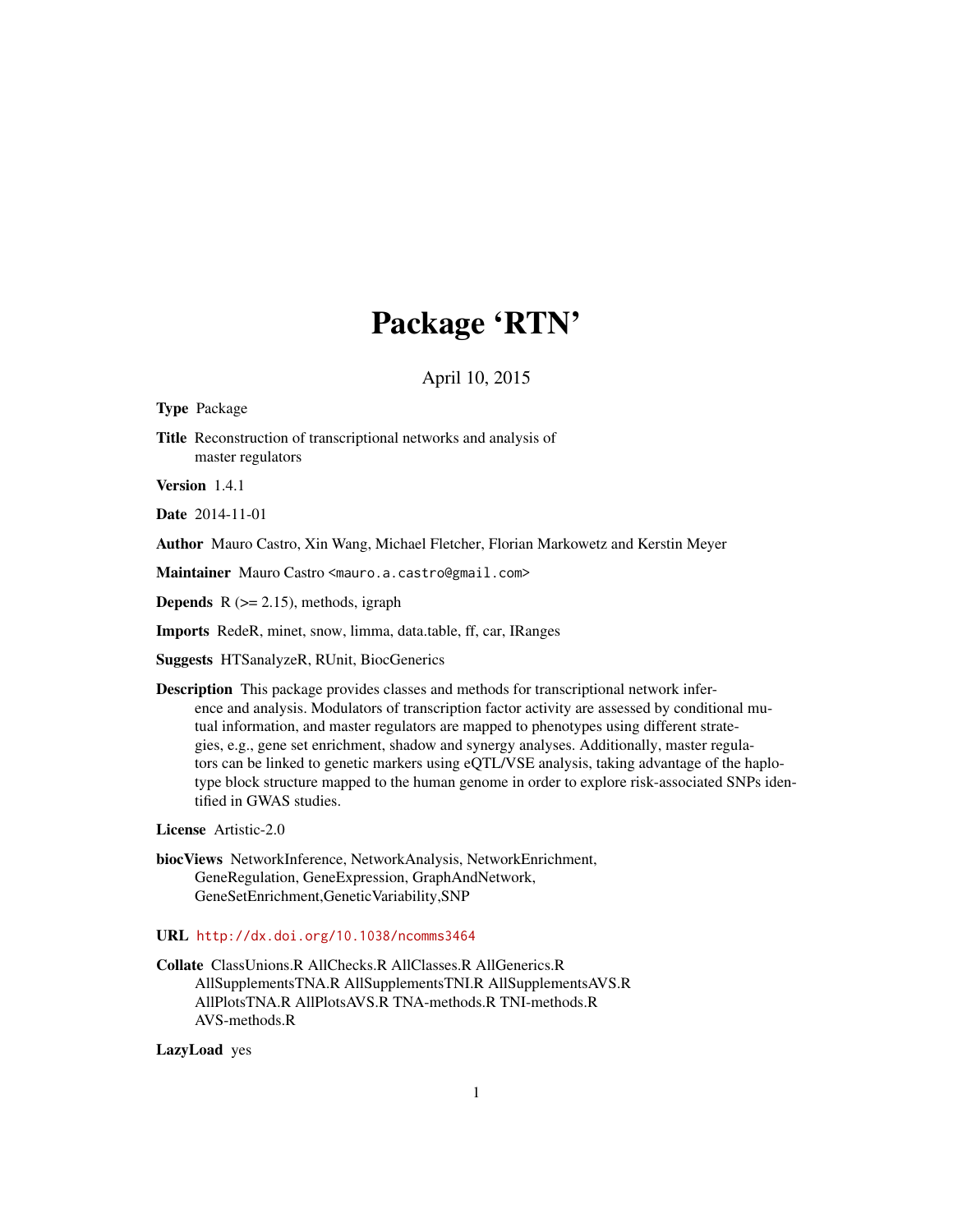## <span id="page-1-0"></span>R topics documented:

|       |                 | $\overline{2}$ |
|-------|-----------------|----------------|
|       |                 | $\overline{4}$ |
|       |                 | 5              |
|       |                 | $\overline{7}$ |
|       |                 | 8              |
|       | $avs. plot2$    | 9              |
|       | 10              |                |
|       | 11              |                |
|       | 12              |                |
|       | 13              |                |
|       | 15              |                |
|       | 16              |                |
|       | 18              |                |
|       | 19<br>tna.gsea2 |                |
|       | 21              |                |
|       | 22              |                |
|       | 24              |                |
|       | 25              |                |
|       | 27              |                |
|       | 29              |                |
|       | 31              |                |
|       | 32              |                |
|       | 33              |                |
|       | 36              |                |
|       | 37              |                |
|       | 39              |                |
|       | 40              |                |
|       | 42              |                |
|       | 43              |                |
| Index | 45              |                |
|       |                 |                |

RTN-package *Reconstruction and Analysis of Transcriptional Networks.*

## Description

This package provides classes and methods for transcriptional network inference and analysis. Modulators of transcription factor activity are assessed by conditional mutual information, and master regulators are mapped to phenotypes using different strategies, e.g., gene set enrichment, shadow and synergy analyses. Additionally, master regulators can be linked to genetic markers using eQTL/VSE analysis, taking advantage of the haplotype block structure mapped to the human genome in order to explore risk-associated SNPs identified in GWAS studies.

## Details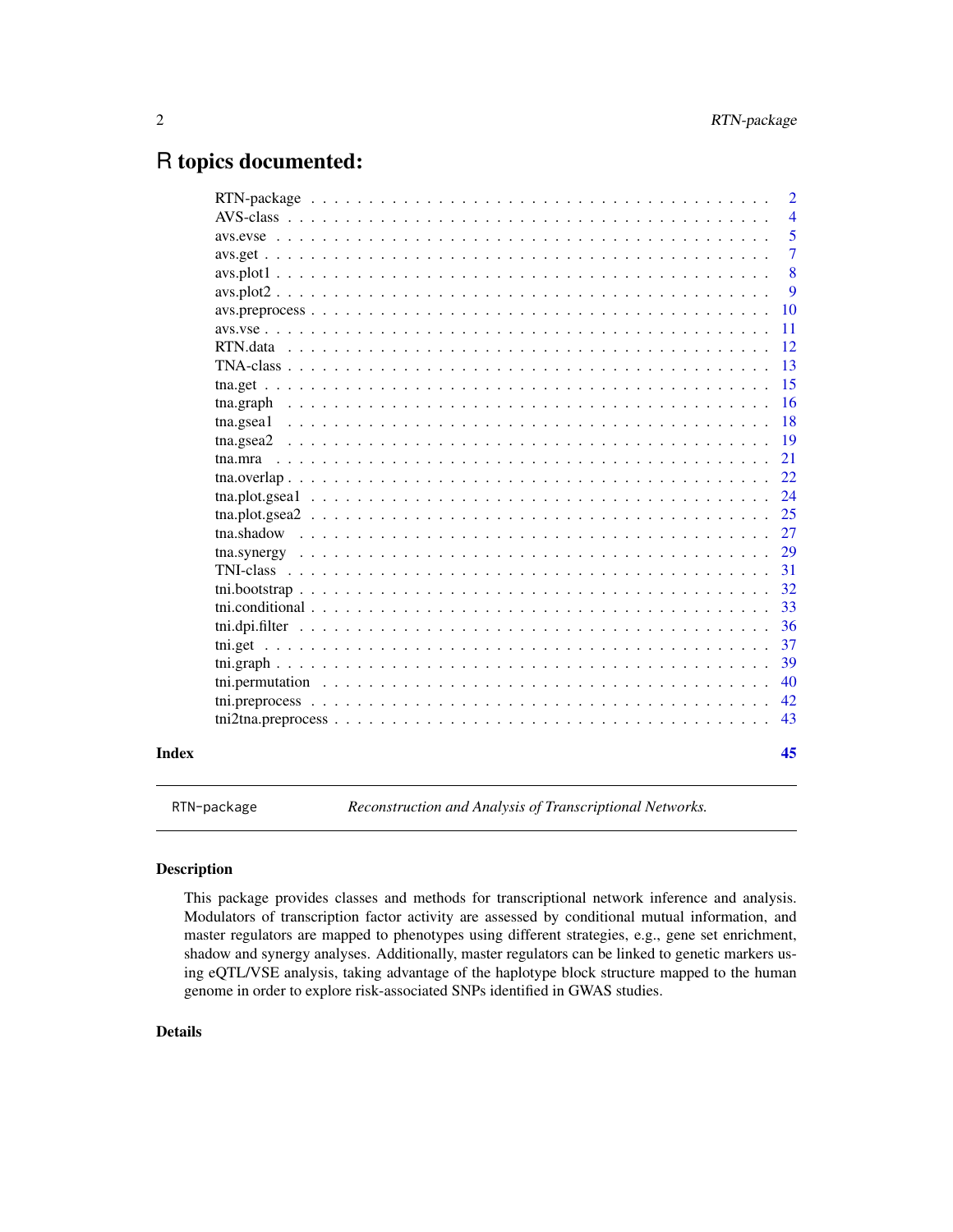## RTN-package 3

| Package:   | <b>RTN</b>                                                                                               |
|------------|----------------------------------------------------------------------------------------------------------|
| Type:      | Package                                                                                                  |
| Depends:   | $R$ ( $>= 2.15$ ), methods, igraph                                                                       |
| Imports:   | RedeR, minet, snow, limma, data.table, ff, car, IRanges                                                  |
| Suggests:  | HTSanalyzeR, RUnit, BiocGenerics                                                                         |
| License:   | Artistic-2.0                                                                                             |
| biocViews: | NetworkInference, GeneRegulation, GeneExpression, GraphsAndNetworks                                      |
| Collate:   | ClassUnions.R, AllChecks.R, AllClasses.R, AllGenerics.R, AllSupplements.R, AllPlots.R, TNA-methods.R, TN |
| LazyLoad:  | yes                                                                                                      |

## Index

| TNI-class:          | an S4 class for Transcriptional Network Inference.                       |
|---------------------|--------------------------------------------------------------------------|
| tni.preprocess:     | a preprocessing method for objects of class TNI.                         |
| tni.permutation:    | inference of transcriptional networks.                                   |
| tni.bootstrap:      | inference of transcriptional networks.                                   |
| tni.dpi.filter:     | data processing inequality (DPI) filter.                                 |
| tni.conditional:    | conditional mutual information analysis.                                 |
| tni.get:            | get information from individual slots in a TNI object.                   |
| tni.graph:          | compute a graph from TNI objects.                                        |
| tni2tna.preprocess: | a preprocessing method for objects of class TNI.                         |
| <b>TNA-class:</b>   | an S4 class for Transcriptional Network Analysis.                        |
| tna.mra:            | master regulator analysis (MRA) over a list of regulons.                 |
| tna.overlap:        | overlap analysis over a list of regulons.                                |
| tna.gsea1:          | one-tailed gene set enrichment analysis (GSEA) over a list of regulons.  |
| tna.gsea2:          | two-tailed gene set enrichment analysis (GSEA) over a list of regulons.  |
| tna.synergy:        | synergy analysis over a list of regulons.                                |
| tna.shadow:         | shadow analysis over a list of regulons.                                 |
| tna.get:            | get information from individual slots in a TNA object.                   |
| tna.plot.gsea1:     | plot results from the one-tailed GSEA.                                   |
| tna.plot.gsea2:     | plot results from the two-tailed GSEA.                                   |
| <b>AVS-class:</b>   | an S4 class to do enrichment analyses in associated variant sets (AVSs). |
| avs.preprocess:     | build associated variant sets for objects of class AVS.                  |
| avs.vse.            | variant set enrichment analysis.                                         |
| avs.evse:           | an eQTL/VSE pipeline for variant set enrichment analysis.                |
| avs.get:            | get information from individual slots in an AVS object.                  |
| avs.plot1:          | plot results from AVS methods, single plots.                             |
| avs.plot2:          | plot results from AVS methods, multiple plots.                           |

Further information is available in the vignettes by typing vignette("RTN"). Documented topics are also available in HTML by typing help.start() and selecting the RTN package from the menu.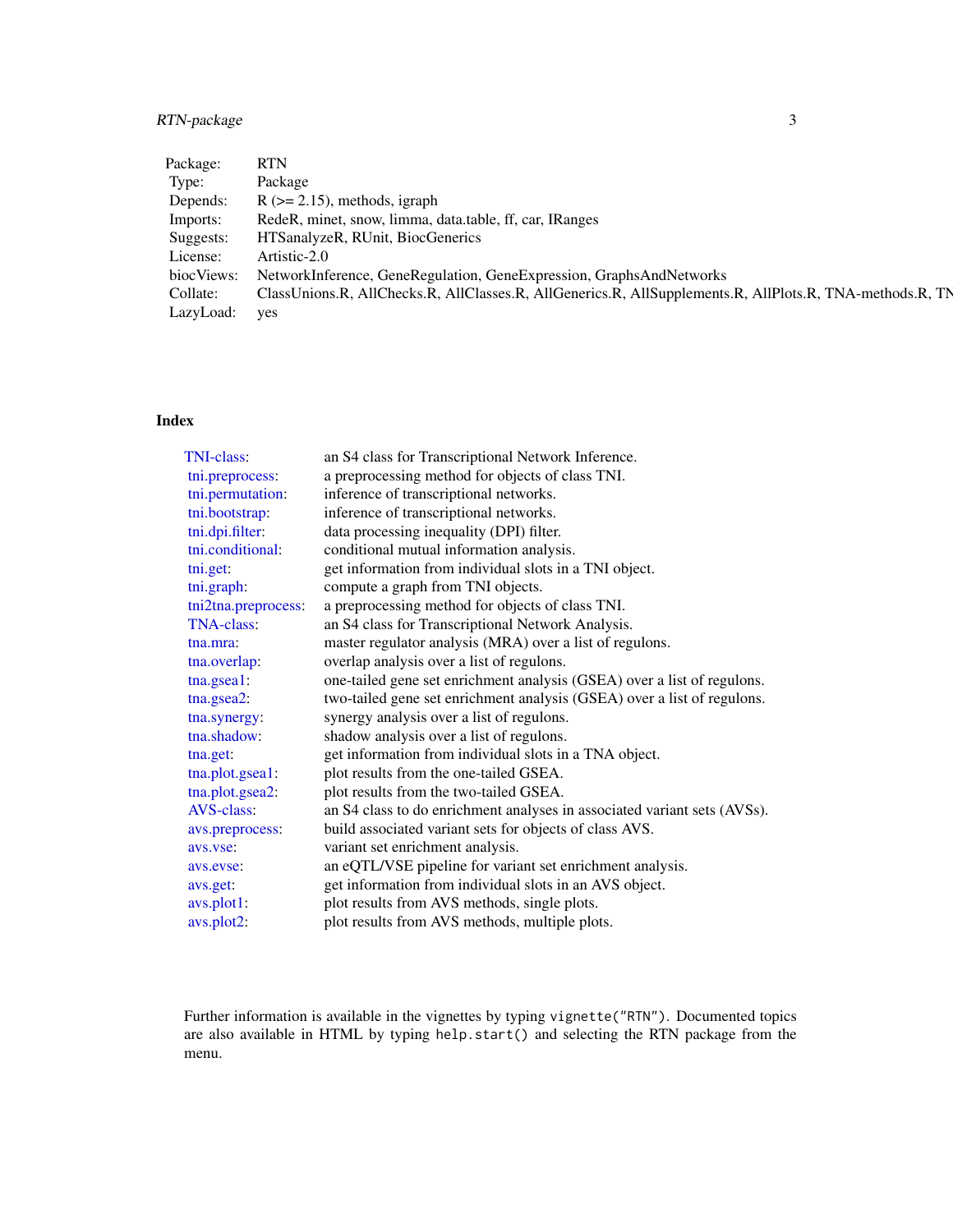#### <span id="page-3-0"></span>Author(s)

Maintainer: Mauro Castro <mauro.a.castro@gmail.com>

#### References

Castro, M. A. A. et al. *RTN: Reconstruction and Analysis of Transcriptional Networks*. Journal Paper (in preparation), 2013.

<span id="page-3-1"></span>AVS-class *Class* "AVS"*: an S4 class for variant set enrichment analysis.*

## Description

This S4 class includes a series of methods to do enrichment analyses in Associated Variant Sets (AVSs).

#### Objects from the Class

Objects can be created by calls of the form new("AVS", markers).

## Slots

markers: Object of class "character", a character vector with rs# markers.

validatedMarkers: Object of class "data.frame", a data frame with genome positions of the validated markers.

variantSet: Object of class "list", an associated variant set.

randomSet: Object of class "list", a random associated variant set.

para: Object of class "list", a list of parameters for variant set enrichment analysis.

results: Object of class "list", a list of results (see return values in the AVS methods).

- summary: Object of class "list", a list of summary information for markers, para, and results.
- status: Object of class "character", a character value specifying the status of the AVS object based on the available methods.

#### Methods

```
avs.preprocess signature(object = "AVS"): see avs.preprocess
avs.vse signature(object = "AVS"): see avs.vse
avs.evse signature(object = "AVS"): see avs.evse
avs.get signature(object = "AVS"): see avs.get
```
## Author(s)

Mauro Castro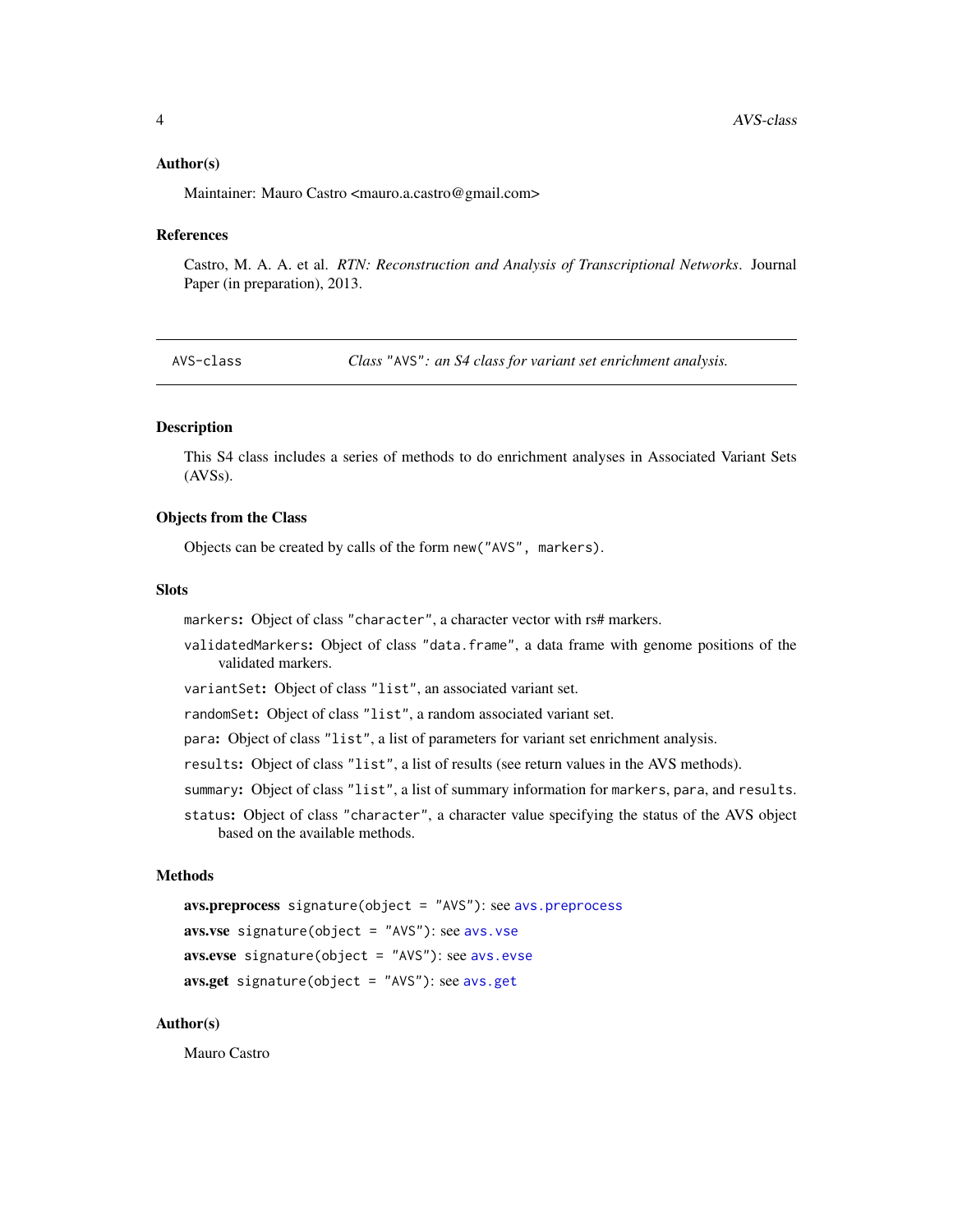#### <span id="page-4-0"></span>avs.evse 5

#### See Also

[TNA-class](#page-12-1).

#### Examples

```
## Not run:
#This example requires the RTNdata package!
library(RTNdata)
data(bcarisk)
avs <- new("AVS", markers=bcarisk$rsid)
```

```
## End(Not run)
```
<span id="page-4-1"></span>avs.evse *An eQTL/VSE pipeline for variant set enrichment analysis.*

## Description

The VSE method ([avs.vse](#page-10-1)) provides a robust framework to cope with the heterogeneous structure of haplotype blocks, and has been designed to test enrichment in cistromes and epigenomes. In order to extend the variant set enrichment to genes this pipeline implements an additional step using expression quantitative trait loci (eQTLs).

#### Usage

```
avs.evse(object, annotation, gxdata, snpdata, maxgap=250000, pValueCutoff=0.05,
boxcox=TRUE, lab="annotation", glist=NULL, minSize=100, fineMapping=TRUE,
verbose=TRUE)
```
## Arguments

| object     | an object. When this function is implemented as the S4 method of class AVS-class,<br>this argument is an object of class 'AVS'.                                                                                                                                                                                                                                                                                                                                                                                                                                                         |
|------------|-----------------------------------------------------------------------------------------------------------------------------------------------------------------------------------------------------------------------------------------------------------------------------------------------------------------------------------------------------------------------------------------------------------------------------------------------------------------------------------------------------------------------------------------------------------------------------------------|
| annotation | a data frame with genomic annotations listing chromosome coordinates to which<br>a particular property or function has been attributed. It should include the fol-<br>lowing columns: <chrom>, <start>, <end> and <id>. The <id> column<br/>can be any genomic identifier, while values in <chrom> should be listed in<br/>['chr1', 'chr2', 'chr3' , 'chrX']. Both <start> and <end> columns corre-<br/>spond to chromosome positions mapped to the human genome assembly used to<br/>build the AVS object (see avs. preprocess).</end></start></chrom></id></id></end></start></chrom> |
| gxdata     | object of class "matrix", a gene expression matrix.                                                                                                                                                                                                                                                                                                                                                                                                                                                                                                                                     |
| snpdata    | either an object of class "matrix" or "ff", a single nucleotide polymorphism<br>(SNP) matrix.                                                                                                                                                                                                                                                                                                                                                                                                                                                                                           |
| maxgap     | a single integer value specifying the max distant (bp) between the AVS and the<br>annotation used to compute the eQTL analysis.                                                                                                                                                                                                                                                                                                                                                                                                                                                         |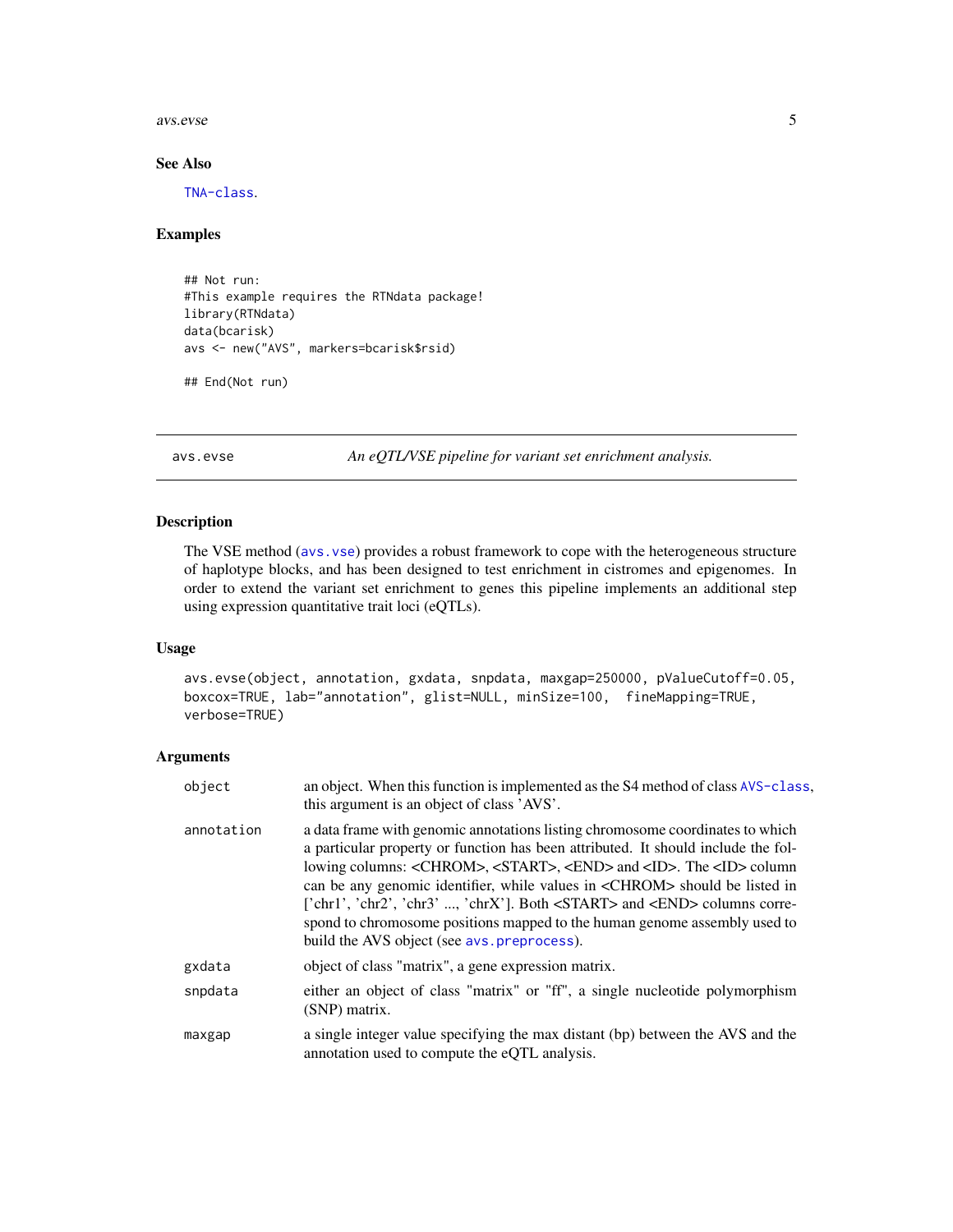| pValueCutoff | a single numeric value specifying the cutoff for p-values considered significant.                                                                                                                                                                                                                                                                                                                                                                                                                                                               |
|--------------|-------------------------------------------------------------------------------------------------------------------------------------------------------------------------------------------------------------------------------------------------------------------------------------------------------------------------------------------------------------------------------------------------------------------------------------------------------------------------------------------------------------------------------------------------|
| boxcox       | a single logical value specifying to use Box-Cox procedure to find a transforma-<br>tion of the null that approaches normality (when boxcox=TRUE) or not (when<br>boxcox=FALSE). See powerTransform and bcPower.                                                                                                                                                                                                                                                                                                                                |
| lab          | a single character value specifying a name for the annotation dataset (this option<br>is overrided if 'glist' is used).                                                                                                                                                                                                                                                                                                                                                                                                                         |
| glist        | an optional list with character vectors mapped to the 'annotation' data via <id><br/>column. This option can be used to run a batch mode for gene sets and regulons.</id>                                                                                                                                                                                                                                                                                                                                                                       |
| minSize      | if 'glist' is provided, this argument is a single integer or numeric value speci-<br>fying the minimum number of elements for each gene set in the 'glist'. Gene<br>sets with fewer than this number are removed from the analysis. if 'fineMap-<br>ping=FALSE', an alternative min size value can be provided as a vector of the<br>form c(minSize1, minSize2) used to space the null distributions (see 'fineMap-<br>ping').                                                                                                                  |
| fineMapping  | if 'glist' is provided, this argument is a single logical value specifying to com-<br>pute individual null distributions, sized for each gene set (when fineMapping=TRUE).<br>This option has a significant impact on the running time required to perform<br>the computational analysis, especially for large gene set lists. When fineMap-<br>ping=FALSE, a low resolution analysis is performed by pre-computing a fewer<br>number of null distributions of different sizes (spaced by 'minSize'), and then<br>used as a proxy of the nulls. |
| verbose      | a single logical value specifying to display detailed messages (when verbose=TRUE)<br>or not (when verbose=FALSE).                                                                                                                                                                                                                                                                                                                                                                                                                              |

## Author(s)

Mauro Castro

## See Also

[AVS-class](#page-3-1)

## Examples

```
## Not run:
#This example requires the RTNdata package!
library(RTNdata)
data(bcarisk)
avs <- new("AVS", markers=bcarisk$rsid)
avs <- avs.preprocess(avs, randomSetSize=100)
avs.get(avs)
```
## End(Not run)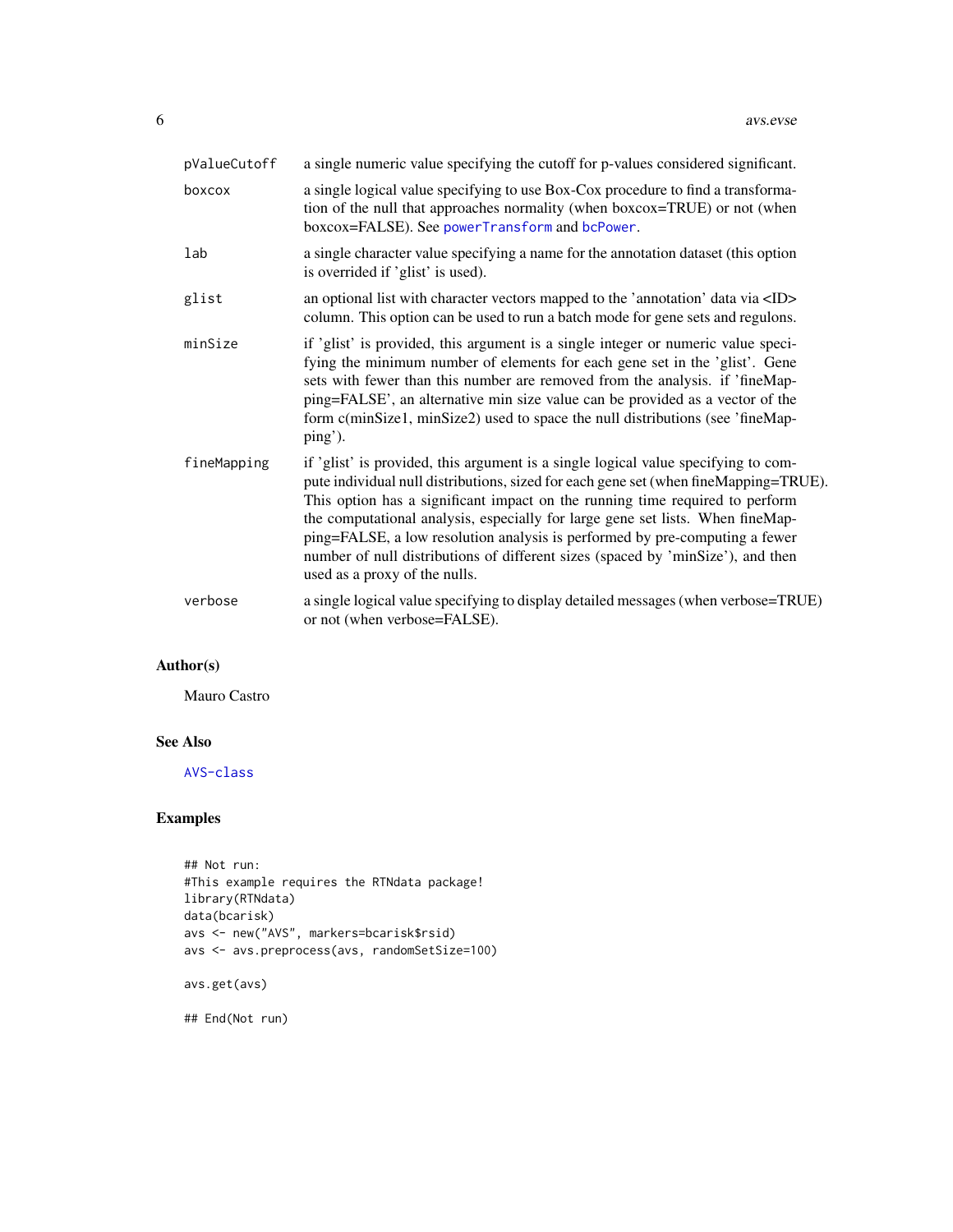<span id="page-6-1"></span><span id="page-6-0"></span>

Get information from individual slots in an AVS object.

#### Usage

avs.get(object, what="summary", pValueCutoff=NULL)

## Arguments

| object       | an object of class 'AVS' AVS-class.                                                                                                                                                                                                         |
|--------------|---------------------------------------------------------------------------------------------------------------------------------------------------------------------------------------------------------------------------------------------|
| what         | a single character value specifying which information should be retrieved from<br>the slots. Options: 'markers', 'validatedMarkers', 'variantSet', 'randomSet',<br>'linkedMarkers', 'randomMarkers', 'vse', 'evse', 'summary' and 'status'. |
| pValueCutoff | an optional single numeric value specifying the cutoff to retrive results for p-<br>values considered significant.                                                                                                                          |

## Value

get the slot content from an object of class 'AVS' [AVS-class](#page-3-1).

## Author(s)

Mauro Castro

## Examples

```
## Not run:
#This example requires the RTNdata package!
library(RTNdata)
data(bcarisk)
avs <- new("AVS", markers=bcarisk$rsid)
avs <- avs.preprocess(avs, randomSetSize=100)
avs.get(avs,what="validatedMarkers")
```
## End(Not run)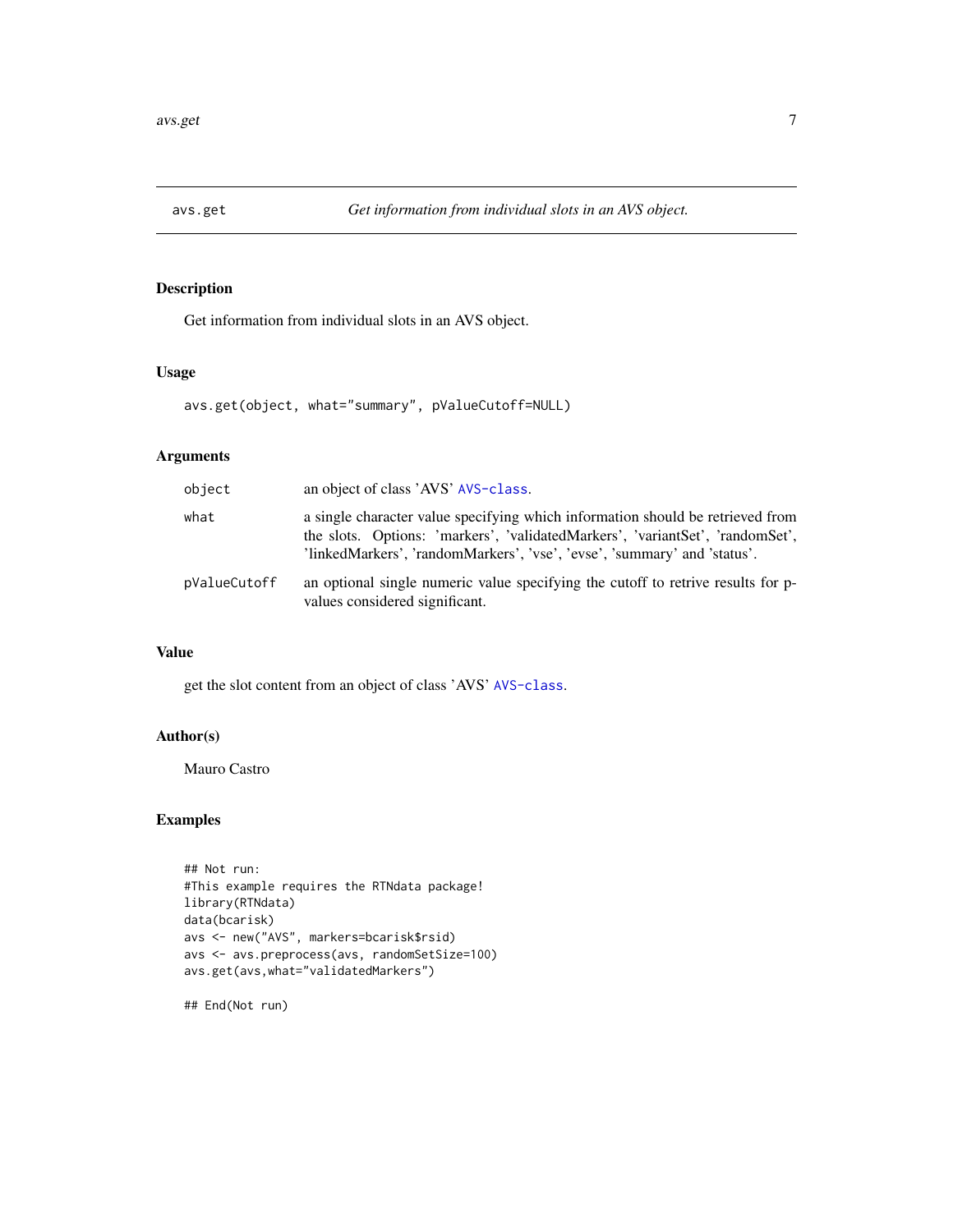<span id="page-7-1"></span><span id="page-7-0"></span>

This function takes an AVS object and plots results from the VSE and EVSE methods.

## Usage

```
avs.plot1(object, what="vse", fname=what, ylab="genomic annotation",
xlab="Number of clusters mapping to genomic annotation", nsplit=2,
maxy=200, pValueCutoff=1e-2, width=8, height=3)
```
## Arguments

| object       | an object of class 'AVS' AVS-class.                                                       |
|--------------|-------------------------------------------------------------------------------------------|
| what         | a character value specifying which analysis should be used. Options: "vse" and<br>"evse". |
| fname        | a character value specifying the name of output file.                                     |
| ylab         | a character value specifying the y-axis label.                                            |
| xlab         | a character value specifying the x-axis label.                                            |
| nsplit       | an integer value setting the number of cells for the histogram.                           |
| maxv         | a numeric value specifying the max y-limit.                                               |
| pValueCutoff | a numeric value specifying the cutoff for p-values considered significant.                |
| width        | a numeric value specifying the width of the graphics region in inches.                    |
| height       | a numeric value specifying the height of the graphics region in inches.                   |

## Author(s)

Mauro Castro

## Examples

###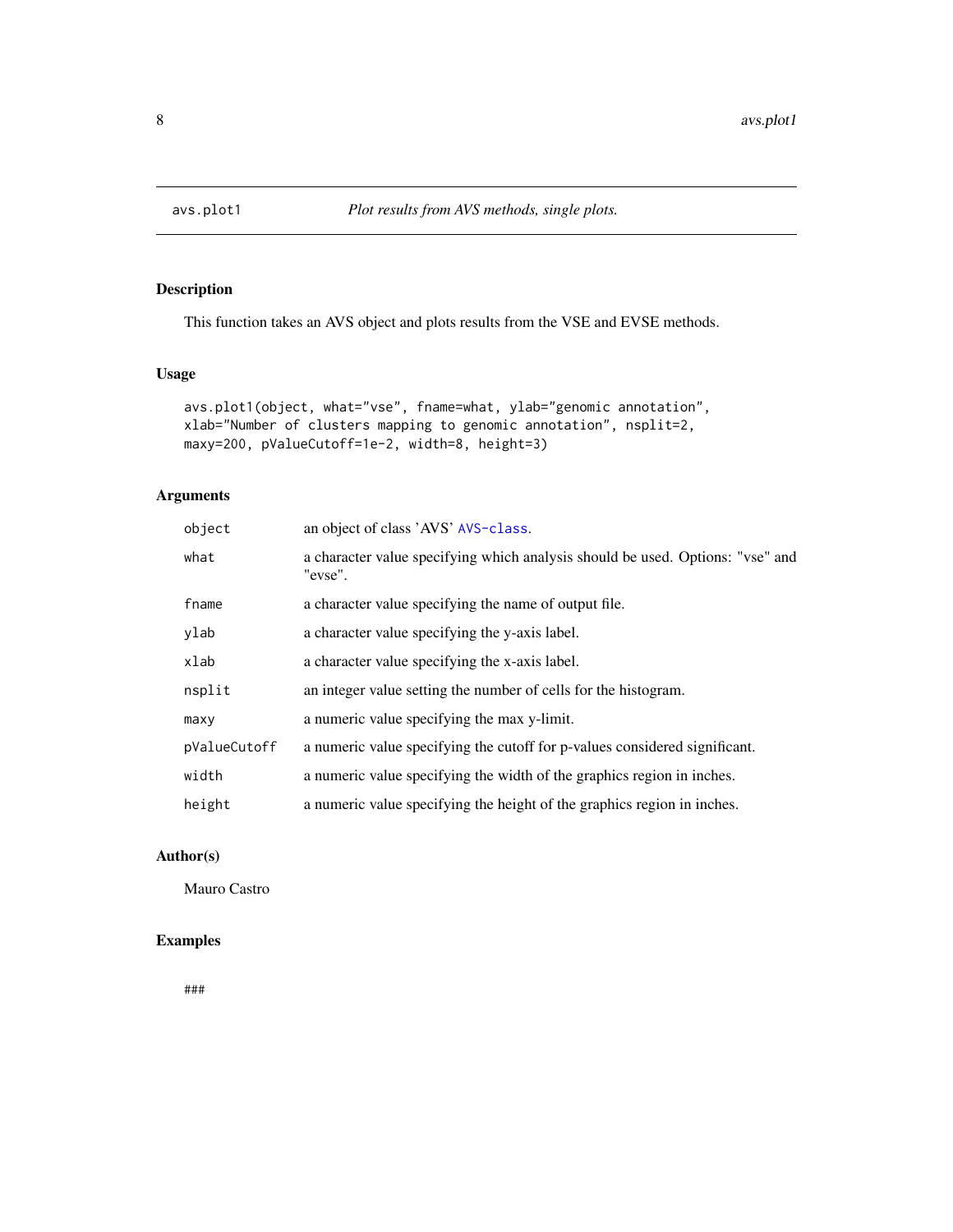<span id="page-8-1"></span><span id="page-8-0"></span>

This function takes an AVS object and plots results from the VSE and EVSE methods.

## Usage

```
avs.plot2(object, what="evse", fname=what, width=14, height=2.5, rmargin=1,
bxseq=seq(-4,8,2), decreasing=TRUE, ylab="Annotation", xlab="Clusters of risk-associated and linked SN
```
## Arguments

| object     | an object of class 'AVS' AVS-class.                                                              |
|------------|--------------------------------------------------------------------------------------------------|
| what       | a single character value specifying which analysis should be used. Options:<br>"vse" and "evse". |
| fname      | a character value specifying the name of output file.                                            |
| height     | a numeric value specifying the height of the graphics region in inches.                          |
| width      | a numeric value specifying the width of the graphics region in inches.                           |
| rmargin    | a numeric value specifying the right margin size in inches.                                      |
| bxseq      | a numeric vector specifying which x-axis tickpoints are to be drawn.                             |
| decreasing | a logical value, used to sort by EVSE scores.                                                    |
| ylab       | a character value specifying the y-axis label.                                                   |
| xlab       | a character value specifying the x-axis label (on the top of the grid image).                    |

#### Author(s)

Mauro Castro

## Examples

###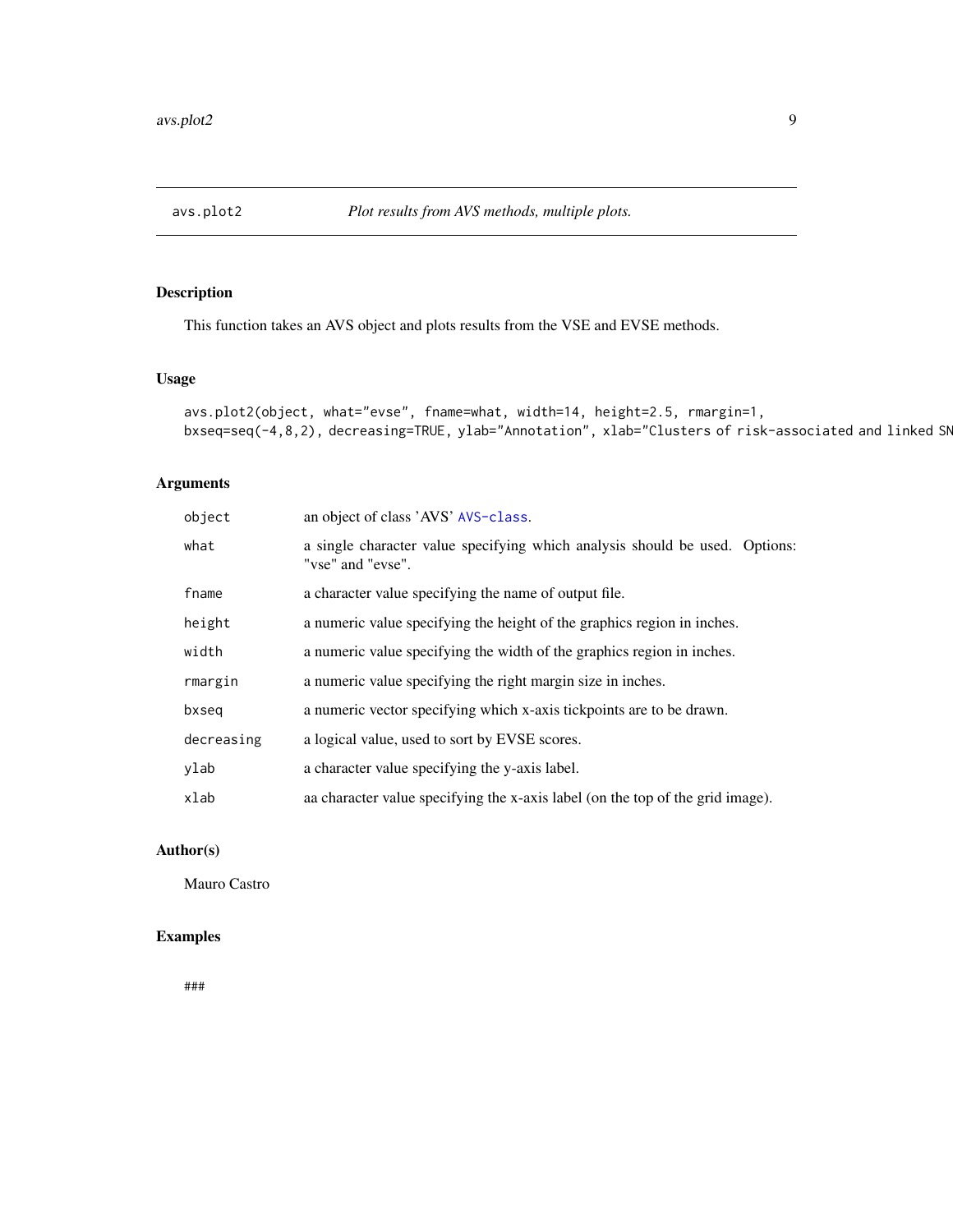<span id="page-9-1"></span><span id="page-9-0"></span>

This is a generic function.

## Usage

```
avs.preprocess(object, nrand=1000, mergeColinked=TRUE, reldata="rel27CEU-NCBIB36",
ldfilter="DprimeLOD", snpop=NULL, verbose=TRUE)
```
## Arguments

| object        | an object. When this function is implemented as the S4 method of class AVS-class,<br>this argument is an object of class 'AVS'.                                                                                                                        |
|---------------|--------------------------------------------------------------------------------------------------------------------------------------------------------------------------------------------------------------------------------------------------------|
| nrand         | a single integer value specifying the size to the random variant set.                                                                                                                                                                                  |
| mergeColinked | a single logical value specifying to merge co-linked markers eventually present<br>in more than one cluster in the AVS (when mergeColinked=TRUE) or not (when<br>mergeColinked=FALSE).                                                                 |
| reldata       | a single character value specifying the the HapMap Linkage Disequilibrium data<br>used to build the associated variant set. Current option is release "rel27CEU-<br>NCBIB36" (for additional details see the RTNdata package).                         |
| ldfilter      | a single character value specifying the parameter used to filter the HapMap Link-<br>age Disequilibrium data. Current options are "DprimeLOD" and "Rsquare" (for<br>additional details see the RTNdata package).                                       |
| snpop         | an optional vector with rs# identifiers used to select random markers from the<br>Linkage Disequilibrium dataset. This option is intended to set the universe size<br>used to build the null distribution for the EVSE analysis (i.e. the random AVS). |
| verbose       | a single logical value specifying to display detailed messages (when verbose=TRUE)<br>or not (when verbose=FALSE).                                                                                                                                     |

## Author(s)

Mauro Castro

## See Also

[AVS-class](#page-3-1)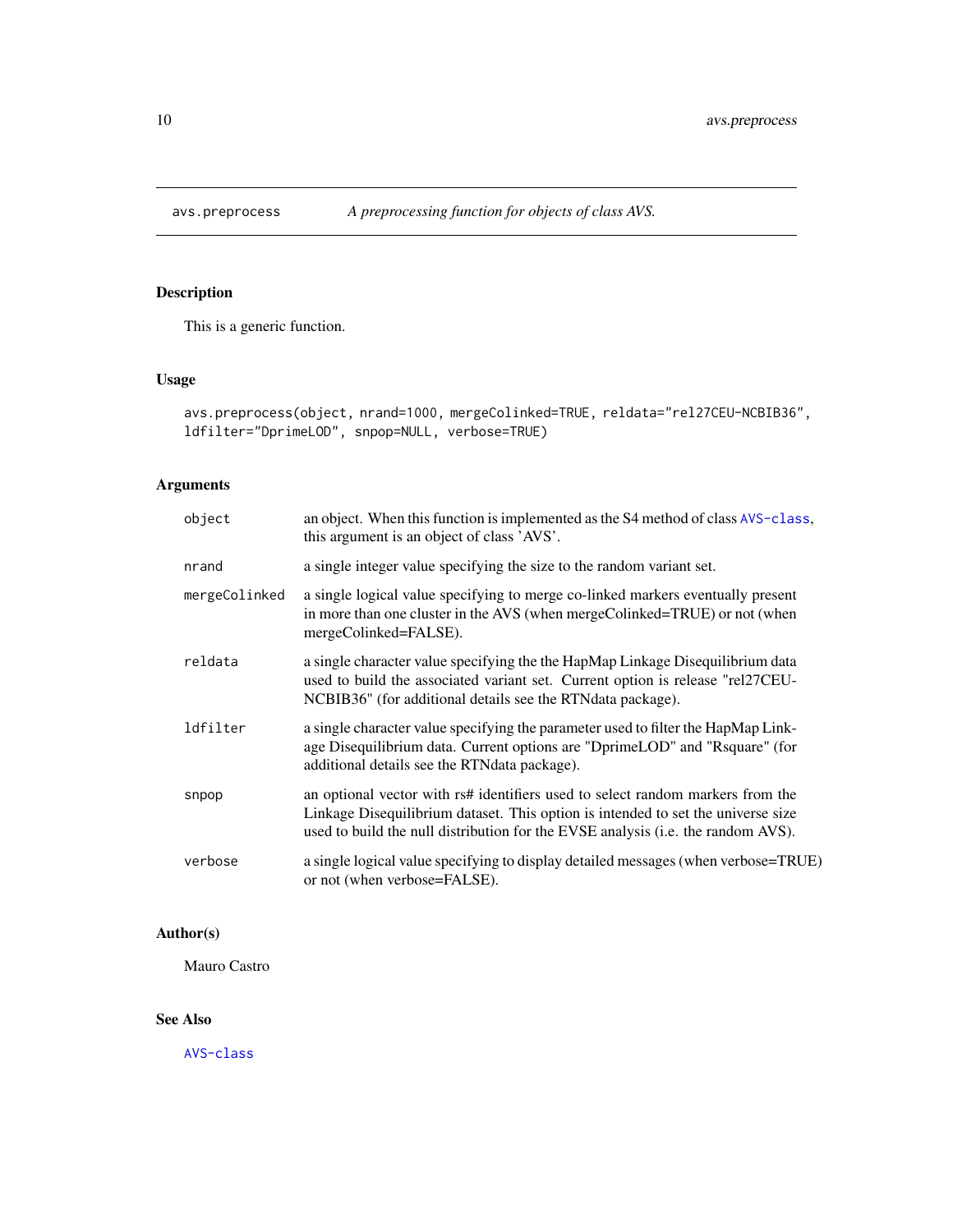#### <span id="page-10-0"></span>avs.vse and the set of the set of the set of the set of the set of the set of the set of the set of the set of the set of the set of the set of the set of the set of the set of the set of the set of the set of the set of t

## Examples

```
## Not run:
# This example requires the RTNdata package!
# RTNdata is currently available under request <mauro.a.castro at gmail.com>
library(RTNdata)
data(bcarisk)
avs <- new("AVS", markers=bcarisk$rsid)
avs <- avs.preprocess(avs, nrand=100)
avs.get(avs)
## End(Not run)
```
<span id="page-10-1"></span>

avs.vse *Variant set enrichment (VSE) analysis.*

## Description

The VSE method tests the enrichment of an AVS for a particular trait in a genomic annotation.

#### Usage

```
avs.vse(object, annotation, maxgap=0, pValueCutoff=0.05, boxcox=TRUE,
lab="annotation", glist=NULL, minSize=100, verbose=TRUE)
```
## Arguments

| object       | an object. When this function is implemented as the S4 method of class AVS-class,<br>this argument is an object of class 'AVS'.                                                                                                                                                                                                                                                                                                                                                                                                                                                         |
|--------------|-----------------------------------------------------------------------------------------------------------------------------------------------------------------------------------------------------------------------------------------------------------------------------------------------------------------------------------------------------------------------------------------------------------------------------------------------------------------------------------------------------------------------------------------------------------------------------------------|
| annotation   | a data frame with genomic annotations listing chromosome coordinates to which<br>a particular property or function has been attributed. It should include the fol-<br>lowing columns: <chrom>, <start>, <end> and <id>. The <id> column<br/>can be any genomic identifier, while values in <chrom> should be listed in<br/>['chr1', 'chr2', 'chr3' , 'chrX']. Both <start> and <end> columns corre-<br/>spond to chromosome positions mapped to the human genome assembly used to<br/>build the AVS object (see avs. preprocess).</end></start></chrom></id></id></end></start></chrom> |
| maxgap       | a single integer value specifying the max distant (bp) between the AVS and the<br>annotation used to compute the enrichment analysis.                                                                                                                                                                                                                                                                                                                                                                                                                                                   |
| pValueCutoff | a single numeric value specifying the cutoff for p-values considered significant.                                                                                                                                                                                                                                                                                                                                                                                                                                                                                                       |
| boxcox       | a single logical value specifying to use Box-Cox procedure to find a transforma-<br>tion of the null that approaches normality (when boxcox=TRUE) or not (when<br>boxcox=FALSE). See powerTransform and bcPower.                                                                                                                                                                                                                                                                                                                                                                        |
| lab          | a single character value specifying a name for the annotation dataset (this option<br>is overrided if 'glist' is used).                                                                                                                                                                                                                                                                                                                                                                                                                                                                 |
| glist        | an optional list with character vectors mapped to the 'annotation' data via <id><br/>column. This option can be used to run a batch mode for gene sets and regulons.</id>                                                                                                                                                                                                                                                                                                                                                                                                               |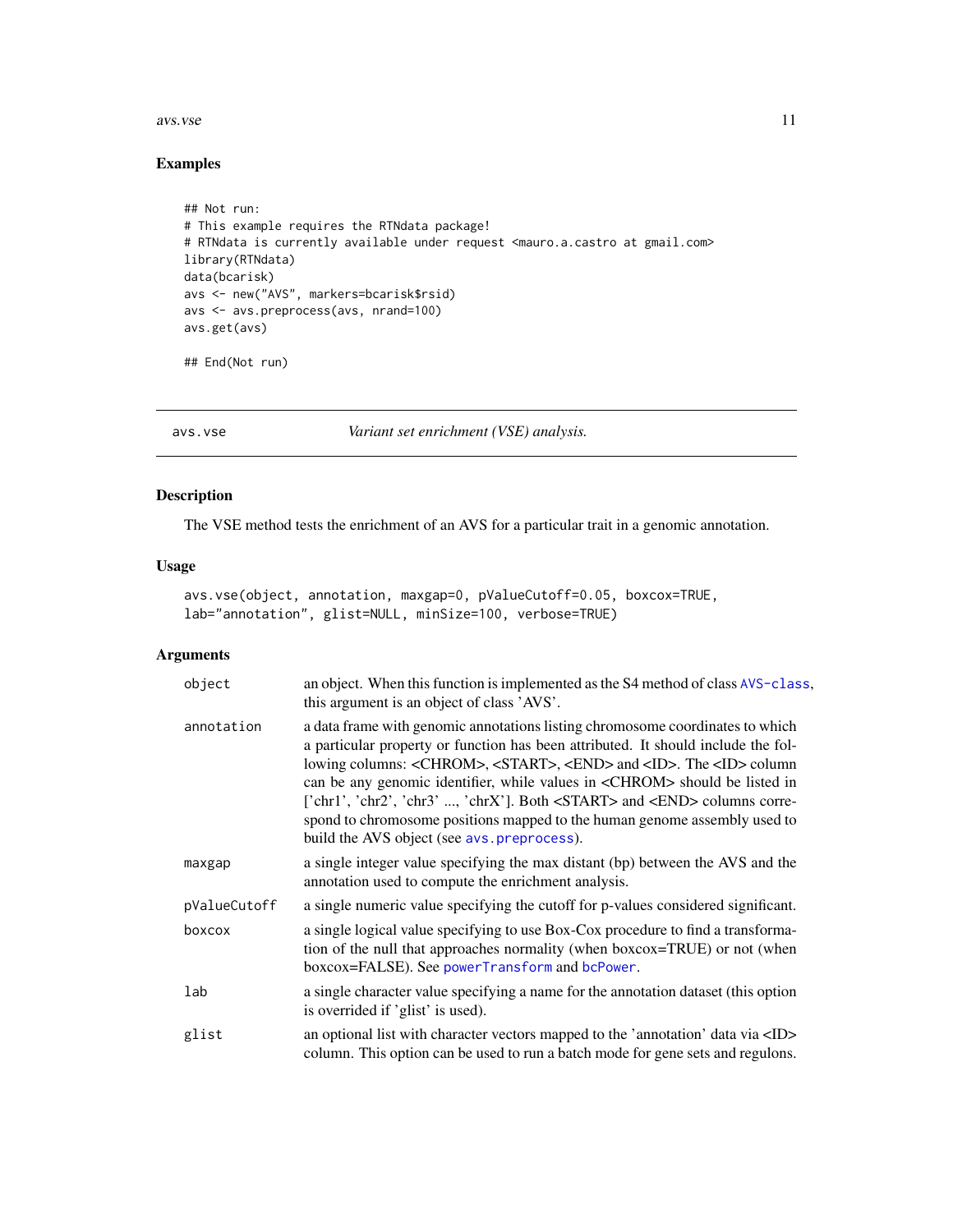<span id="page-11-0"></span>

| minSize | if 'glist' is provided, this argument is a single integer or numeric value specify-<br>ing the minimum number of elements for each gene set in the 'glist'. Gene sets<br>with fewer than this number are removed from the analysis. |
|---------|-------------------------------------------------------------------------------------------------------------------------------------------------------------------------------------------------------------------------------------|
| verbose | a single logical value specifying to display detailed messages (when verbose=TRUE)<br>or not (when verbose=FALSE).                                                                                                                  |

## Author(s)

Mauro Castro

#### See Also

[AVS-class](#page-3-1)

## Examples

```
## Not run:
#This example requires the RTNdata package!
library(RTNdata)
data(bcarisk)
avs <- new("AVS", markers=bcarisk$rsid)
avs <- avs.preprocess(avs, randomSetSize=100)
avs.get(avs)
## End(Not run)
```
RTN.data *A pre-processed dataset for the RTN package.*

## Description

A minimum dataset used to demonstrate RTN main functions.

## Usage

```
data(dt4rtn)
```
## Format

dt4rtn List containing 6 R objects: 'gexp', 'gexpIDs', 'pheno', 'phenoIDs', 'hits' and 'tfs'.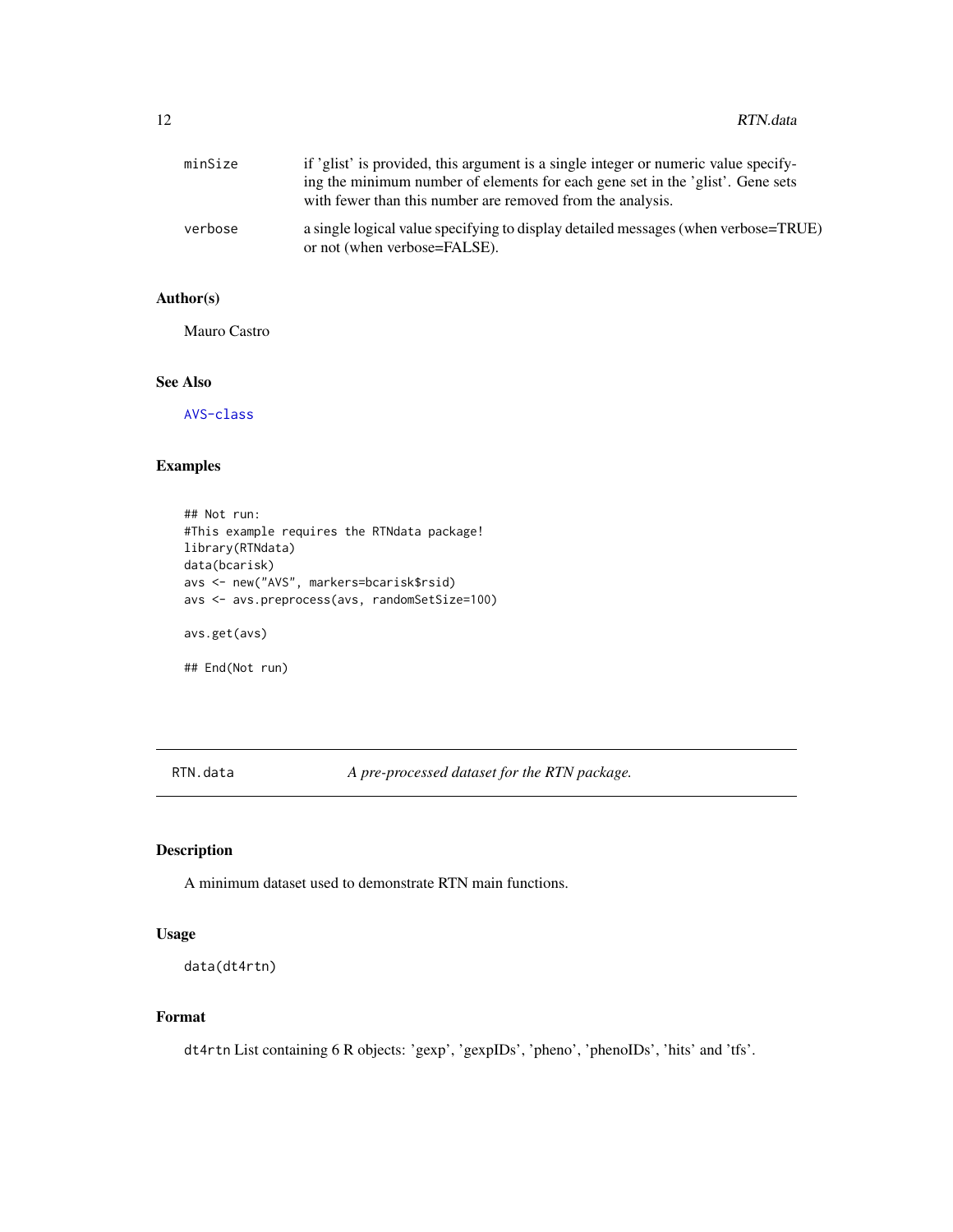#### <span id="page-12-0"></span>TNA-class 13

### Details

The dataset consists of 6 R objects used in the RTN vignettes. It should be regarded as a toy example for demonstration purposes only, despite being extracted, pre-processed and size-reduced from Fletcher et al. (2012) and Curtis et al. (2012).

- dt4rtn\$gexp a named gene expression matrix with 50 samples (reduced for demonstration purposes only).
- dt4rtn\$gexpIDs a data.frame of characters with probe ids matching a secundary annotation source (e.g. Probe-to-ENTREZ).
- dt4rtn\$pheno a named numeric vector with differential gene expression data.
- dt4rtn\$phenoIDs a data.frame of characters with probe ids matching a secundary annotation source (e.g. Probe-to-ENTREZ).
- dt4rtn\$hits a character vector with genes differentially expressed.
- dt4rtn\$tfs a named vector with transcriptions factors.

#### References

Fletcher M.N.C. et al., *Master regulators of FGFR2 signalling and breast cancer risk.* Journal Paper (in preparation), 2012.

Curtis C. et al., *The genomic and transcriptomic architecture of 2,000 breast tumours reveals novel subgroups.* Nature 486, 7403. 2012.

## Examples

data(dt4rtn)

<span id="page-12-1"></span>TNA-class *Class* "TNA"*: an S4 class for Transcriptional Network Analysis.*

#### Description

This S4 class includes a series of methods to do enrichment, synergy, shadow and overlap analyses in transcriptional networks.

## Objects from the Class

Objects can be created by calls of the form new("TNA", referenceNetwork, transcriptionalNetwork, transcription

### **Slots**

referenceNetwork: Object of class "matrix", an optional partial co-expression matrix.

transcriptionalNetwork: Object of class "matrix", a partial co-expression matrix.

transcriptionFactors: Object of class "char\_Or\_NULL", a vector of transcription factors.

phenotype: Object of class "num\_Or\_int", a numeric or integer vector of phenotypes named by gene identifiers.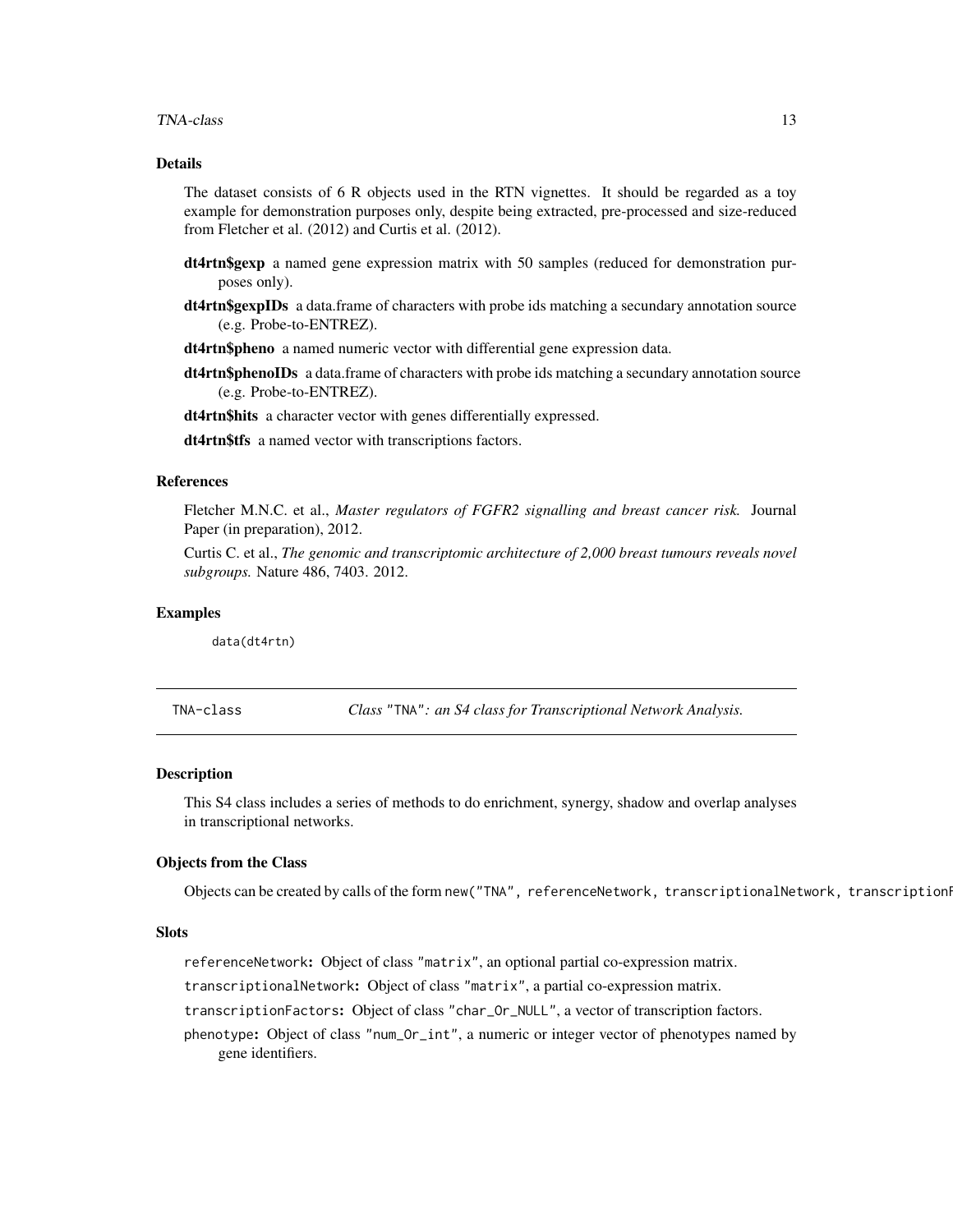- hits: Object of class "character", a character vector of gene identifiers for those considered as hits.
- annotation: Object of class "data.frame", a data frame with transcriptional network annotation.
- listOfReferenceRegulons: Object of class "list", a list of regulons derived from the referenceNetwork.
- listOfRegulons: Object of class "list", a list of regulons derived from the transcriptionalNetwork (a 'regulon' is a vector of genes or potential transcription factor targets).
- listOfModulators: Object of class "list", a list of modulators derived from the [tni.conditional](#page-32-1) analysis.
- para: Object of class "list", a list of parameters for transcriptional network analysis. These parameters are those listed in the functions [tna.mra](#page-20-1), [tna.overlap](#page-21-1), [tna.gsea1](#page-17-1), [tna.synergy](#page-28-1), [tna.shadow](#page-26-1) and [tna.gsea2](#page-18-1).
- results: Object of class "list", a list of results (see return values in the functions [tna.mra](#page-20-1),[tna.gsea1](#page-17-1), [tna.overlap](#page-21-1), [tna.synergy](#page-28-1), [tna.shadow](#page-26-1) and [tna.gsea2](#page-18-1))
- summary: Object of class "list", a list of summary information for transcriptionalNetwork, transcriptionFactors, phenotype,listOfRegulons, para, and results.
- status: Object of class "character", a character value specifying the status of the TNI object based on the available methods.

#### Methods

 ${\sf tna.mra}$  ${\sf tna.mra}$  ${\sf tna.mra}$  signature(object = "TNA"): see  ${\sf tna.mra}$ tna.overlap signature(object = "TNA"): see [tna.overlap](#page-21-1) [tna.gsea1](#page-17-1) signature(object = "TNA"): see tna.gsea1  $\text{tna.gsea2}$  $\text{tna.gsea2}$  $\text{tna.gsea2}$  signature(object = "TNA"): see tna.gsea2 tna.synergy signature(object = "TNA"): see [tna.synergy](#page-28-1)  $\text{tna.shadow signature}(\text{object} = \text{"TNA"}): \text{see } \text{tna.shadow}$  $\text{tna.shadow signature}(\text{object} = \text{"TNA"}): \text{see } \text{tna.shadow}$  $\text{tna.shadow signature}(\text{object} = \text{"TNA"}): \text{see } \text{tna.shadow}$ tna.get signature(object = "TNA"): see [tna.get](#page-14-1)  $\text{tra.graph}$  signature(object = "TNA"): see [tna.graph](#page-15-1)

#### Author(s)

Mauro Castro

#### See Also

[TNI-class](#page-30-1). [tni2tna.preprocess](#page-42-1).

#### Examples

## see tni2tna.preprocess method!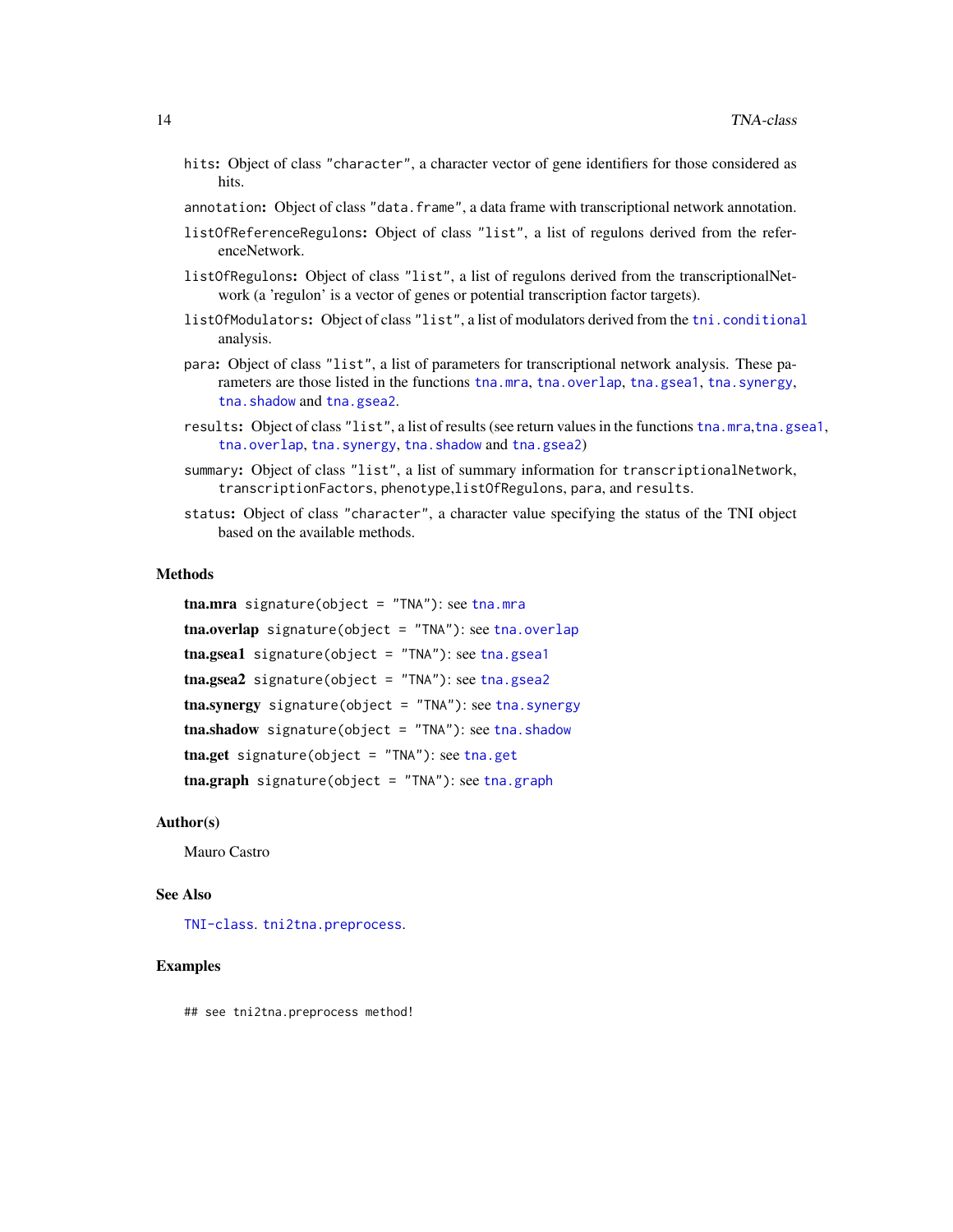<span id="page-14-1"></span><span id="page-14-0"></span>

Get information from individual slots in a TNA object. Available results from a previous analysis can be selected either by pvalue cutoff (default) or top significance.

## Usage

```
tna.get(object, what="summary", order=TRUE, ntop=NULL, reportNames=TRUE,
idkey=NULL)
```
## Arguments

| an object of class 'TNA' TNA-class.                                                                                                                                                                                                                                                                                                                                                                                                                                                        |
|--------------------------------------------------------------------------------------------------------------------------------------------------------------------------------------------------------------------------------------------------------------------------------------------------------------------------------------------------------------------------------------------------------------------------------------------------------------------------------------------|
| a single character value specifying which information should be retrieved from<br>the slots. Options: 'tnet', 'refnet', 'tfs', 'pheno', 'regulons','refregulons', 'para',<br>'mra', 'gsea1', 'gsea2','overlap', 'synergy', 'shadow', 'summary' and 'status'.<br>Regulons can also be retrieved mapped to the available phenotype vector ('reg-<br>ulons.and.pheno' or 'refregulons.and.pheno') or mapped to the assiged mode of<br>action ('regulons.and.mode' or 'refregulons.and.mode'). |
| a single logical value specifying whether or not the output data should be ordered<br>by significance. Valid only for 'gsea1', 'gsea2', 'overlap', 'synergy' or 'shadow'<br>options.                                                                                                                                                                                                                                                                                                       |
| a single integer value specifying to select how many results of top significance<br>from 'gsea', 'overlap', 'synergy' or 'shadow' options.                                                                                                                                                                                                                                                                                                                                                 |
| a single logical value specifying to report regulons with 'names' (when report-<br>Names=TRUE) or not (when reportNames=FALSE). This option is effective<br>only if transcription factors were named with alternative identifiers in the pre-<br>processing analysis. It takes effect on 'mra', 'gsea', 'overlap', 'synergy' and<br>'shadow' options.                                                                                                                                      |
| an optional single character value specifying an ID name from the available<br>'TNA' annotation to be used as alias for data query outputs (obs. it has no effect<br>on consolidated tables).                                                                                                                                                                                                                                                                                              |
|                                                                                                                                                                                                                                                                                                                                                                                                                                                                                            |

## Value

get the slot content from an object of class 'TNA' [TNA-class](#page-12-1).

#### Author(s)

Mauro Castro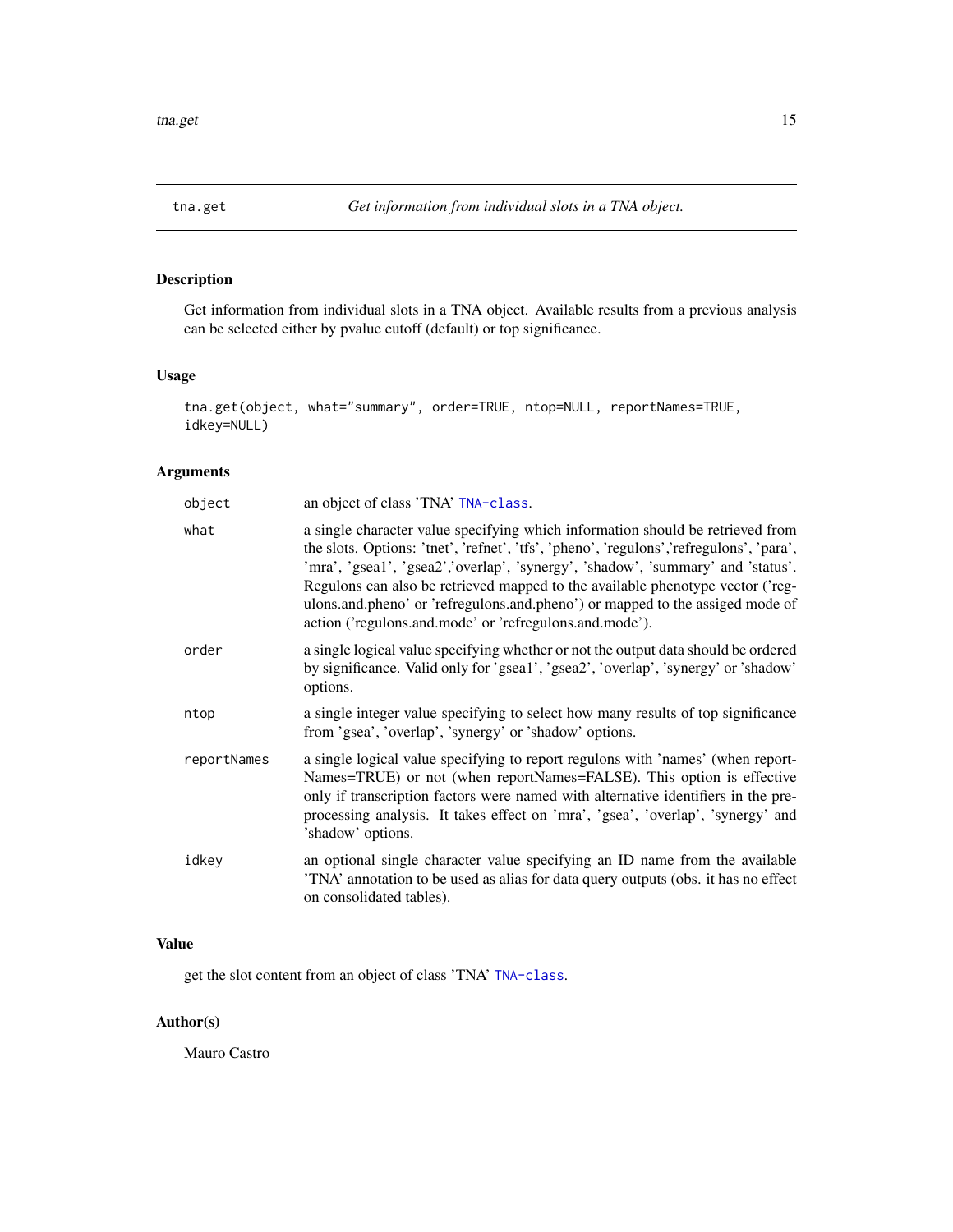## Examples

```
data(dt4rtn)
tfs4test<-c("PTTG1","E2F2","FOXM1","E2F3","RUNX2")
rtni <- new("TNI", gexp=dt4rtn$gexp, transcriptionFactors=dt4rtn$tfs[tfs4test])
## Not run:
rtni <- tni.preprocess(rtni,gexpIDs=dt4rtn$gexpIDs)
rtni<-tni.permutation(rtni)
rtni<-tni.bootstrap(rtni)
rtni<-tni.dpi.filter(rtni)
rtna<-tni2tna.preprocess(rtni, phenotype=dt4rtn$pheno, hits=dt4rtn$hits, phenoIDs=dt4rtn$phenoIDs)
# run MRA analysis pipeline
rtna <- tna.mra(rtna)
# check summary
tna.get(rtna,what="summary")
# get results, e.g., MRA analysis
tna.get(rtna,what="mra")
## End(Not run)
```
<span id="page-15-1"></span>

tna.graph *Compute a graph from TNA objects.*

#### Description

Extract results from a TNA object and compute a graph.

## Usage

```
tna.graph(object, tnet = "dpi", gtype="rmap", minRegulonSize=15, tfs=NULL,
amapFilter="quantile", amapCutoff=NULL, ...)
```
#### Arguments

| object | an object of class 'TNA' TNA-class.                                                                                                                                                                                                                                                       |
|--------|-------------------------------------------------------------------------------------------------------------------------------------------------------------------------------------------------------------------------------------------------------------------------------------------|
| tnet   | a single character value specifying which network information should be used<br>to compute the graph. Options: "ref" and "dpi".                                                                                                                                                           |
| gtype  | a single character value specifying the graph type. Options: "rmap" and "amap".<br>The "rmap" option returns regulatory maps represented by TFs and targets (reg-<br>ulons) and "amap" computes association maps among regulons (estimates the<br>overlap using the Jaccard Coefficient). |
|        | minRegulonSize a single integer or numeric value specifying the minimum number of elements<br>in a regulon. Regulons with fewer than this number are removed from the graph.                                                                                                              |

<span id="page-15-0"></span>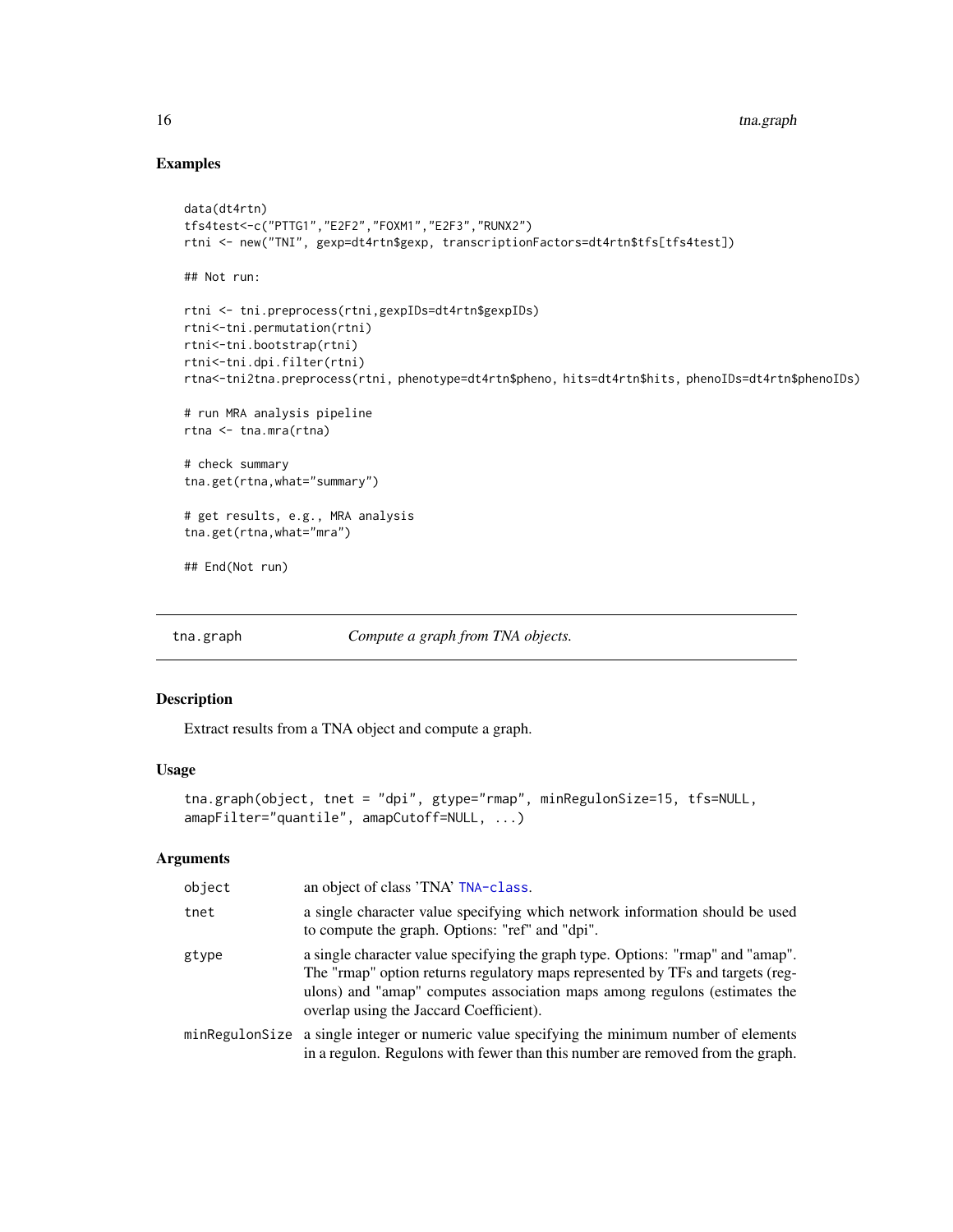#### tna.graph 17

| tfs        | a vector with transcription factor identifiers.                                                                                                                                                                                                                                                                           |
|------------|---------------------------------------------------------------------------------------------------------------------------------------------------------------------------------------------------------------------------------------------------------------------------------------------------------------------------|
| amapFilter | a single character value specifying which method should be used to filter as-<br>sociation maps (only when gtype="amap"). Options: "phyper","quantile" and<br>"custom".                                                                                                                                                   |
| amapCutoff | a single numeric value $(>=0$ and $<=1$ ) specifying the cutoff for the association<br>map filter. When amapFilter="phyper", amapCutoff corresponds to a pvalue cut-<br>off; when amapFilter="quantile", amapCutoff corresponds to a quantile thresh-<br>old; and when amapFilter="custom", amapCutoff is a JC threshold. |
| $\ddots$   | additional arguments passed to the graph function.                                                                                                                                                                                                                                                                        |

## Value

a graph object.

#### Author(s)

Mauro Castro

## Examples

data(dt4rtn)

```
tfs4test<-c("PTTG1","E2F2","FOXM1","E2F3","RUNX2")
rtni <- new("TNI", gexp=dt4rtn$gexp, transcriptionFactors=dt4rtn$tfs[tfs4test])
```
## Not run:

```
rtni<-tni.preprocess(rtni,gexpIDs=dt4rtn$gexpIDs)
rtni<-tni.permutation(rtni)
rtni<-tni.bootstrap(rtni)
rtni<-tni.dpi.filter(rtni, eps=0.05)
```

```
#run MRA analysis pipeline
rtna<-tni2tna.preprocess(rtni, phenotype=dt4rtn$pheno, hits=dt4rtn$hits, phenoIDs=dt4rtn$phenoIDs)
rtna <- tna.mra(rtna)
```

```
# compute regulatory maps
g<-tna.graph(rtna, tnet="dpi", gtype="rmap", tfs=tfs4test)
```

```
# option: plot the igraph object using RedeR
#library(RedeR)
#rdp<-RedPort()
#calld(rdp)
#addGraph(rdp,g)
#relax(rdp,p1=50,p5=20)
```

```
# compute association maps
g<-tna.graph(rtna, tnet="ref", gtype="amap", tfs=tfs4test)
```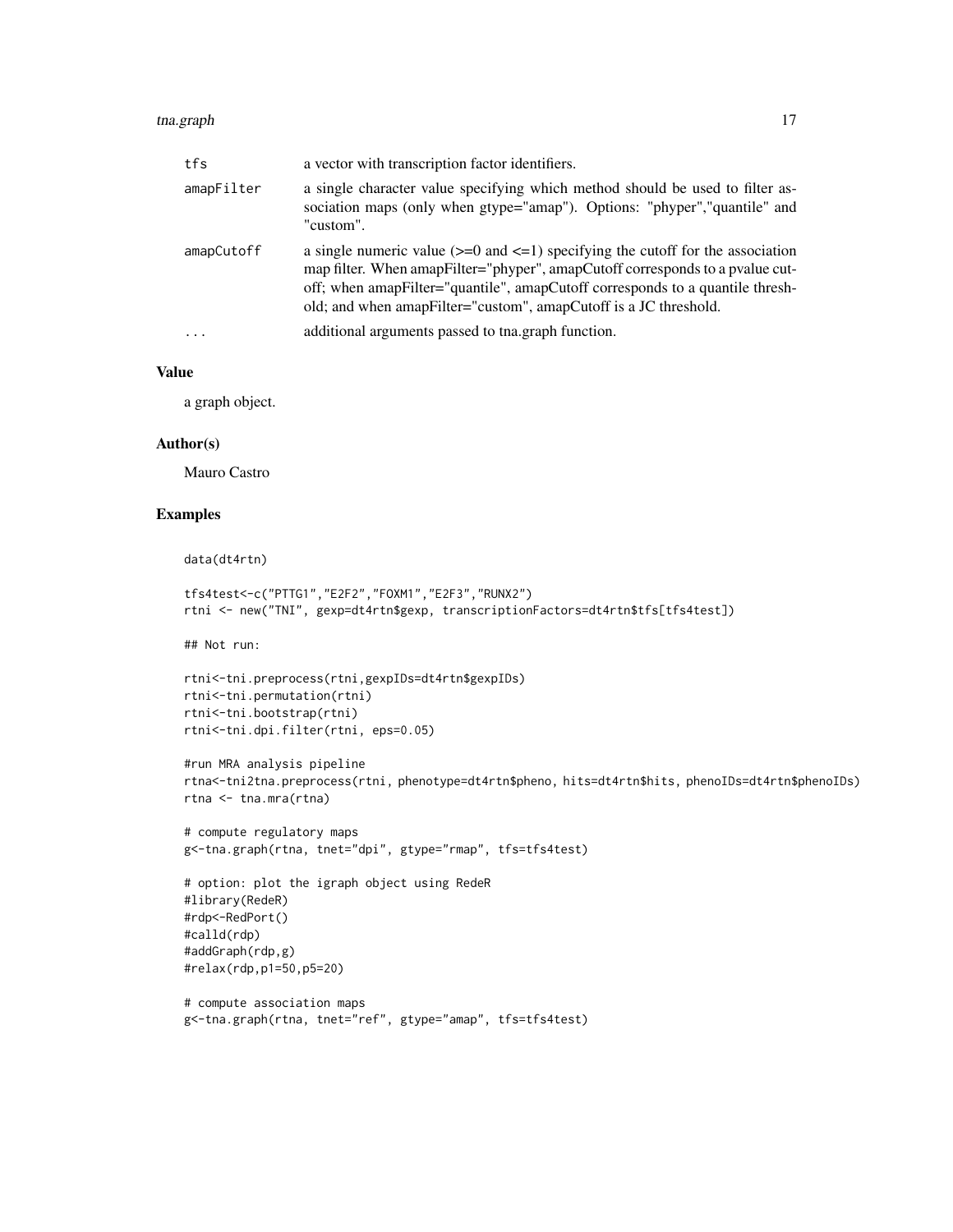<span id="page-17-0"></span>18 tna.gsea1

```
## End(Not run)
```
<span id="page-17-1"></span>tna.gsea1 *One-tailed Gene Set Enrichment Analysis (GSEA) over a list of regulons.*

## Description

This function takes a TNA object and returns the results of the GSEA analysis over a list of regulons in a transcriptional network (with multiple hypothesis testing corrections).

#### Usage

```
tna.gsea1(object, pValueCutoff=0.05, pAdjustMethod="BH", minRegulonSize=15, nPermutations=1000,
     exponent=1, tnet="dpi", orderAbsValue=TRUE, stepFilter=TRUE, tfs=NULL, verbose=TRUE)
```
## Arguments

| object         | a preprocessed object of class 'TNA' TNA-class.                                                                                                                                                                                                           |
|----------------|-----------------------------------------------------------------------------------------------------------------------------------------------------------------------------------------------------------------------------------------------------------|
| pValueCutoff   | a single numeric value specifying the cutoff for p-values considered significant.                                                                                                                                                                         |
| pAdjustMethod  | a single character value specifying the p-value adjustment method to be used<br>(see 'p.adjust' for details).                                                                                                                                             |
| minRegulonSize | a single integer or numeric value specifying the minimum number of elements<br>in a regulon that must map to elements of the gene universe. Gene sets with<br>fewer than this number are removed from the analysis.                                       |
| nPermutations  | a single integer or numeric value specifying the number of permutations for<br>deriving p-values in GSEA.                                                                                                                                                 |
| exponent       | a single integer or numeric value used in weighting phenotypes in GSEA (see<br>'gseaScores' function at HTSanalyzeR).                                                                                                                                     |
| tnet           | a single character value specifying which transcriptional network should to used<br>to compute the GSEA analysis. Options: "dpi" and "ref".                                                                                                               |
| orderAbsValue  | a single logical value indicating whether the values should be converted to ab-<br>solute values and then ordered (if TRUE), or ordered as they are (if FALSE).                                                                                           |
| stepFilter     | a single logical value specifying to use a step-filter algorithm removing non-<br>significant regulons derived from tha.mra (when stepFilter=TRUE) or not (when<br>stepFilter=FALSE). It may have a substantial impact on the overall processing<br>time. |
| tfs            | an optional vector with transcription factor identifiers (this option overrides the<br>'stepFilter' argument).                                                                                                                                            |
| verbose        | a single logical value specifying to display detailed messages (when verbose=TRUE)<br>or not (when verbose=FALSE).                                                                                                                                        |

## Value

a data frame in the slot "results", see 'gsea1' option in [tna.get](#page-14-1).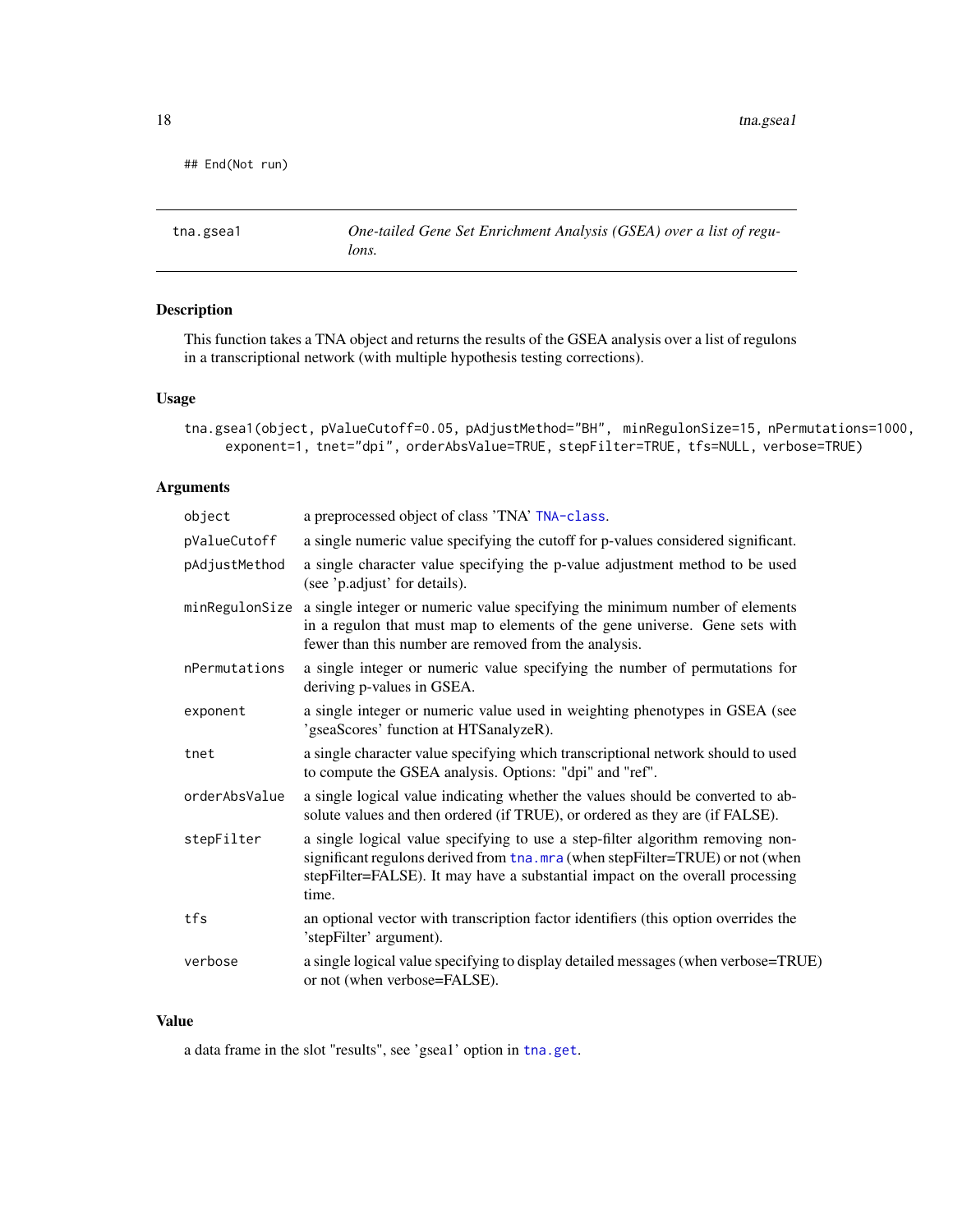<span id="page-18-0"></span>tna.gsea2 19

#### Author(s)

Mauro Castro, Xin Wang

#### See Also

[TNA-class](#page-12-1) [tna.plot.gsea1](#page-23-1)

#### Examples

```
data(dt4rtn)
tfs4test<-c("PTTG1","E2F2","FOXM1","E2F3","RUNX2")
rtni <- new("TNI", gexp=dt4rtn$gexp, transcriptionFactors=dt4rtn$tfs[tfs4test])
## Not run:
rtni <- tni.preprocess(rtni,gexpIDs=dt4rtn$gexpIDs)
rtni<-tni.permutation(rtni)
rtni<-tni.bootstrap(rtni)
rtni<-tni.dpi.filter(rtni)
rtna<-tni2tna.preprocess(rtni, phenotype=dt4rtn$pheno, hits=dt4rtn$hits, phenoIDs=dt4rtn$phenoIDs)
#run GSEA1 analysis pipeline
rtna <- tna.gsea1(rtna,stepFilter=FALSE)
#get results
tna.get(rtna,what="gsea1")
# run parallel version with SNOW package!
library(snow)
options(cluster=makeCluster(4, "SOCK"))
rtna <- tna.gsea1(rtna)
stopCluster(getOption("cluster"))
## End(Not run)
```
<span id="page-18-1"></span>tna.gsea2 *Two-tailed Gene Set Enrichment Analysis (GSEA) over a list of regulons.*

### **Description**

This function takes a TNA object and returns a CMAP-like analysis obtained by two-tailed GSEA over a list of regulons in a transcriptional network (with multiple hypothesis testing corrections).

#### Usage

tna.gsea2(object, pValueCutoff=0.05, pAdjustMethod="BH", minRegulonSize=15, nPermutations=1000, exponent=1, tnet="dpi", stepFilter=TRUE, tfs=NULL, verbose=TRUE)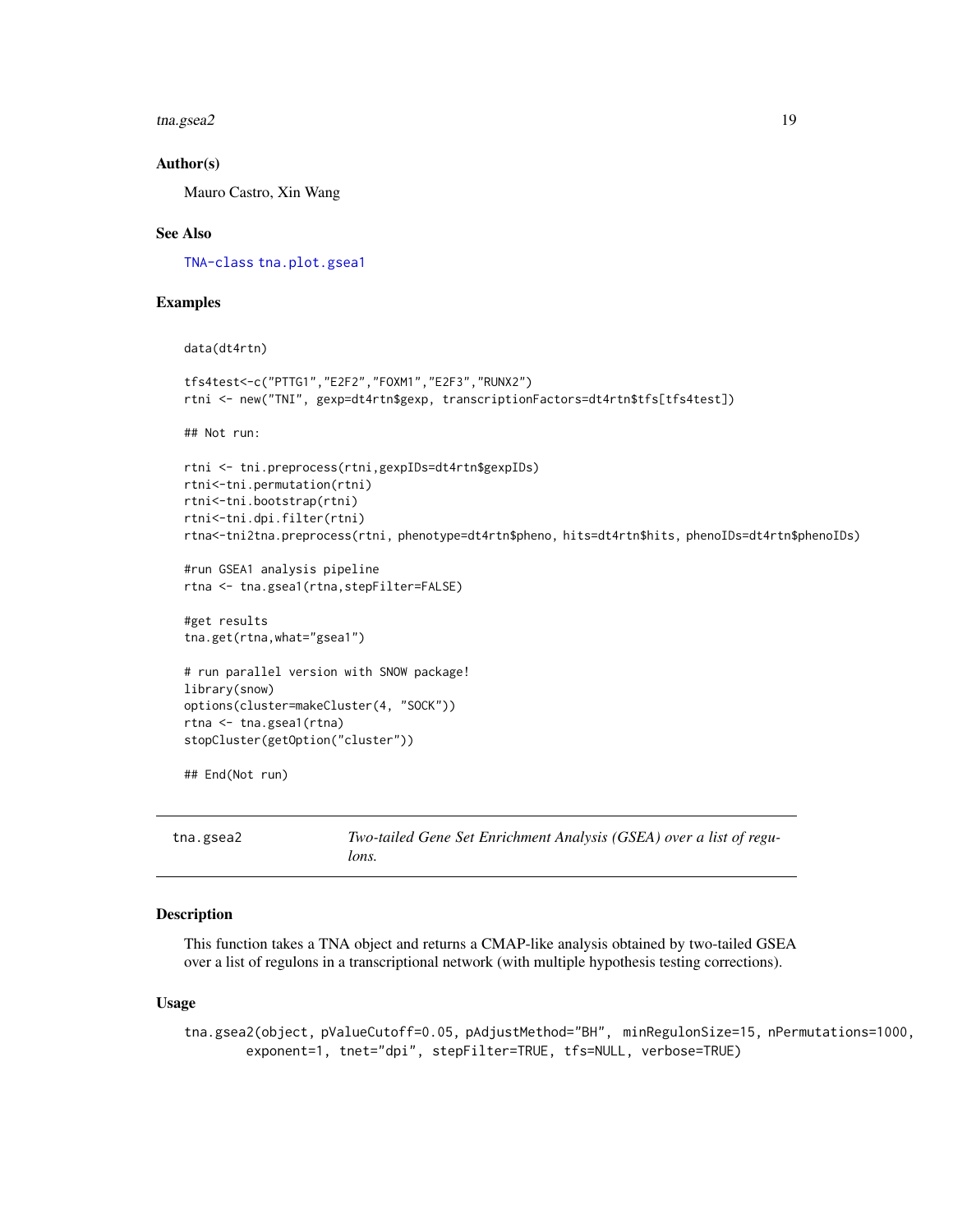## Arguments

| object         | a preprocessed object of class 'TNA' TNA-class.                                                                                                                                                                                                           |
|----------------|-----------------------------------------------------------------------------------------------------------------------------------------------------------------------------------------------------------------------------------------------------------|
| pValueCutoff   | a single numeric value specifying the cutoff for p-values considered significant.                                                                                                                                                                         |
| pAdjustMethod  | a single character value specifying the p-value adjustment method to be used<br>(see 'p.adjust' for details).                                                                                                                                             |
| minRegulonSize | a single integer or numeric value specifying the minimum number of elements<br>in a regulon that must map to elements of the gene universe. Gene sets with<br>fewer than this number are removed from the analysis.                                       |
| nPermutations  | a single integer or numeric value specifying the number of permutations for<br>deriving p-values in GSEA.                                                                                                                                                 |
| exponent       | a single integer or numeric value used in weighting phenotypes in GSEA (see<br>'gseaScores' function at HTSanalyzeR).                                                                                                                                     |
| tnet           | a single character value specifying which transcriptional network should to used<br>to compute the GSEA analysis. Options: "dpi" and "ref".                                                                                                               |
| stepFilter     | a single logical value specifying to use a step-filter algorithm removing non-<br>significant regulons derived from tha.mra (when stepFilter=TRUE) or not (when<br>stepFilter=FALSE). It may have a substantial impact on the overall processing<br>time. |
| tfs            | an optional vector with transcription factor identifiers (this option overrides the<br>'stepFilter' argument).                                                                                                                                            |
| verbose        | a single logical value specifying to display detailed messages (when verbose=TRUE)<br>or not (when verbose=FALSE).                                                                                                                                        |

#### Value

a data frame in the slot "results", see 'gsea2' option in [tna.get](#page-14-1).

#### Author(s)

Mauro Castro

## See Also

[TNA-class](#page-12-1) [tna.plot.gsea2](#page-24-1)

## Examples

data(dt4rtn)

```
tfs4test<-c("PTTG1","E2F2","FOXM1","E2F3","RUNX2")
rtni <- new("TNI", gexp=dt4rtn$gexp, transcriptionFactors=dt4rtn$tfs[tfs4test])
```
## Not run:

rtni <- tni.preprocess(rtni,gexpIDs=dt4rtn\$gexpIDs) rtni<-tni.permutation(rtni)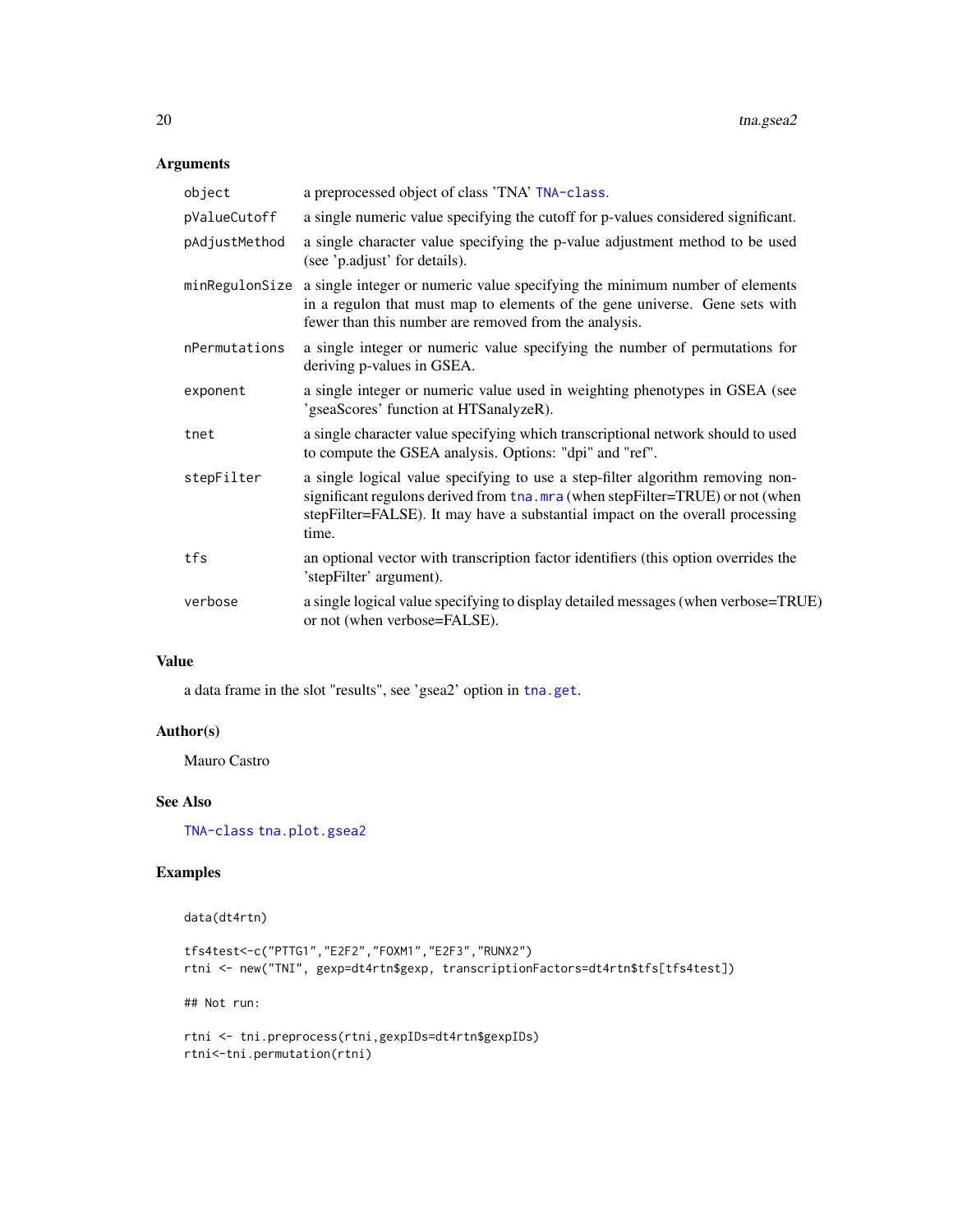#### <span id="page-20-0"></span>tna.mra 21

```
rtni<-tni.bootstrap(rtni)
rtni<-tni.dpi.filter(rtni)
rtna<-tni2tna.preprocess(rtni, phenotype=dt4rtn$pheno, hits=dt4rtn$hits, phenoIDs=dt4rtn$phenoIDs)
#run GSEA2 analysis pipeline
rtna <- tna.gsea2(rtna,stepFilter=FALSE)
#get results
tna.get(rtna,what="gsea2")
# run parallel version with SNOW package!
library(snow)
options(cluster=makeCluster(4, "SOCK"))
rtna <- tna.gsea2(rtna)
stopCluster(getOption("cluster"))
## End(Not run)
```
<span id="page-20-1"></span>tna.mra *Master Regulator Analysis (MRA) over a list of regulons.*

## Description

This function takes a TNA object and returns the results of the RMA analysis over a list of regulons from a transcriptional network (with multiple hypothesis testing corrections).

#### Usage

tna.mra(object, pValueCutoff=0.05, pAdjustMethod="BH", minRegulonSize=15, tnet="dpi", verbose=TRUE)

#### Arguments

| object         | a preprocessed object of class 'TNA' TNA-class.                                                                                                                                                                     |
|----------------|---------------------------------------------------------------------------------------------------------------------------------------------------------------------------------------------------------------------|
| pValueCutoff   | a single numeric value specifying the cutoff for p-values considered significant.                                                                                                                                   |
| pAdjustMethod  | a single character value specifying the p-value adjustment method to be used<br>(see 'p.adjust' for details).                                                                                                       |
| minRegulonSize | a single integer or numeric value specifying the minimum number of elements<br>in a regulon that must map to elements of the gene universe. Gene sets with<br>fewer than this number are removed from the analysis. |
| tnet           | a single character value specifying which transcriptional network should to used<br>to compute the MRA analysis. Options: "dpi" and "ref".                                                                          |
| verbose        | a single logical value specifying to display detailed messages (when verbose=TRUE)<br>or not (when verbose=FALSE).                                                                                                  |

#### Value

a data frame in the slot "results", see 'rma' option in [tna.get](#page-14-1).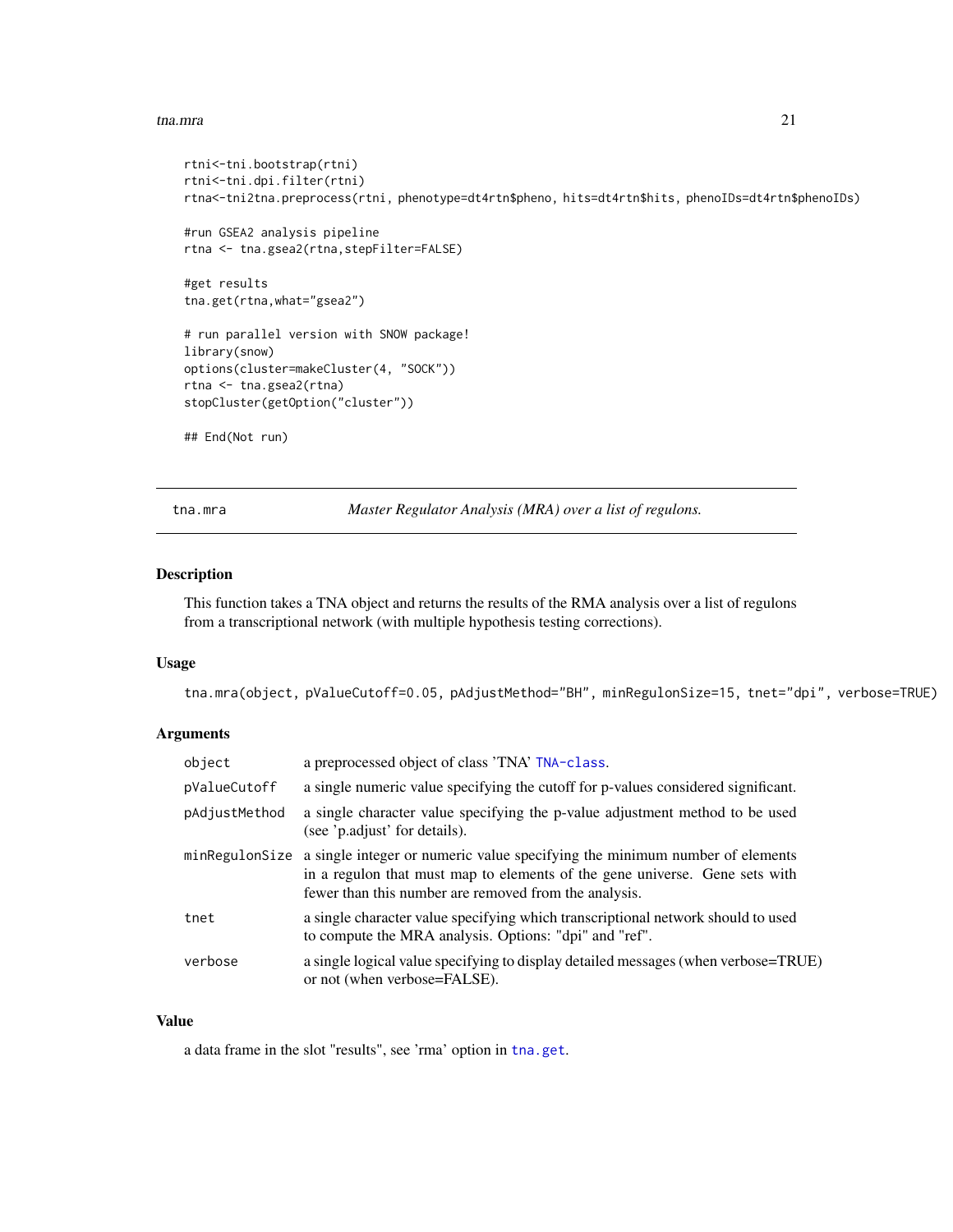#### Author(s)

Mauro Castro

#### See Also

[TNA-class](#page-12-1)

#### Examples

```
data(dt4rtn)
tfs4test<-c("PTTG1","E2F2","FOXM1","E2F3","RUNX2")
rtni <- new("TNI", gexp=dt4rtn$gexp, transcriptionFactors=dt4rtn$tfs[tfs4test])
## Not run:
rtni <- tni.preprocess(rtni,gexpIDs=dt4rtn$gexpIDs)
rtni<-tni.permutation(rtni)
rtni<-tni.bootstrap(rtni)
rtni<-tni.dpi.filter(rtni)
rtna<-tni2tna.preprocess(rtni, phenotype=dt4rtn$pheno, hits=dt4rtn$hits, phenoIDs=dt4rtn$phenoIDs)
#run MRA analysis pipeline
rtna <- tna.mra(rtna)
#get results
```

```
tna.get(rtna,what="mra")
```

```
## End(Not run)
```
<span id="page-21-1"></span>tna.overlap *Overlap analysis over a list of regulons.*

## Description

This function takes a TNA object and returns the results of the overlap analysis among regulons in a transcriptional network (with multiple hypothesis testing corrections).

#### Usage

```
tna.overlap(object, pValueCutoff=0.05, pAdjustMethod="BH", minRegulonSize=15, tnet="ref",
            tfs=NULL, verbose=TRUE)
```
<span id="page-21-0"></span>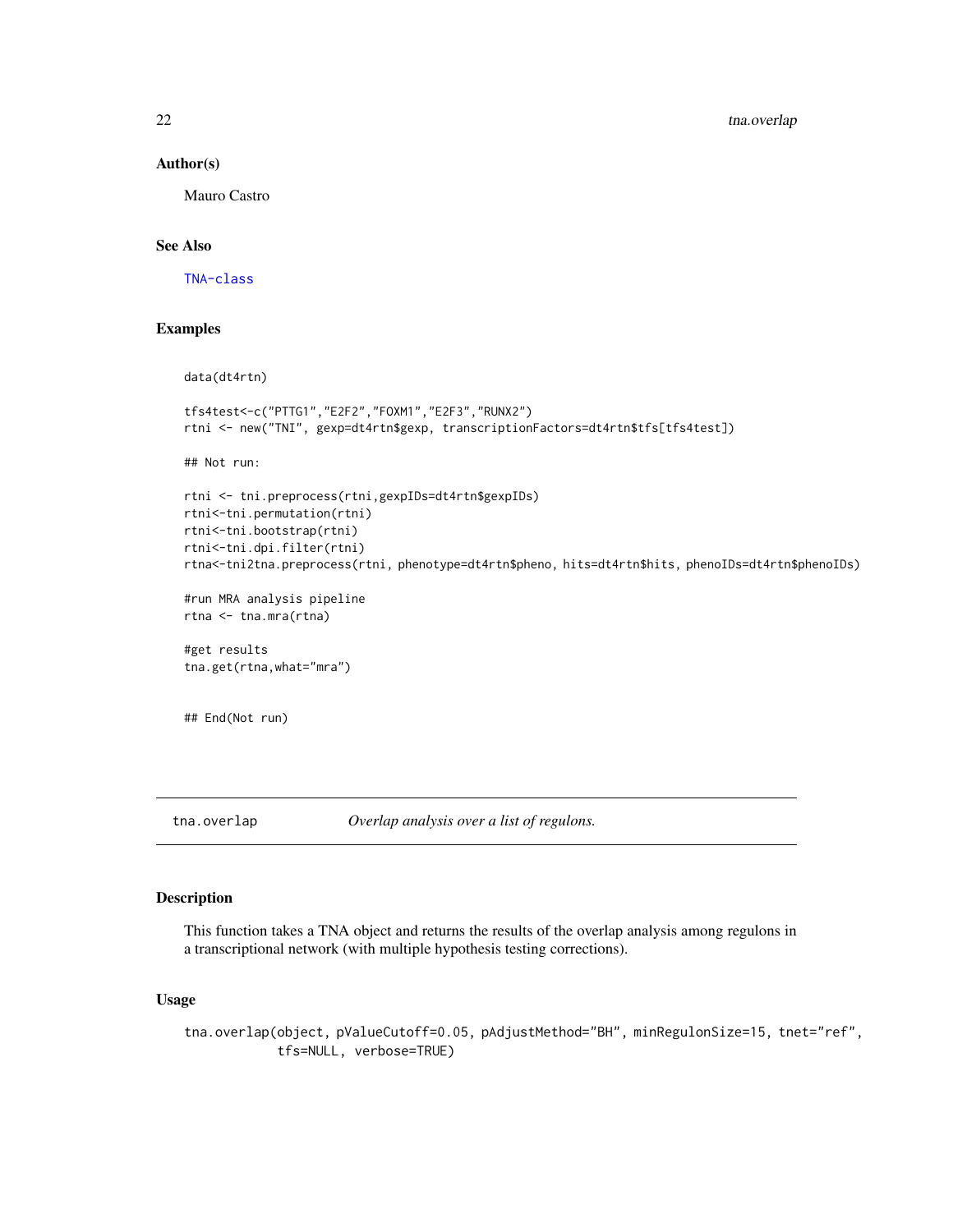## tna.overlap 23

#### Arguments

| object         | a preprocessed object of class 'TNA' TNA-class.                                                                                                                                                                     |
|----------------|---------------------------------------------------------------------------------------------------------------------------------------------------------------------------------------------------------------------|
| pValueCutoff   | a single numeric value specifying the cutoff for p-values considered significant.                                                                                                                                   |
| pAdjustMethod  | a single character value specifying the p-value adjustment method to be used<br>(see 'p.adjust' for details).                                                                                                       |
| minRegulonSize | a single integer or numeric value specifying the minimum number of elements<br>in a regulon that must map to elements of the gene universe. Gene sets with<br>fewer than this number are removed from the analysis. |
| tnet           | a single character value specifying which transcriptional network should to used<br>to compute the overlap analysis. Options: "dpi" and "ref".                                                                      |
| tfs            | an optional vector with transcription factor identifiers.                                                                                                                                                           |
| verbose        | a single logical value specifying to display detailed messages (when verbose=TRUE)<br>or not (when verbose=FALSE).                                                                                                  |

## Value

a data frame in the slot "results", see 'overlap' option in [tna.get](#page-14-1).

#### Author(s)

Mauro Castro

## See Also

[TNA-class](#page-12-1)

## Examples

```
data(dt4rtn)
```

```
tfs4test<-c("PTTG1","E2F2","FOXM1","E2F3","RUNX2")
rtni <- new("TNI", gexp=dt4rtn$gexp, transcriptionFactors=dt4rtn$tfs[tfs4test])
```
## Not run:

```
rtni <- tni.preprocess(rtni,gexpIDs=dt4rtn$gexpIDs)
rtni<-tni.permutation(rtni)
rtni<-tni.bootstrap(rtni)
rtni<-tni.dpi.filter(rtni)
rtna<-tni2tna.preprocess(rtni, phenotype=dt4rtn$pheno, hits=dt4rtn$hits, phenoIDs=dt4rtn$phenoIDs)
```

```
#run overlap analysis pipeline
rtna <- tna.overlap(rtna)
```

```
#get results
tna.get(rtna,what="overlap")
```
## End(Not run)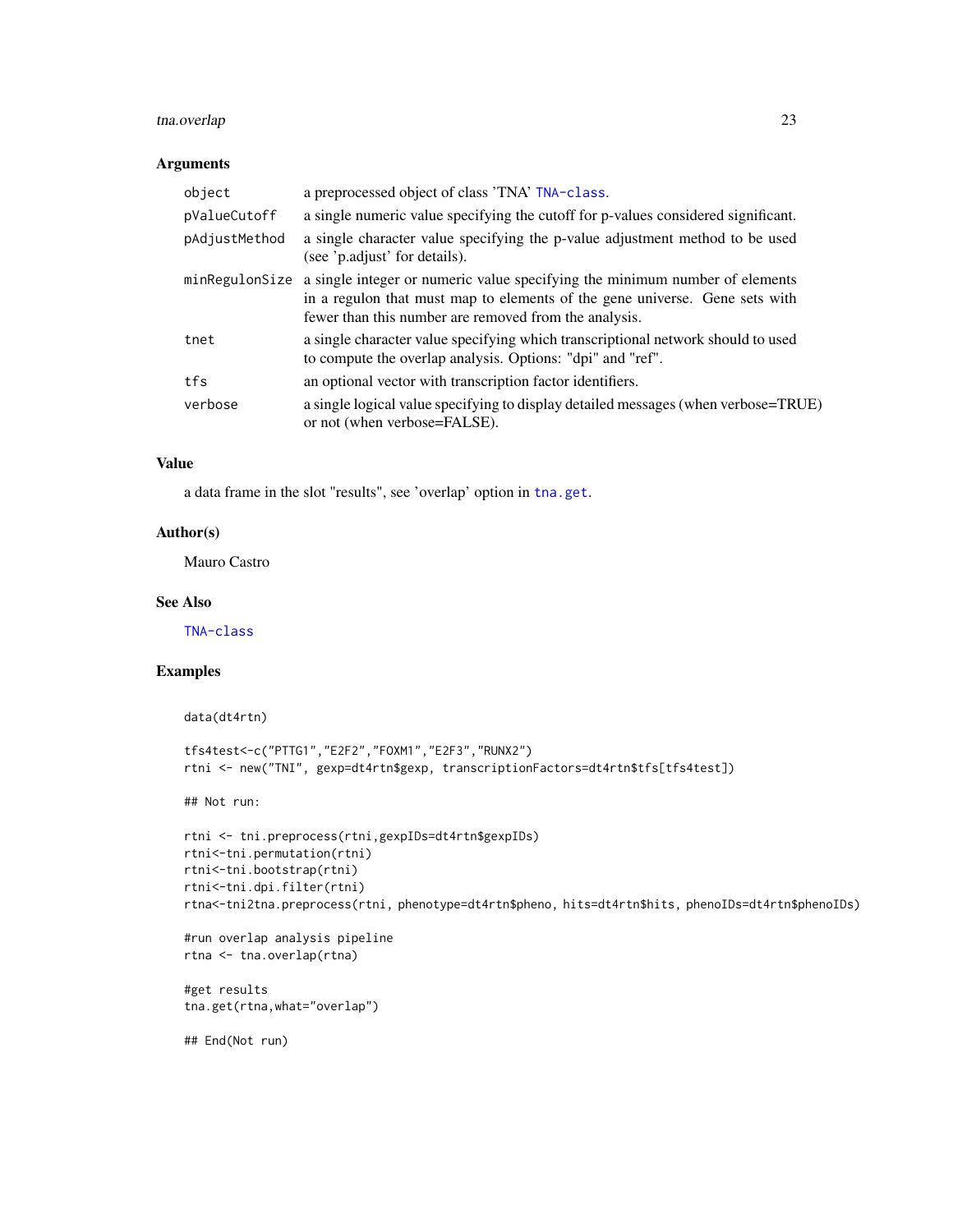<span id="page-23-1"></span><span id="page-23-0"></span>

This function takes a TNA object and plots the one-tailed GSEA results for individual regulons.

## Usage

```
tna.plot.gsea1(object, labPheno="tna", file=labPheno, filepath=".", regulon.order="size",
ntop=NULL, tfs=NULL, ylimPanels=c(0.0,3.5,0.0,0.8), heightPanels=c(1,1,3),
width=6, height=5, ylabPanels=c("Phenotype","Regulon","Enrichment score"),
xlab="Position in the ranked list of genes", alpha=0.5,
sparsity=10, autoformat=TRUE, ...)
```
#### Arguments

| object        | an object of class 'TNA' TNA-class.                                                                                                                                     |
|---------------|-------------------------------------------------------------------------------------------------------------------------------------------------------------------------|
| file          | a character string naming a file.                                                                                                                                       |
| filepath      | a single character value specifying where to store GSEA figures.                                                                                                        |
| regulon.order | a single character value specifying whether regulons should be ordered by 'size',<br>'score', 'pvalue', 'adj.pvalue' and 'name' (or 'none' to keep the input ordering). |
| ntop          | a single integer value specifying how many regulons of top significance will be<br>plotted.                                                                             |
| tfs           | an optional vector with transcription factor identifiers (this option overrides the<br>'ntop' argument).                                                                |
| ylimPanels    | a numeric vector of length=4 specifying y coordinates ranges of the 1st and 3th<br>plots (i.e. ylim for 'Phenotypes' and 'Running enrichment score').                   |
| heightPanels  | a numeric vector of length=3 specifying the relative height of each panel in the<br>plot.                                                                               |
| width         | a single numeric value specifying the width of the graphics region in inches.                                                                                           |
| height        | a single numeric value specifying the height of the graphics region in inches.                                                                                          |
| ylabPanels    | a character vector of length=3 specifying the the title for the y axes.                                                                                                 |
| xlab          | a single character value specifying the the title for the x axis.                                                                                                       |
| labPheno      | a single character value specifying a label for the phenotype (will also be used<br>as the name of output file).                                                        |
| alpha         | a single numeric value in $[0,1]$ specifying the transparency of the hits in the<br>ranked list.                                                                        |
| sparsity      | a single integer value $(>1)$ specifying the density of the dots representing the<br>running score.                                                                     |
| autoformat    | a single logical value specifying to set the graph format using predefined themes.<br>This option overrides the "ylimPanels" argument.                                  |
| $\cdots$      | other arguments used by the function pdf.                                                                                                                               |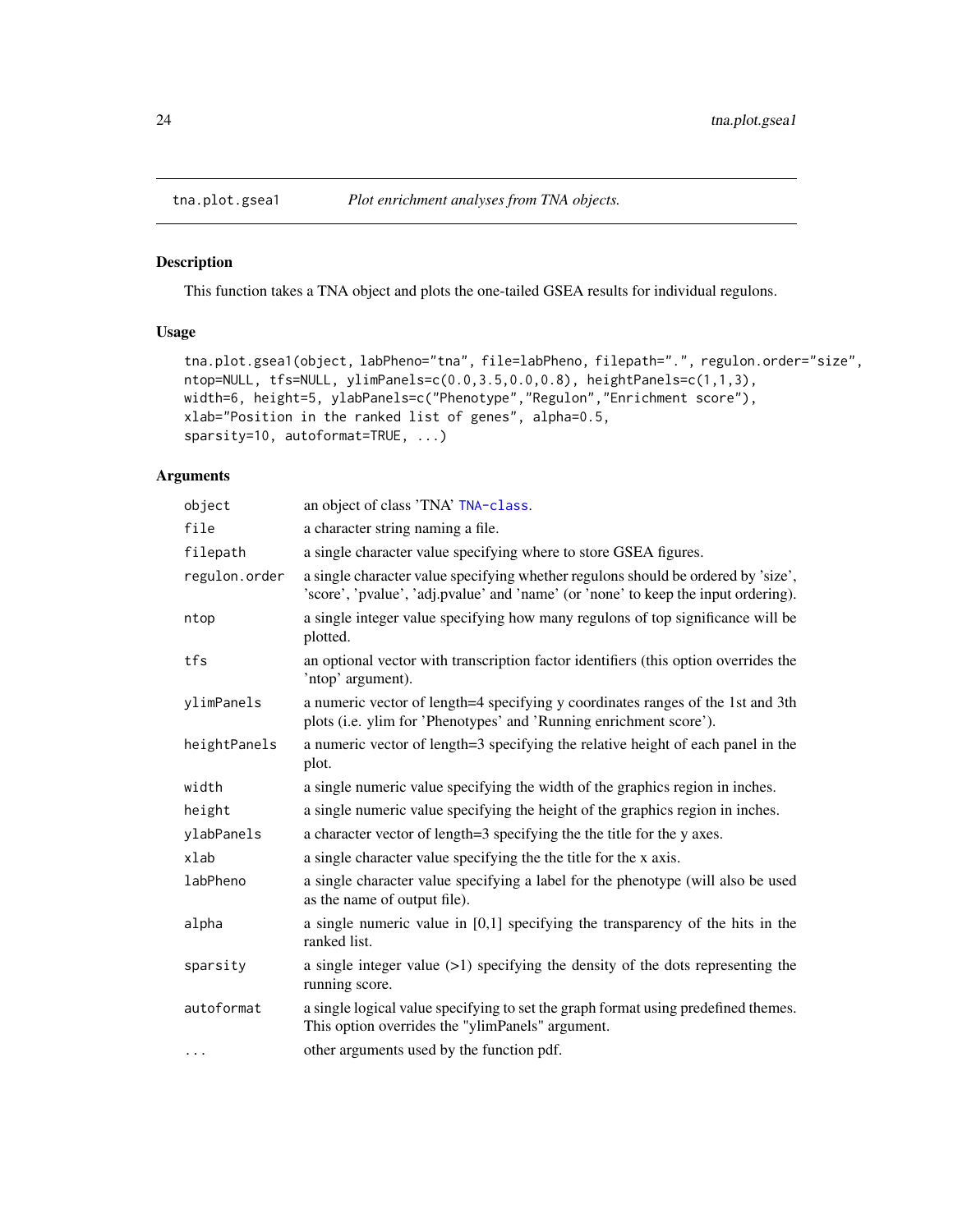<span id="page-24-0"></span>tna.plot.gsea2 25

#### Author(s)

Mauro Castro

## See Also

[tna.gsea1](#page-17-1)

#### Examples

```
data(dt4rtn)
tfs4test<-c("PTTG1","E2F2","FOXM1","E2F3","RUNX2")
rtni <- new("TNI", gexp=dt4rtn$gexp, transcriptionFactors=dt4rtn$tfs[tfs4test])
## Not run:
rtni <- tni.preprocess(rtni,gexpIDs=dt4rtn$gexpIDs)
rtni<-tni.permutation(rtni)
rtni<-tni.bootstrap(rtni)
rtni<-tni.dpi.filter(rtni)
rtna<-tni2tna.preprocess(rtni, phenotype=dt4rtn$pheno, hits=dt4rtn$hits, phenoIDs=dt4rtn$phenoIDs)
# run GSEA analysis pipeline
rtna <- tna.gsea1(rtna, stepFilter=FALSE)
# plot available GSEA results
tna.plot.gsea1(rtna, labPheno="test")
## End(Not run)
```
<span id="page-24-1"></span>tna.plot.gsea2 *Plot enrichment analyses from TNA objects.*

#### Description

This function takes a TNA object and plots the two-tailed GSEA results for individual regulons.

#### Usage

```
tna.plot.gsea2(object, labPheno="tna", file=labPheno, filepath=".", regulon.order="size",
ntop=NULL, tfs=NULL, ylimPanels=c(-1.0,3.0,-0.5,0.5), heightPanels=c(2.0,0.8,5.0), width=3.5,
height=3.8, ylabPanels=c("Phenotype","Regulon","Enrichment score"),
xlab="Position in the ranked list of genes", alpha=1.0,
sparsity=10, autoformat=TRUE, ...)
```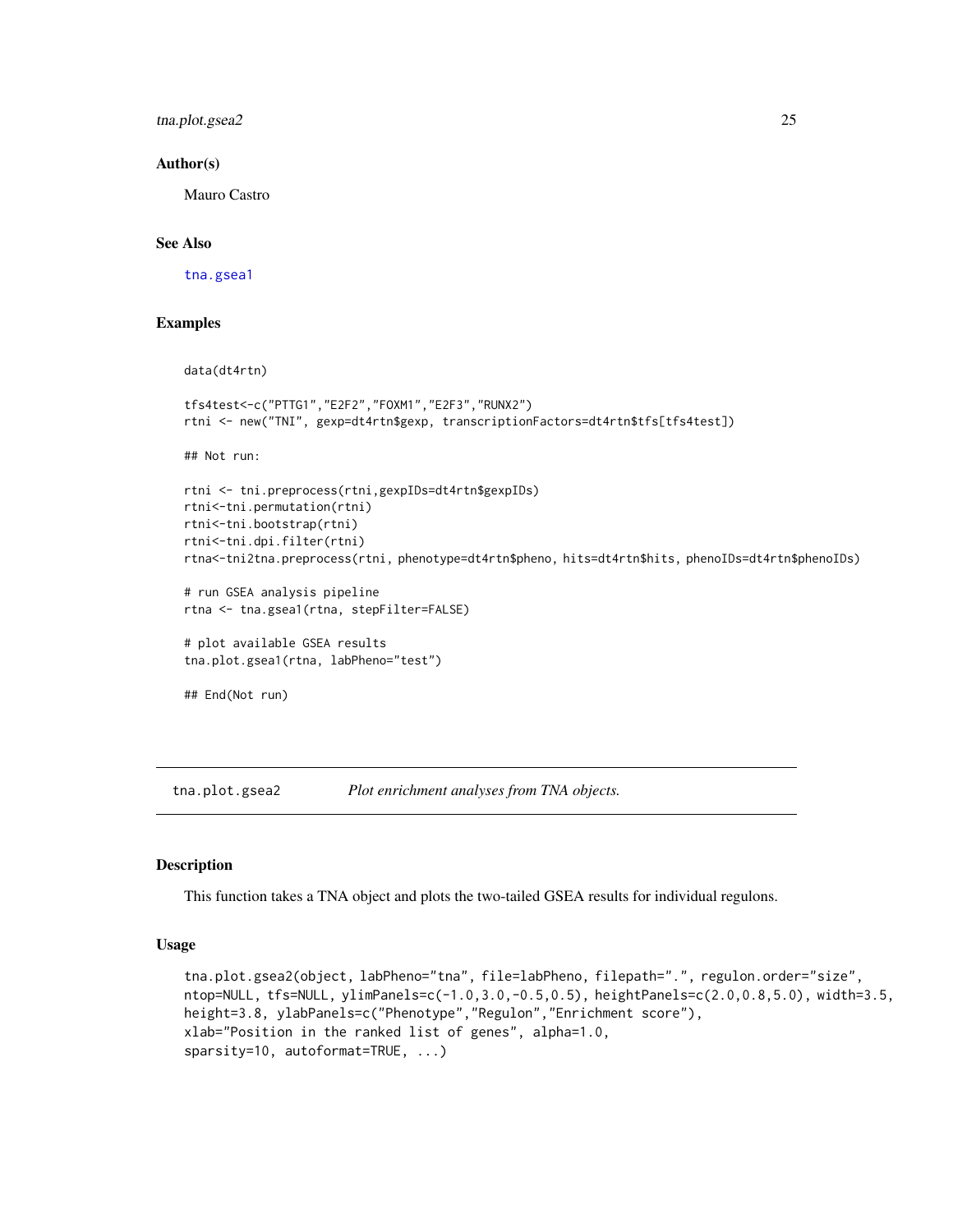## Arguments

| object        | an object of class 'TNA' TNA-class.                                                                                                                                     |
|---------------|-------------------------------------------------------------------------------------------------------------------------------------------------------------------------|
| file          | a character string naming a file.                                                                                                                                       |
| filepath      | a single character value specifying where to store GSEA2 figures.                                                                                                       |
| regulon.order | a single character value specifying whether regulons should be ordered by 'size',<br>'score', 'pvalue', 'adj.pvalue' and 'name' (or 'none' to keep the input ordering). |
| ntop          | a single integer value specifying how many regulons of top significance will be<br>plotted.                                                                             |
| tfs           | an optional vector with transcription factor identifiers (this option overrides the<br>'ntop' argument).                                                                |
| ylimPanels    | a numeric vector of length=4 specifying y coordinates ranges of the 1st and 3th<br>plots (i.e. ylim for 'Phenotypes' and 'Running enrichment score').                   |
| heightPanels  | a numeric vector of length=3 specifying the relative height of each panel in the<br>plot.                                                                               |
| width         | a single numeric value specifying the width of the graphics region in inches.                                                                                           |
| height        | a single numeric value specifying the height of the graphics region in inches.                                                                                          |
| ylabPanels    | a character vector of length=3 specifying the the title for the y axes.                                                                                                 |
| xlab          | a single character specifying the the title for the x axis.                                                                                                             |
| labPheno      | a single character specifying a label for the phenotype (will also be used as the<br>name of output file).                                                              |
| alpha         | a single numeric value in $[0,1]$ specifying the transparency of the hits in the<br>ranked list.                                                                        |
| sparsity      | a single integer value $(>1)$ specifying the density of the dots representing the<br>running score.                                                                     |
| autoformat    | a single logical value specifying to set the graph format using predefined themes.<br>This option overrides the "ylimPanels" argument.                                  |
| .             | other arguments used by the function pdf.                                                                                                                               |

## Author(s)

Mauro Castro

## See Also

[tna.gsea2](#page-18-1)

## Examples

```
data(dt4rtn)
```

```
tfs4test<-c("PTTG1","E2F2","FOXM1","E2F3","RUNX2")
rtni <- new("TNI", gexp=dt4rtn$gexp, transcriptionFactors=dt4rtn$tfs[tfs4test])
```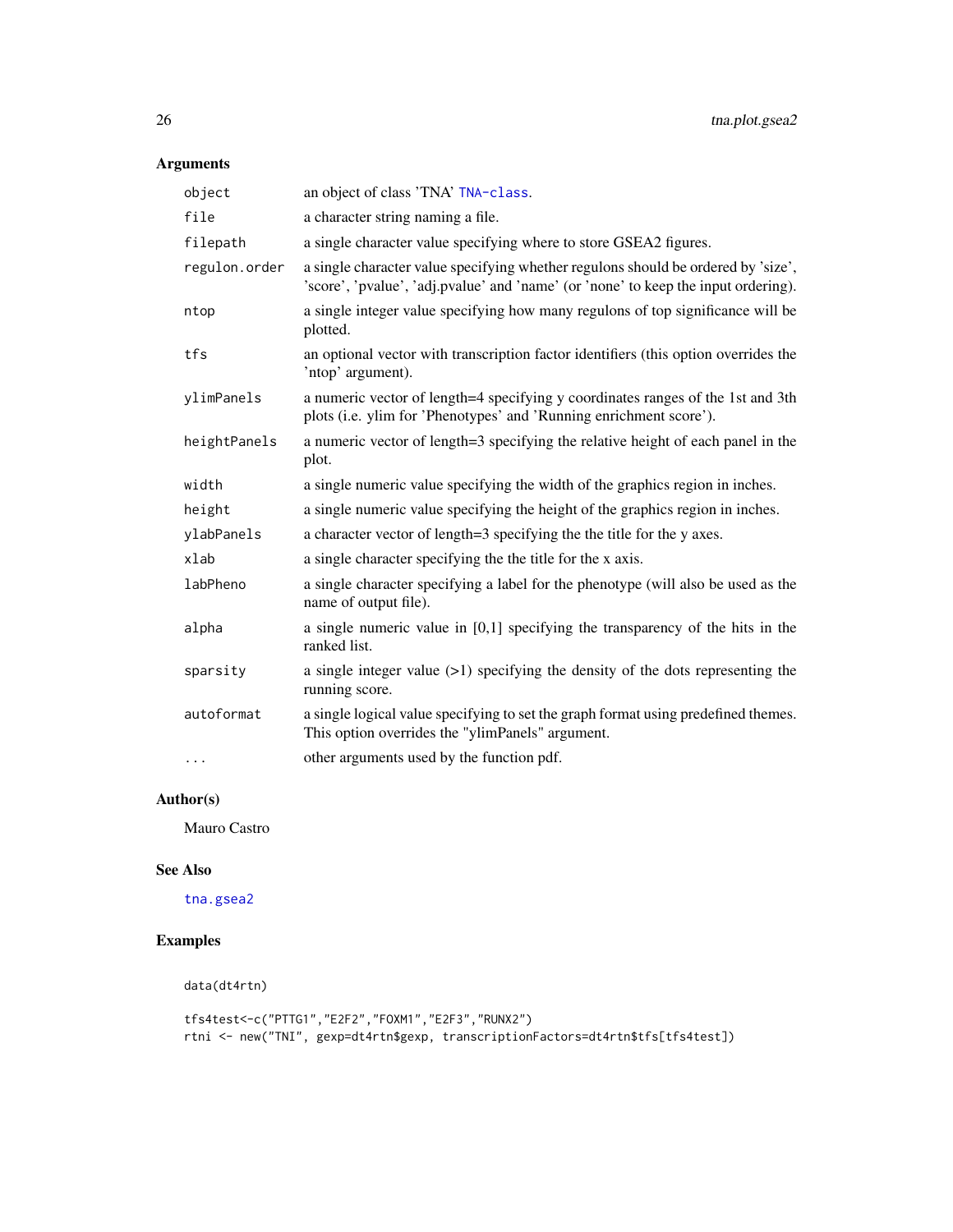#### <span id="page-26-0"></span>tna.shadow 27

## Not run:

```
rtni <- tni.preprocess(rtni,gexpIDs=dt4rtn$gexpIDs)
rtni<-tni.permutation(rtni)
rtni<-tni.bootstrap(rtni)
rtni<-tni.dpi.filter(rtni)
rtna<-tni2tna.preprocess(rtni, phenotype=dt4rtn$pheno, hits=dt4rtn$hits, phenoIDs=dt4rtn$phenoIDs)
```

```
# run GSEA2 analysis pipeline
rtna <- tna.gsea2(rtna, stepFilter=FALSE)
```

```
# plot available GSEA2 results
tna.plot.gsea2(rtna, labPheno="test")
```

```
## End(Not run)
```
<span id="page-26-1"></span>tna.shadow *shadow analysis over a list of regulons.*

#### Description

This function takes a TNA object and returns the results of the shadow analysis over a list of regulons in a transcriptional network (with multiple hypothesis testing corrections).

#### Usage

```
tna.shadow(object, pValueCutoff=0.05, pAdjustMethod="BH", minRegulonSize=15, minIntersectSize=1,
            nPermutations=1000, exponent=1, tnet="ref", orderAbsValue=TRUE, stepFilter=TRUE,
                  tfs=NULL, verbose=TRUE)
```
#### Arguments

| object           | a preprocessed object of class 'TNA' TNA-class.                                                                                                                                                                     |  |
|------------------|---------------------------------------------------------------------------------------------------------------------------------------------------------------------------------------------------------------------|--|
| pValueCutoff     | a single numeric value specifying the cutoff for p-values considered significant.                                                                                                                                   |  |
| pAdjustMethod    | a single character value specifying the p-value adjustment method to be used<br>(see 'p.adjust' for details).                                                                                                       |  |
| minRegulonSize   | a single integer or numeric value specifying the minimum number of elements<br>in a regulon that must map to elements of the gene universe. Gene sets with<br>fewer than this number are removed from the analysis. |  |
| minIntersectSize |                                                                                                                                                                                                                     |  |
|                  | a single integer or numeric value specifying the minimum number of elements<br>in the intersect between any two regulons in the shadow analysis (as percentage<br>value).                                           |  |
| nPermutations    | a single integer or numeric value specifying the number of permutations for<br>deriving p-values in GSEA.                                                                                                           |  |
| exponent         | a single integer or numeric value used in weighting phenotypes in GSEA (see<br>'gseaScores' function at HTSanalyzeR).                                                                                               |  |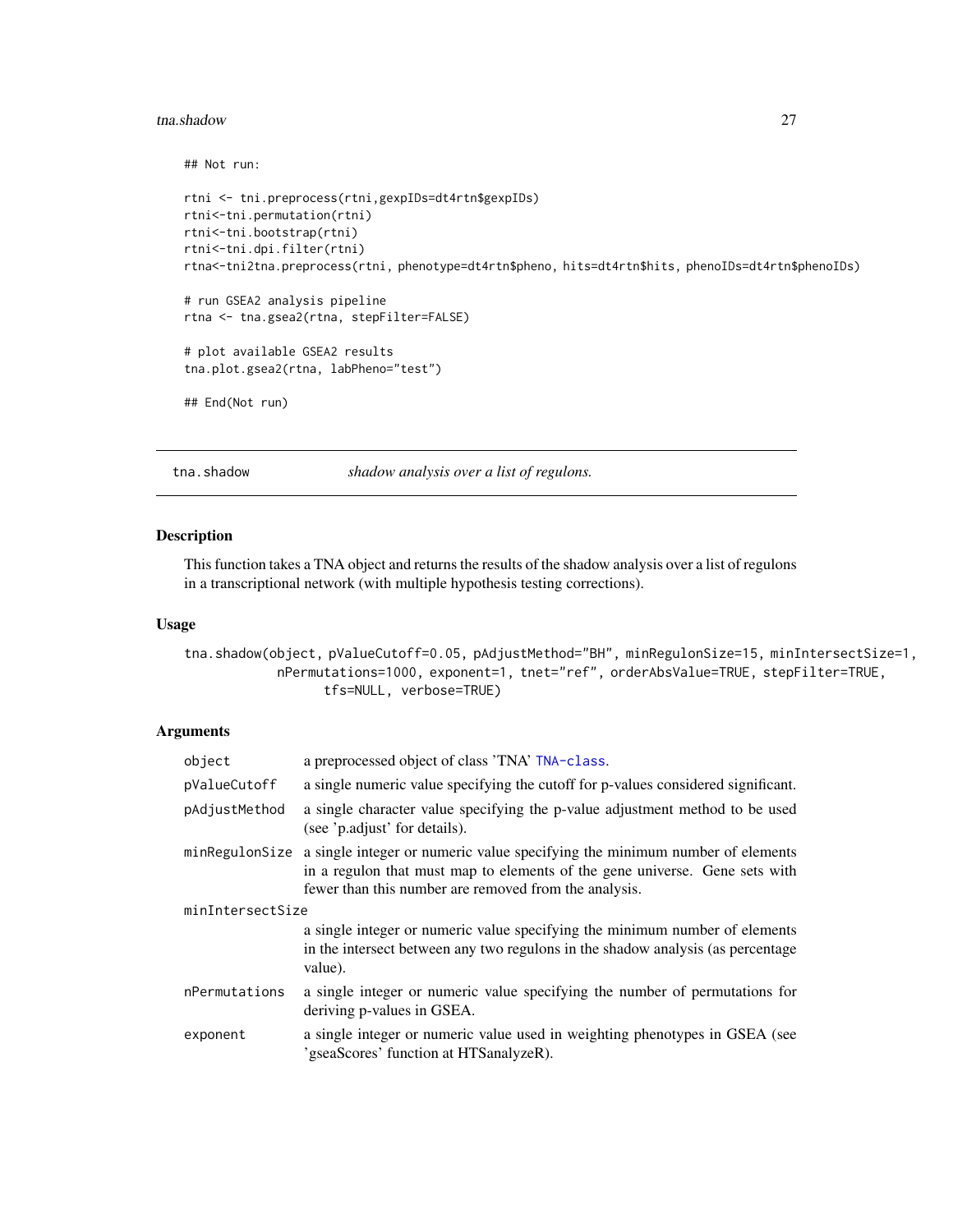| tnet          | a single character value specifying which transcriptional network should to used<br>to compute the shadow and shadow analyses. Options: "dpi" and "ref".                                                                                                      |
|---------------|---------------------------------------------------------------------------------------------------------------------------------------------------------------------------------------------------------------------------------------------------------------|
| orderAbsValue | a single logical value indicating whether the values should be converted to ab-<br>solute values and then ordered (if TRUE), or ordered as they are (if FALSE).                                                                                               |
| stepFilter    | a single logical value specifying to use a step-filter algorithm removing non-<br>significant regulons derived from tha.gsea1 (when stepFilter=TRUE) or not<br>(when stepFilter=FALSE). It may have a substantial impact on the overall pro-<br>cessing time. |
| tfs           | an optional vector with transcription factor identifiers (this option overrides the<br>'stepFilter' argument).                                                                                                                                                |
| verbose       | a single logical value specifying to display detailed messages (when verbose=TRUE)<br>or not (when verbose=FALSE).                                                                                                                                            |
|               |                                                                                                                                                                                                                                                               |

#### Value

a data frame in the slot "results", see 'shadow' in [tna.get](#page-14-1).

## Author(s)

Mauro Castro

#### See Also

[TNA-class](#page-12-1) [tna.shadow](#page-26-1)

## Examples

data(dt4rtn)

```
tfs4test<-c("PTTG1","E2F2","FOXM1","E2F3","RUNX2")
rtni <- new("TNI", gexp=dt4rtn$gexp, transcriptionFactors=dt4rtn$tfs[tfs4test])
```
## Not run:

```
rtni <- tni.preprocess(rtni,gexpIDs=dt4rtn$gexpIDs)
rtni<-tni.permutation(rtni)
rtni<-tni.bootstrap(rtni)
rtni<-tni.dpi.filter(rtni)
rtna<-tni2tna.preprocess(rtni, phenotype=dt4rtn$pheno, hits=dt4rtn$hits, phenoIDs=dt4rtn$phenoIDs)
```

```
#run overlap analysis pipeline
rtna <- tna.overlap(rtna)
```

```
#run shadow analysis pipeline
rtna <- tna.shadow(rtna,stepFilter=FALSE)
```

```
#get results
tna.get(rtna,what="shadow")
```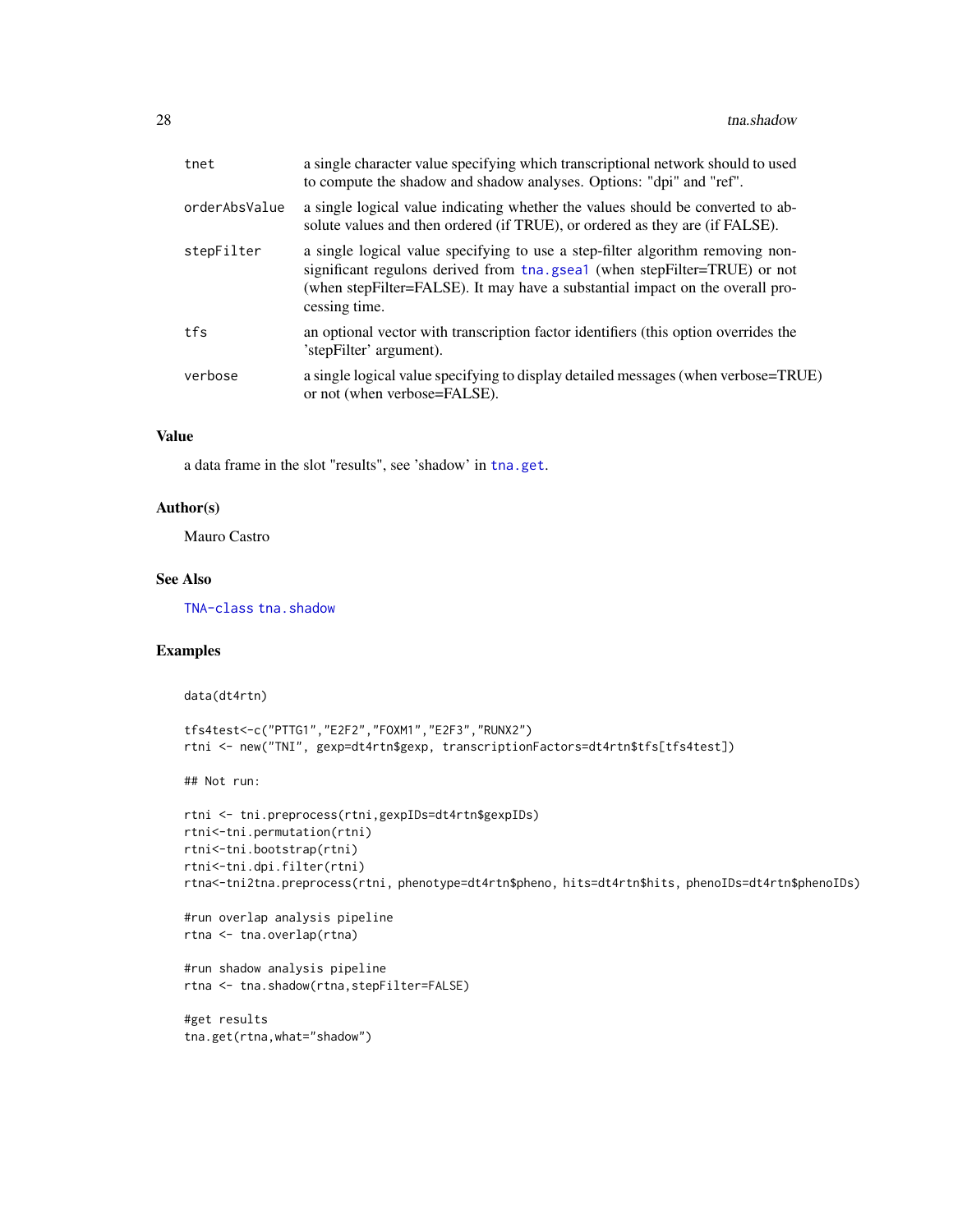## <span id="page-28-0"></span>tna.synergy 29

```
# run parallel version with SNOW package!
library(snow)
options(cluster=makeCluster(4, "SOCK"))
rtna <- tna.shadow(rtna)
stopCluster(getOption("cluster"))
```
## End(Not run)

<span id="page-28-1"></span>tna.synergy *Synergy analysis over a list of regulons.*

## Description

This function takes a TNA object and returns the results of the synergy analysis over a list of regulons in a transcriptional network (with multiple hypothesis testing corrections).

#### Usage

```
tna.synergy(object, pValueCutoff=0.05, pAdjustMethod="BH", minRegulonSize=15, minIntersectSize=1,
            nPermutations=1000, exponent=1, tnet="ref", orderAbsValue=TRUE, stepFilter=TRUE,
                  tfs=NULL, verbose=TRUE)
```
## Arguments

| object           | a preprocessed object of class 'TNA' TNA-class.                                                                                                                                                                     |
|------------------|---------------------------------------------------------------------------------------------------------------------------------------------------------------------------------------------------------------------|
| pValueCutoff     | a single numeric value specifying the cutoff for p-values considered significant.                                                                                                                                   |
| pAdjustMethod    | a single character value specifying the p-value adjustment method to be used<br>(see 'p.adjust' for details).                                                                                                       |
| minRegulonSize   | a single integer or numeric value specifying the minimum number of elements<br>in a regulon that must map to elements of the gene universe. Gene sets with<br>fewer than this number are removed from the analysis. |
| minIntersectSize |                                                                                                                                                                                                                     |
|                  | a single integer or numeric value specifying the minimum number of elements<br>in the intersect between any two regulons in the synergy analysis (as percentage<br>value).                                          |
| nPermutations    | a single integer or numeric value specifying the number of permutations for<br>deriving p-values in GSEA.                                                                                                           |
| exponent         | a single integer or numeric value used in weighting phenotypes in GSEA (see<br>'gseaScores' function at HTSanalyzeR).                                                                                               |
| tnet             | a single character value specifying which transcriptional network should to used<br>to compute the synergy and shadow analyses. Options: "dpi" and "ref".                                                           |
| orderAbsValue    | a single logical value indicating whether the values should be converted to ab-<br>solute values and then ordered (if TRUE), or ordered as they are (if FALSE).                                                     |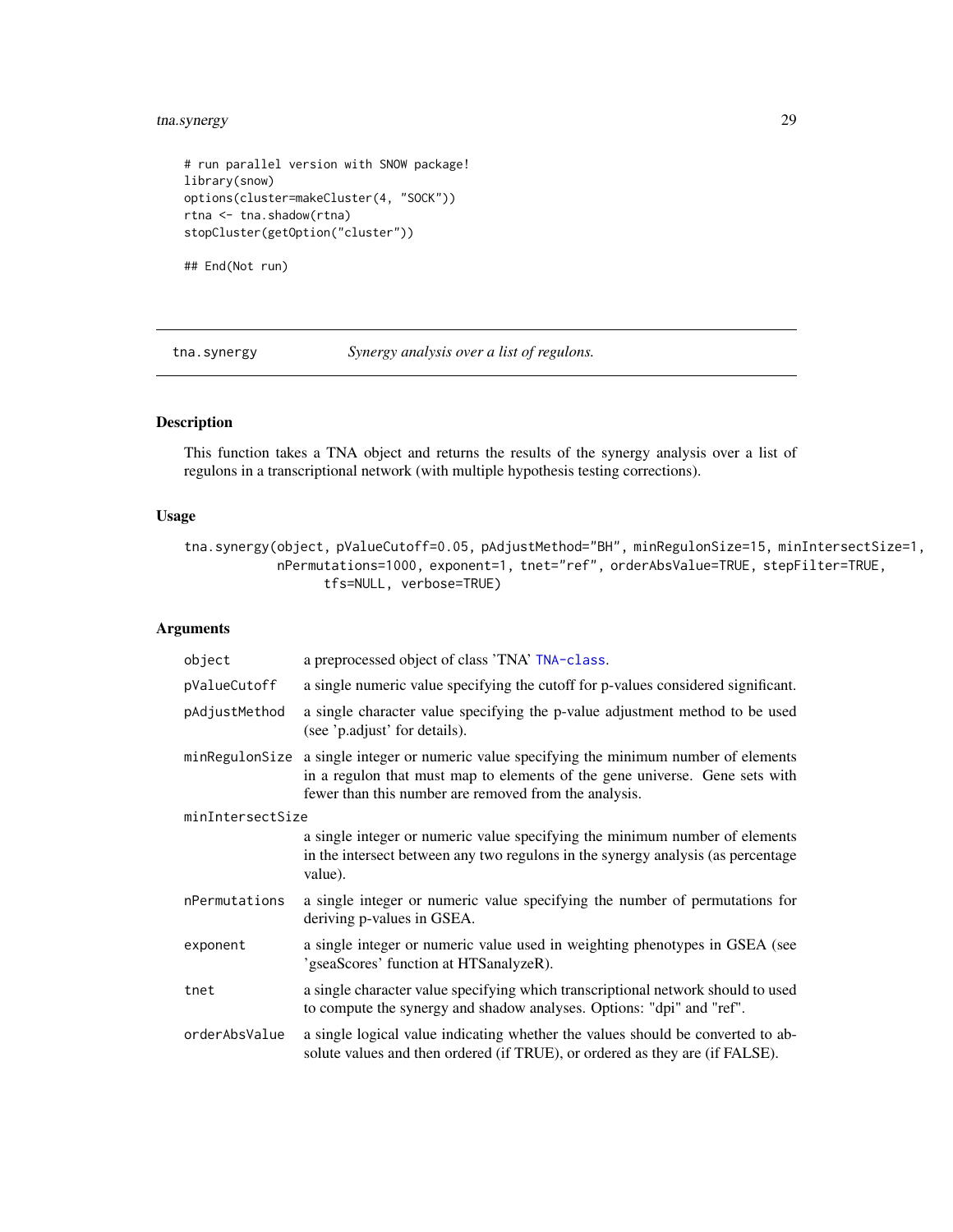| stepFilter | a single logical value specifying to use a step-filter algorithm removing non-<br>significant regulons derived from tha.gsea1 (when stepFilter=TRUE) or not<br>(when stepFilter=FALSE). It may have a substantial impact on the overall pro-<br>cessing time. |
|------------|---------------------------------------------------------------------------------------------------------------------------------------------------------------------------------------------------------------------------------------------------------------|
| tfs        | an optional vector with transcription factor identifiers (this option overrides the<br>'stepFilter' argument).                                                                                                                                                |
| verbose    | a single logical value specifying to display detailed messages (when verbose=TRUE)<br>or not (when verbose=FALSE).                                                                                                                                            |

#### Value

a data frame in the slot "results", see 'synergy' in [tna.get](#page-14-1).

#### Author(s)

Mauro Castro

## See Also

[TNA-class](#page-12-1) [tna.shadow](#page-26-1)

#### Examples

```
tfs4test<-c("PTTG1","E2F2","FOXM1","E2F3","RUNX2")
rtni <- new("TNI", gexp=dt4rtn$gexp, transcriptionFactors=dt4rtn$tfs[tfs4test])
```
## Not run:

data(dt4rtn)

```
rtni <- tni.preprocess(rtni,gexpIDs=dt4rtn$gexpIDs)
rtni<-tni.permutation(rtni)
rtni<-tni.bootstrap(rtni)
rtni<-tni.dpi.filter(rtni)
rtna<-tni2tna.preprocess(rtni, phenotype=dt4rtn$pheno, hits=dt4rtn$hits, phenoIDs=dt4rtn$phenoIDs)
```

```
#run synergy analysis pipeline
rtna <- tna.synergy(rtna,stepFilter=FALSE)
```
#get results tna.get(rtna,what="synergy")

```
# run parallel version with SNOW package!
library(snow)
options(cluster=makeCluster(4, "SOCK"))
rtna <- tna.synergy(rtna)
stopCluster(getOption("cluster"))
```
## End(Not run)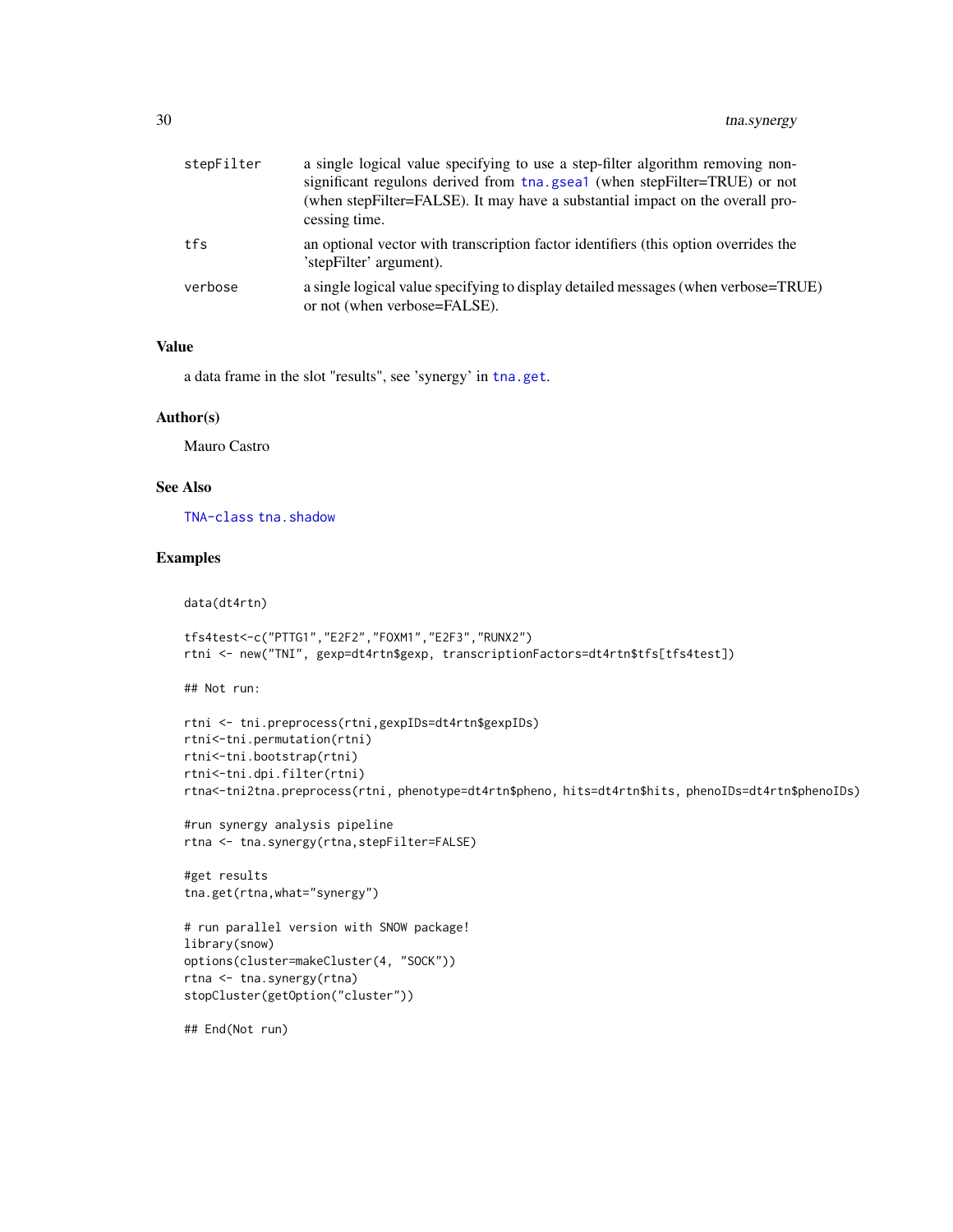<span id="page-30-1"></span><span id="page-30-0"></span>This S4 class includes a series of methods to do transcriptional network inference for high-throughput gene expression.

#### Objects from the Class

Objects can be created by calls of the form new("TNI", gexp, transcriptionFactors).

#### **Slots**

gexp: Object of class "matrix", a gene expression matrix.

- transcriptionFactors: Object of class "char\_Or\_NULL", a vector with transcription factor identifiers.
- modulators: Object of class "char\_Or\_NULL", a vector with modulator identifiers.
- annotation: Object of class "data.frame", a data frame with probe-to-gene information.
- para: Object of class "list", a list of parameters for transcriptional network inference. These parameters are those listed in the functions [tni.permutation](#page-39-1), [tni.bootstrap](#page-31-1) and [tni.dpi.filter](#page-35-1).
- results: Object of class "list", a list of results (see the returned values in the functions [tni.permutation](#page-39-1)).
- summary: Object of class "list", a list of summary information for gexp, transcriptionFactors, para, and results.
- status: Object of class "character", a character value specifying the status of the TNI object based on the available methods.

## Methods

tni.preprocess signature(object = "TNI"): see [tni.preprocess](#page-41-1)  $t$ ni.permutation signature(object = "TNI"): see  $t$ ni.permutation tni.bootstrap signature(object = "TNI"): see [tni.bootstrap](#page-31-1) tni.dpi.filter signature(object = "TNI"): see [tni.dpi.filter](#page-35-1) tni.conditional signature(object = "TNI"): see [tni.conditional](#page-32-1)  $t$ ni.get signature(object = "TNI"): see  $t$ ni.get  $\text{tni}.\text{graph } \text{signature}(\text{object} = "TNI"))$ : see  $\text{tni}.\text{graph}$ tni2tna.preprocess signature(object = "TNI"): see [tni2tna.preprocess](#page-42-1)

#### Author(s)

Mauro Castro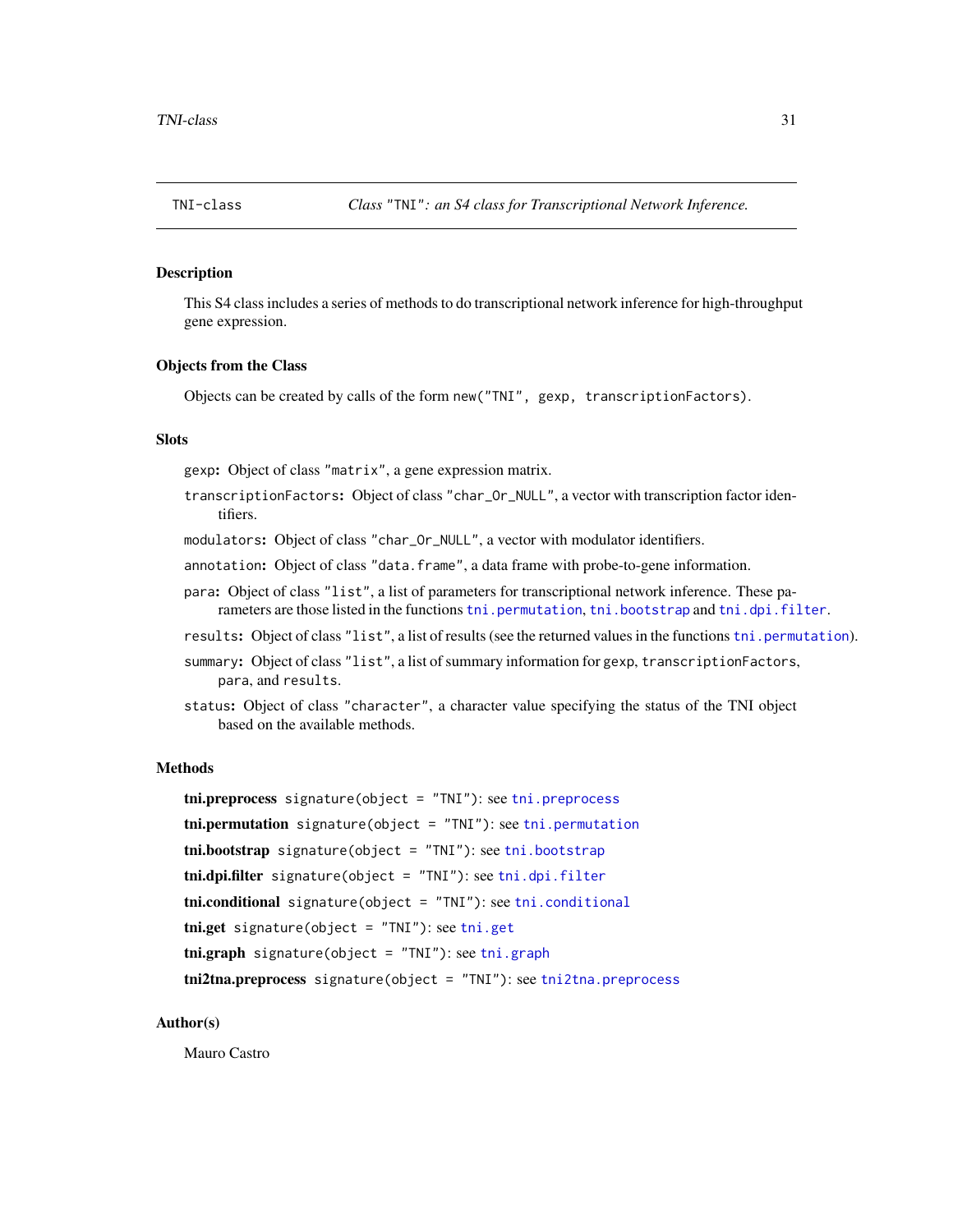## See Also

[TNA-class](#page-12-1)

## Examples

data(dt4rtn)

rtni <- new("TNI", gexp=dt4rtn\$gexp, transcriptionFactors=dt4rtn\$tfs)

<span id="page-31-1"></span>tni.bootstrap *Inference of transcriptional networks.*

## Description

This function takes a TNI object and returns the consensus transcriptional network.

## Usage

tni.bootstrap(object, estimator="pearson", nBootstraps=100, consensus=95, parChunks=10, verbose=TRUE)

## Arguments

| object      | a processed object of class 'TNI' TNI-class evaluated by the method tni . permutation.                                                                                                                                                                                      |
|-------------|-----------------------------------------------------------------------------------------------------------------------------------------------------------------------------------------------------------------------------------------------------------------------------|
| estimator   | a character string indicating which estimator to be used for mutual information<br>computation. One of "pearson" (default), "kendall", or "spearman", can be ab-<br>breviated.                                                                                              |
| nBootstraps | a single integer or numeric value specifying the number of bootstraps for de-<br>riving a consensus between every TF-target association inferred in the mutual<br>information analysis. If running in parallel, nBootstraps should be greater and<br>multiple of parChunks. |
| consensus   | a single integer or numeric value specifying the consensus fraction (in percent-<br>age) under which a TF-target association is accepted.                                                                                                                                   |
| parChunks   | an optional single integer value specifying the number of bootstrap chunks to be<br>used in the parallel analysis.                                                                                                                                                          |
| verbose     | a single logical value specifying to display detailed messages (when verbose=TRUE)<br>or not (when verbose=FALSE)                                                                                                                                                           |

## Value

a matrix in the slot "results" containing a reference transcriptional network, see 'tn.ref' option in [tni.get](#page-36-1).

## Author(s)

Mauro Castro

<span id="page-31-0"></span>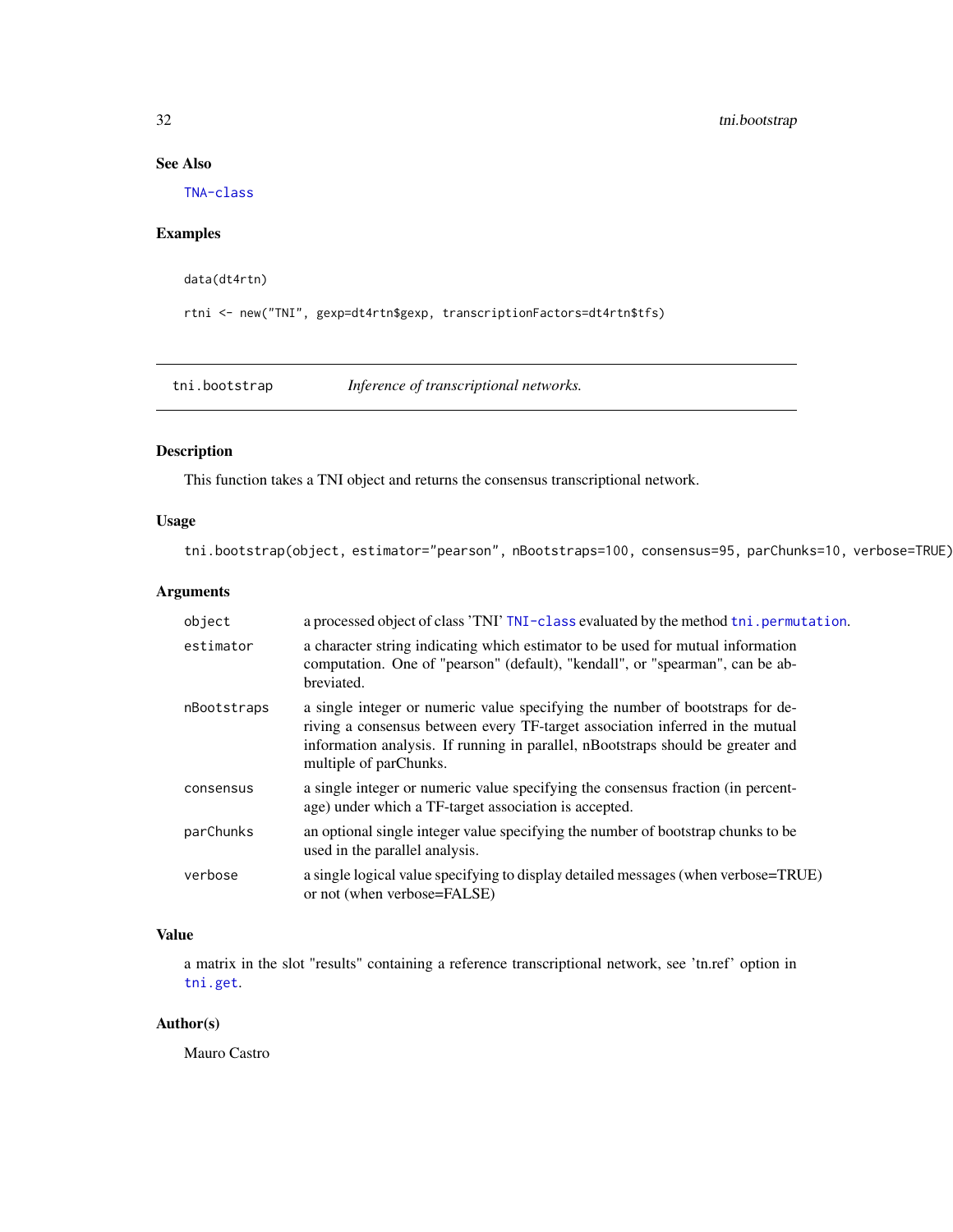<span id="page-32-0"></span>the third conditional 33

## See Also

[TNI-class](#page-30-1) [makeCluster](#page-0-0)

#### Examples

```
data(dt4rtn)
# just a few TFs for quick demonstration!
tfs4test<-c("PTTG1","E2F2","FOXM1","E2F3","RUNX2")
# create a new TNI object
rtni <- new("TNI", gexp=dt4rtn$gexp, transcriptionFactors=dt4rtn$tfs[tfs4test])
## Not run:
# preprocessing
rtni <- tni.preprocess(rtni,gexpIDs=dt4rtn$gexpIDs)
# linear version!
rtni<-tni.permutation(rtni)
rtni<-tni.bootstrap(rtni)
# parallel version with SNOW package!
library(snow)
options(cluster=makeCluster(4, "SOCK"))
rtni<-tni.permutation(rtni,parChunks=50)
rtni<-tni.bootstrap(rtni,parChunks=10)
stopCluster(getOption("cluster"))
## End(Not run)
```
<span id="page-32-1"></span>tni.conditional *Modulators of transcription factor (TF) activity assessed by conditional mutual information analysis.*

## **Description**

This function takes a TNI object and a list of candidate modulators, and computes the conditional mutual information over the TF-target interactions in a transcriptional network (with multiple hypothesis testing corrections). For each TF, the method measures the change in the mutual information between the TF and its targets conditioned to the gene expression of a modulator.

#### Usage

```
tni.conditional(object, modulators=NULL, tfs=NULL, sampling=35, pValueCutoff=0.01,
pAdjustMethod="bonferroni", minRegulonSize=15, minIntersectSize=5,
miThreshold="md", prob=0.99, pwtransform=FALSE, medianEffect=FALSE,
verbose=TRUE, ...)
```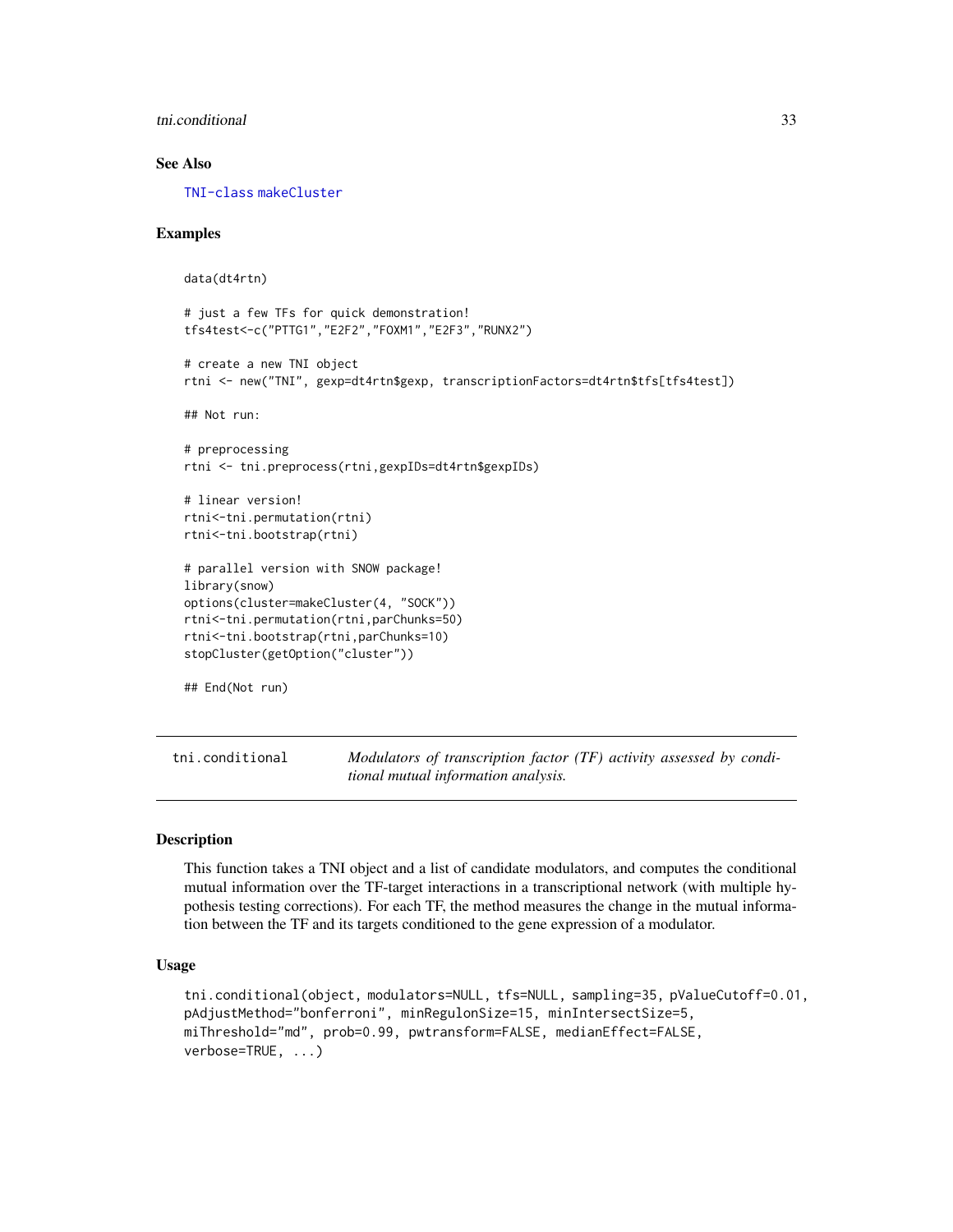## Arguments

| object           | a processed object of class 'TNI' TNI-class evaluated by the methods tni.permutation,<br>tni.bootstrap and tni.dpi.filter.                                                                                                                                                                                                                                                                                                                                                                                                                                                                                                                                                                                            |
|------------------|-----------------------------------------------------------------------------------------------------------------------------------------------------------------------------------------------------------------------------------------------------------------------------------------------------------------------------------------------------------------------------------------------------------------------------------------------------------------------------------------------------------------------------------------------------------------------------------------------------------------------------------------------------------------------------------------------------------------------|
| modulators       | a vector with gene identifiers for those considered as candidate modulators. If<br>NULL, the function will assess all TFs in the network, provided that the candi-<br>date passes all filtering steps.                                                                                                                                                                                                                                                                                                                                                                                                                                                                                                                |
| tfs              | a vector with TF identifiers. If NULL, the function will assess all TFs in the<br>network.                                                                                                                                                                                                                                                                                                                                                                                                                                                                                                                                                                                                                            |
| sampling         | a single integer value specifying the percentage of the available samples that<br>should be included in the analysis. For example, for each TF-target interaction<br>of a given hub, 'sampling $= 35$ ' means that the conditional mutual information<br>will be computed from the top and bottom 35% of the samples ranked by the<br>gene expression of a given candidate modulator.                                                                                                                                                                                                                                                                                                                                 |
| pValueCutoff     | a single numeric value specifying the cutoff for p-values considered significant.                                                                                                                                                                                                                                                                                                                                                                                                                                                                                                                                                                                                                                     |
| pAdjustMethod    | a single character value specifying the p-value adjustment method to be used<br>(see 'p.adjust' for details).                                                                                                                                                                                                                                                                                                                                                                                                                                                                                                                                                                                                         |
| minRegulonSize   | a single integer or numeric value specifying the minimum number of elements in<br>a regulon. Gene sets with fewer than this number are removed from the analysis.                                                                                                                                                                                                                                                                                                                                                                                                                                                                                                                                                     |
| minIntersectSize |                                                                                                                                                                                                                                                                                                                                                                                                                                                                                                                                                                                                                                                                                                                       |
|                  | a single integer or numeric value specifying the minimum number of observed<br>modulated elements in a regulon (as percentage value).                                                                                                                                                                                                                                                                                                                                                                                                                                                                                                                                                                                 |
| miThreshold      | a single character value specifying the underlying distribution used to estimate<br>the mutual information threshold. Options: 'md' and 'md.tf'. In the 1st case,<br>'miThreshold' is estimated from a pooled null distribution representing random<br>modulators, while in the 2nd case a specific mutual information threshold is esti-<br>mated for each TF conditioned on the random modulators. In the two options the<br>'miThreshold' is estimated by permutation analysis (see 'prob'). Alternatively,<br>users can either provide a custom mutual information threshold or a numeric<br>vector with lower (a) and upper (b) bounds for the differential mutual informa-<br>tion analysis (e.g. $(c(a,b))$ ). |
| prob             | a probability value in $[0,1]$ used to estimate the 'miThreshold' based on the<br>underlying quantile distribution.                                                                                                                                                                                                                                                                                                                                                                                                                                                                                                                                                                                                   |
| pwtransform      | a single logical value specifying whether a Box-Cox power transformation should<br>be used to improve data symmetry (this procedure might be carefully used as a<br>complementary test to check the validity of the inferred associations).                                                                                                                                                                                                                                                                                                                                                                                                                                                                           |
| medianEffect     | a single logical value specifying whether to assess the median effect of each<br>modulator. This global statistics does not affect the inferential process over<br>single TF-target interactions. This method is still experimental, it can be used as<br>a complementary analysis to chek the overall modulation effect onto all targets<br>listed in a given regulon (this step may require substantial computation time).                                                                                                                                                                                                                                                                                          |
| verbose          | a single logical value specifying to display detailed messages (when verbose=TRUE)<br>or not (when verbose=FALSE)                                                                                                                                                                                                                                                                                                                                                                                                                                                                                                                                                                                                     |
|                  | additional arguments passed to tna.graph function.                                                                                                                                                                                                                                                                                                                                                                                                                                                                                                                                                                                                                                                                    |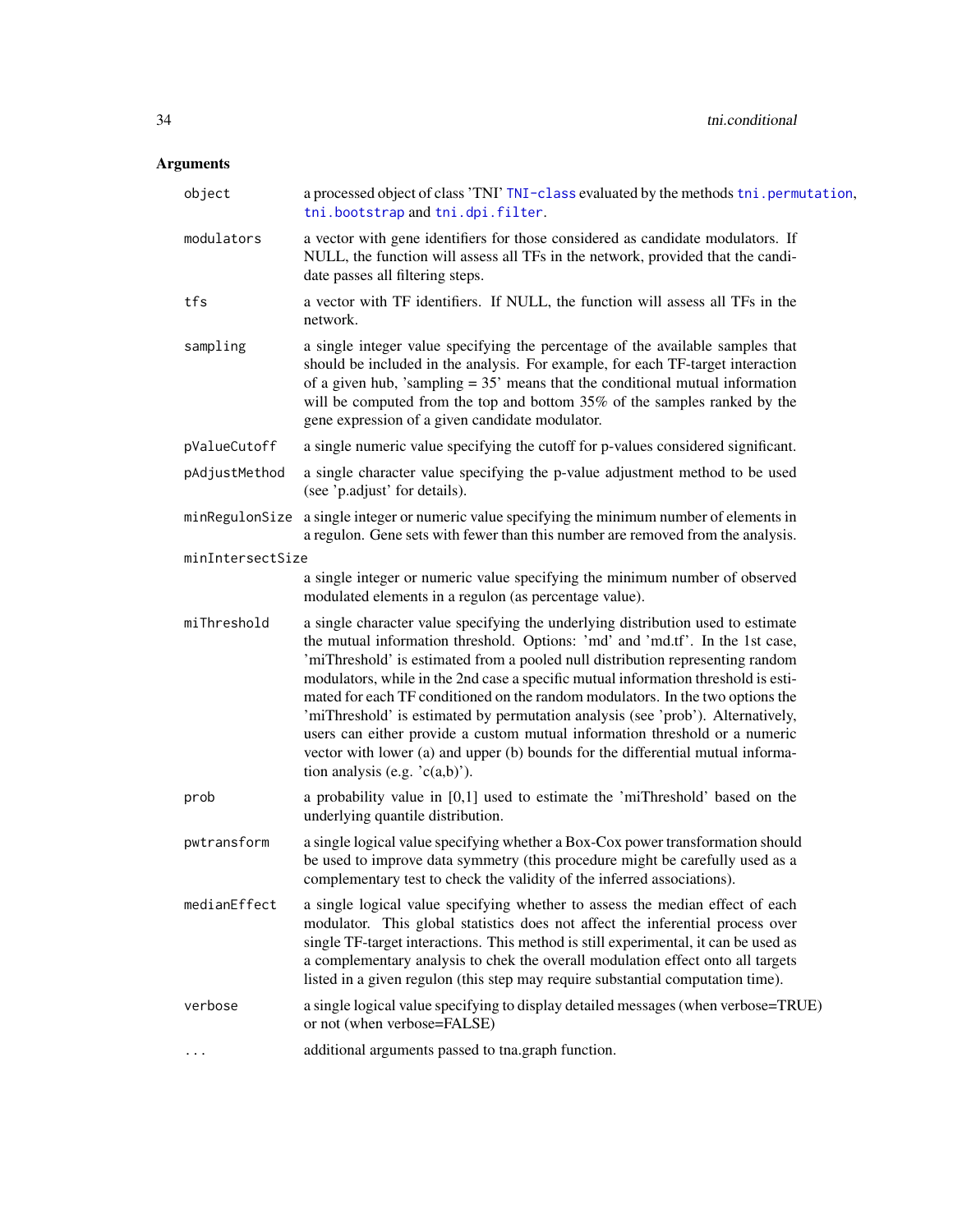#### tni.conditional 35

#### Value

a data frame in the slot "results", see 'cdt' option in [tni.get](#page-36-1).

#### Author(s)

Mauro Castro

#### References

Wang, K. et al. *Genome-wide identification of post-translational modulators of transcription factor activity in human B cells*. Nat Biotechnol, 27(9):829-39, 2009.

Castro, M.A.A. et al. *RTN: Reconstruction and Analysis of Transcriptional Networks*. Journal Paper (in preparation), 2012.

#### See Also

[TNI-class](#page-30-1)

## Examples

```
data(dt4rtn)
```

```
# a few TFs for quick demonstration!
tfs4test<-dt4rtn$tfs[c("PTTG1","E2F2","FOXM1","E2F3","RUNX2")]
```

```
# create a new TNI object
rtni <- new("TNI", gexp=dt4rtn$gexp, transcriptionFactors=tfs4test)
```
## Not run:

```
# preprocessing
rtni <- tni.preprocess(rtni,gexpIDs=dt4rtn$gexpIDs)
```

```
# permutation analysis (infers the reference/relevance network)
rtni<-tni.permutation(rtni)
```

```
# dpi filter (infers the transcriptional network)
rtni<-tni.dpi.filter(rtni)
```

```
# ..and a few candidate modulators for demonstration!
mod4test<-rownames(rtni@gexp)[sample(1:nrow(rtni@gexp),200)]
```

```
# conditional analysis
rtni<-tni.conditional(rtni, modulators=mod4test, pValueCutoff=1e-3)
```

```
#get results
cdt<-tni.get(rtni,what="cdt")
```

```
#get summary on a graph object
g<-tni.graph(rtni,gtype="mmap")
```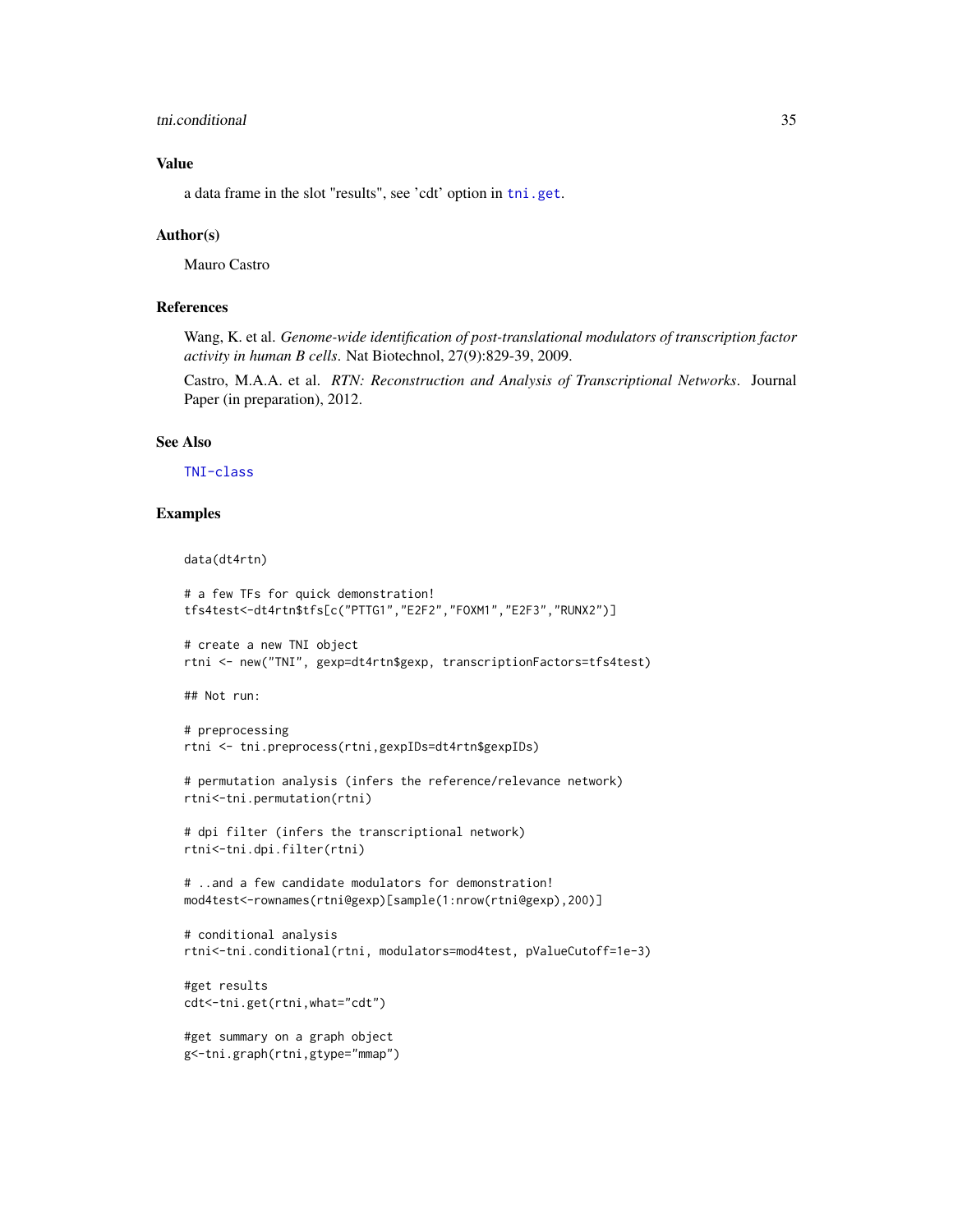```
###---------------------------------------------
### optional: plot the igraph object using RedeR
library(RedeR)
#--load reder interface
rdp<-RedPort()
calld(rdp)
#---add graph and legends
addGraph(rdp,g)
addLegend.shape(rdp,g)
addLegend.size(rdp,g)
addLegend.color(rdp,g,type="edge")
relax(rdp,p1=50,p5=20)
## End(Not run)
```
<span id="page-35-1"></span>tni.dpi.filter *Data Processing Inequality (DPI) filter.*

#### Description

This function takes a TNI object and returns the transcriptional network filtered by the data processing inequality algorithm.

#### Usage

```
tni.dpi.filter(object, eps=0, verbose=TRUE)
```
## Arguments

| object  | a processed object of class 'TNI' TNI-class evaluated by the methods thi, permutation<br>and thi.bootstrap.                                    |
|---------|------------------------------------------------------------------------------------------------------------------------------------------------|
| eps     | a single numeric value specifying the threshold under which Aracne algorithm<br>should apply the dpi filter. For additional detail see aracne. |
| verbose | a single logical value specifying to display detailed messages (when verbose=TRUE)<br>or not (when verbose=FALSE)                              |

## Value

a mutual information matrix in the slot "results" containing a dpi-filtered transcriptional network, see 'tn.dpi' option in [tni.get](#page-36-1).

#### Author(s)

Mauro Castro

<span id="page-35-0"></span>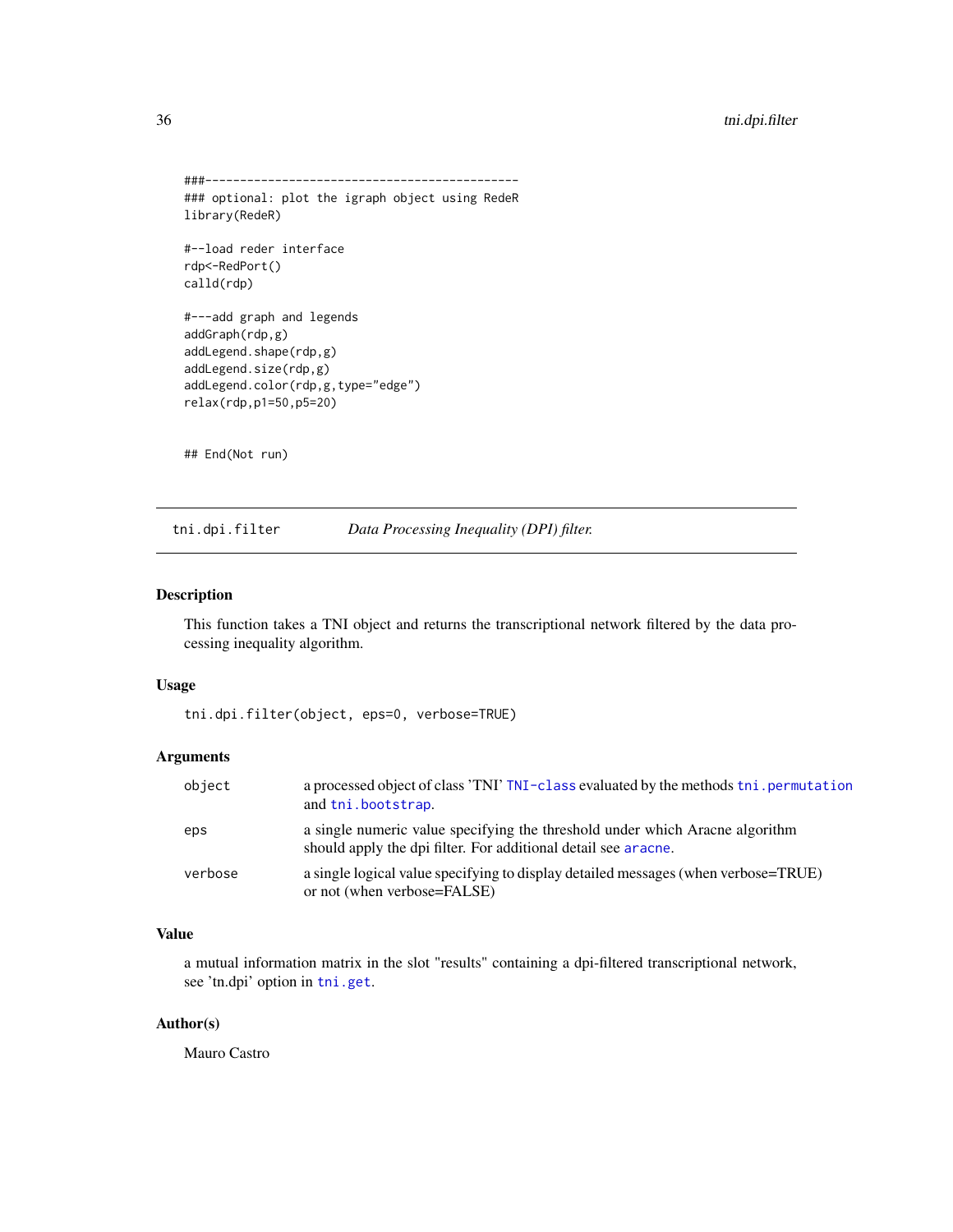<span id="page-36-0"></span>tni.get 37

## See Also

[TNI-class](#page-30-1)

## Examples

```
data(dt4rtn)
# just a few TFs for quick demonstration!
tfs4test<-c("PTTG1","E2F2","FOXM1","E2F3","RUNX2")
# create a new TNI object
rtni <- new("TNI", gexp=dt4rtn$gexp, transcriptionFactors=dt4rtn$tfs[tfs4test])
## Not run:
# preprocessing
rtni <- tni.preprocess(rtni,gexpIDs=dt4rtn$gexpIDs)
# permutation analysis (infers the reference/relevance network)
rtni<-tni.permutation(rtni)
# dpi filter (infers the transcriptional network)
rtni<-tni.dpi.filter(rtni)
## End(Not run)
```
<span id="page-36-1"></span>tni.get *Get information from individual slots in a TNI object.*

## Description

Get information from individual slots in a TNI object and any available results from a previous analysis.

#### Usage

```
tni.get(object, what="summary", order=TRUE, ntop=NULL, reportNames=TRUE,
idkey=NULL)
```
#### Arguments

| object | an object of class 'TNI' TNI-class.                                                                                                                                                                                                                                                                                                 |
|--------|-------------------------------------------------------------------------------------------------------------------------------------------------------------------------------------------------------------------------------------------------------------------------------------------------------------------------------------|
| what   | a single character value specifying which information should be retrieved from<br>the slots. Options: 'gexp', 'tfs', 'para', 'refnet', 'tnet', 'refregulons', 'regulons', 'cdt',<br>'summary' and 'status'. Regulons can also be retrieved mapped to the assiged<br>mode of action ('regulons.and.mode' or 'refregulons.and.mode'). |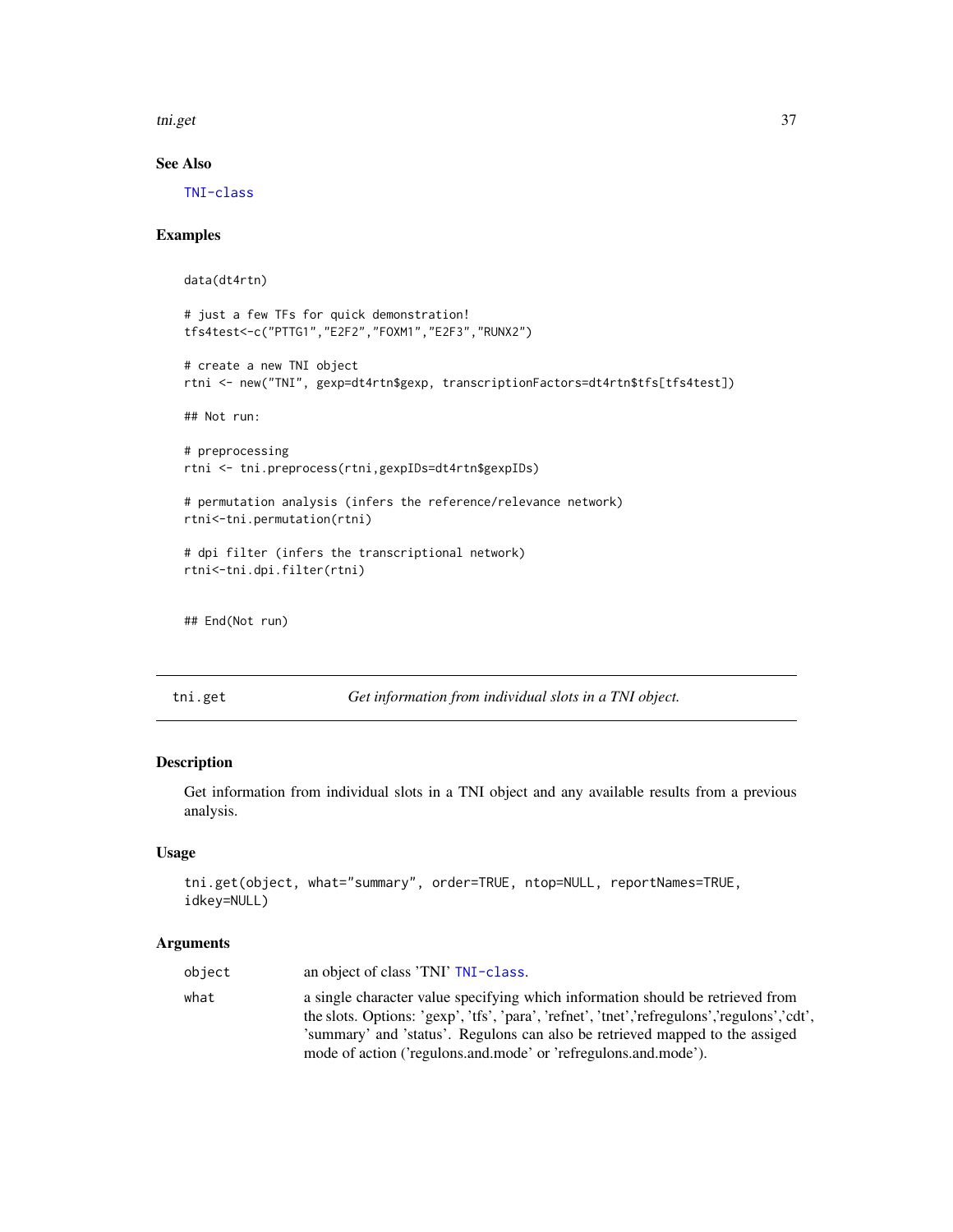| order       | a single logical value specifying whether or not the output data should be ordered<br>by significance. Valid only for 'cdt' option.                                                                                                 |
|-------------|-------------------------------------------------------------------------------------------------------------------------------------------------------------------------------------------------------------------------------------|
| ntop        | a single integer value specifying to select how many results of top significance<br>from 'cdt' option.                                                                                                                              |
| reportNames | a single logical value specifying to report regulators with 'names' (when report-<br>Names=TRUE) or not (when reportNames=FALSE). This option takes effect on<br>'cdt' option if regulators are named with alternative identifiers. |
| idkey       | an optional single character value specifying an ID name from the available<br>TNI' annotation to be used as alias for data query outputs (obs. it has no effect<br>on consolidated tables).                                        |

#### Value

get the slot content from an object of class 'TNI' [TNI-class](#page-30-1).

### Author(s)

Mauro Castro

## Examples

```
data(dt4rtn)
```

```
tfs4test<-c("PTTG1","E2F2","FOXM1","E2F3","RUNX2")
rtni <- new("TNI", gexp=dt4rtn$gexp, transcriptionFactors=dt4rtn$tfs[tfs4test])
```
## Not run:

```
rtni<-tni.preprocess(rtni,gexpIDs=dt4rtn$gexpIDs)
rtni<-tni.permutation(rtni)
rtni<-tni.bootstrap(rtni)
rtni<-tni.dpi.filter(rtni)
```

```
# check summary
tni.get(rtni,what="summary")
```

```
# get reference/relevance network
refnet<-tni.get(rtni,what="refnet")
```

```
# get transcriptional network
tnet<-tni.get(rtni,what="tnet")
```

```
# get status of the pipeline
tni.get(rtni,what="status")
```
## End(Not run)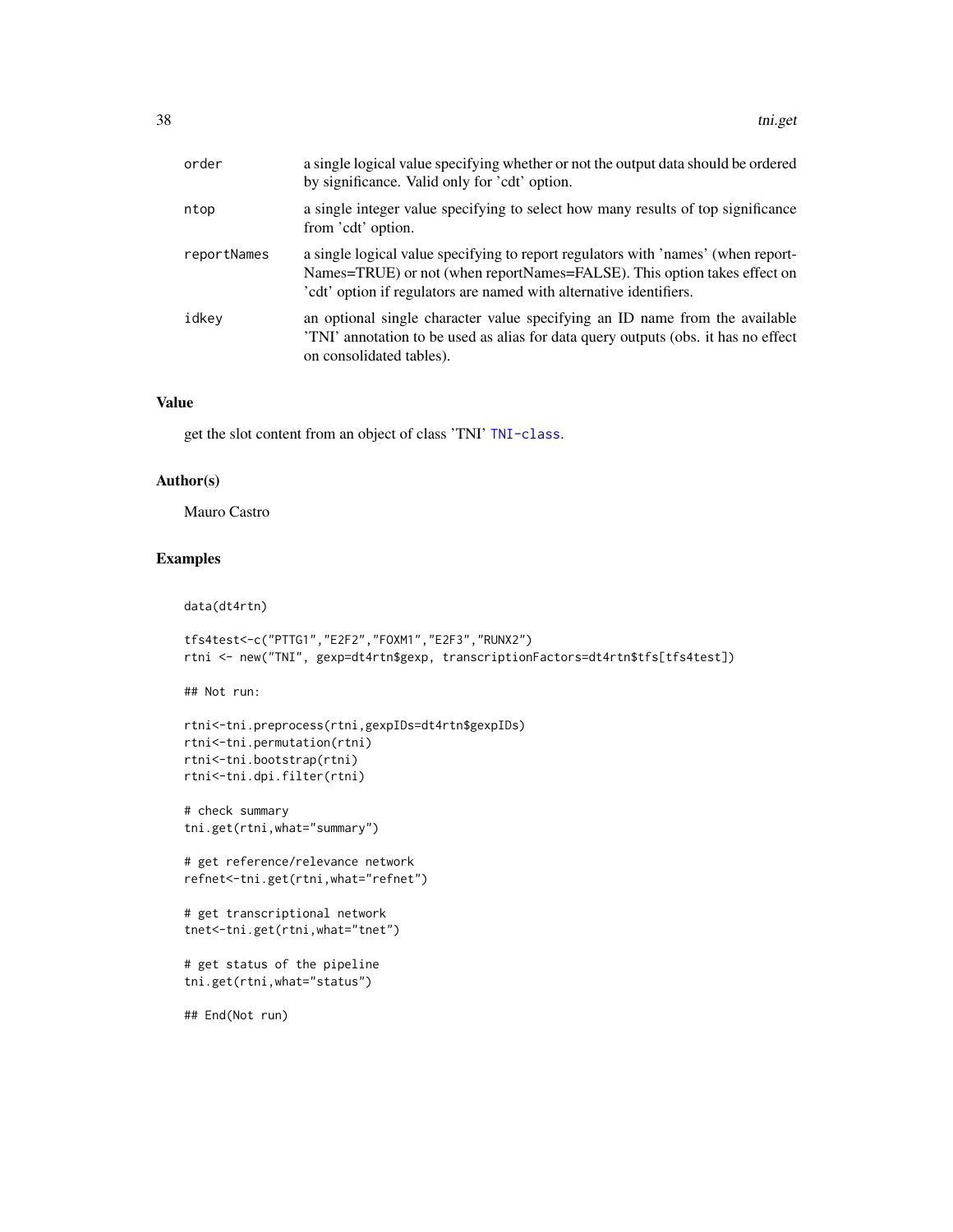<span id="page-38-1"></span><span id="page-38-0"></span>

Extract results from a TNI object and compute a graph.

## Usage

tni.graph(object, tnet = "dpi", gtype="rmap", minRegulonSize=15, tfs=NULL, amapFilter="quantile", amapCutoff=NULL, ntop=NULL, ...)

## Arguments

| object         | an object of class 'TNI' TNI-class.                                                                                                                                                                                                                                                                                                                                                                             |
|----------------|-----------------------------------------------------------------------------------------------------------------------------------------------------------------------------------------------------------------------------------------------------------------------------------------------------------------------------------------------------------------------------------------------------------------|
| tnet           | a single character value specifying which network information should be used<br>to compute the graph. Options: "ref" and "dpi".                                                                                                                                                                                                                                                                                 |
| gtype          | a single character value specifying the graph type. Options: "rmap", "amap",<br>"mmap" and "mmapDetailed". The "rmap" option returns regulatory maps rep-<br>resented by TFs and targets (regulons); "amap" computes association maps among<br>regulons (estimates the overlap using the Jaccard Coefficient); "mmap" and<br>"mmapDetailed" return modulated maps derived from the tni.conditional<br>function. |
| minRegulonSize | a single integer or numeric value specifying the minimum number of elements<br>in a regulon. Regulons with fewer than this number are removed from the graph.                                                                                                                                                                                                                                                   |
| tfs            | a vector with transcription factor identifiers.                                                                                                                                                                                                                                                                                                                                                                 |
| amapFilter     | a single character value specifying which method should be used to filter as-<br>sociation maps (only when gtype="amap"). Options: "phyper","quantile" and<br>"custom".                                                                                                                                                                                                                                         |
| amapCutoff     | a single numeric value $(>=0$ and $<=1$ ) specifying the cutoff for the association<br>map filter. When amapFilter="phyper", amapCutoff corresponds to a pvalue cut-<br>off; when amapFilter="quantile", amapCutoff corresponds to a quantile thresh-<br>old; and when amapFilter="custom", amapCutoff is a JC threshold.                                                                                       |
| ntop           | when gtype="mmapDetailed", ntop is an optional single integer value $(>=1)$<br>specifying the number of TF's targets that should be used to compute the modu-<br>lated map. The n targets is derived from the top ranked TF-target interations, as<br>defined in the mutual information analysis used to construct the regulon set.                                                                             |
| .              | additional arguments passed to tni.graph function.                                                                                                                                                                                                                                                                                                                                                              |

## Value

a graph object.

## Author(s)

Mauro Castro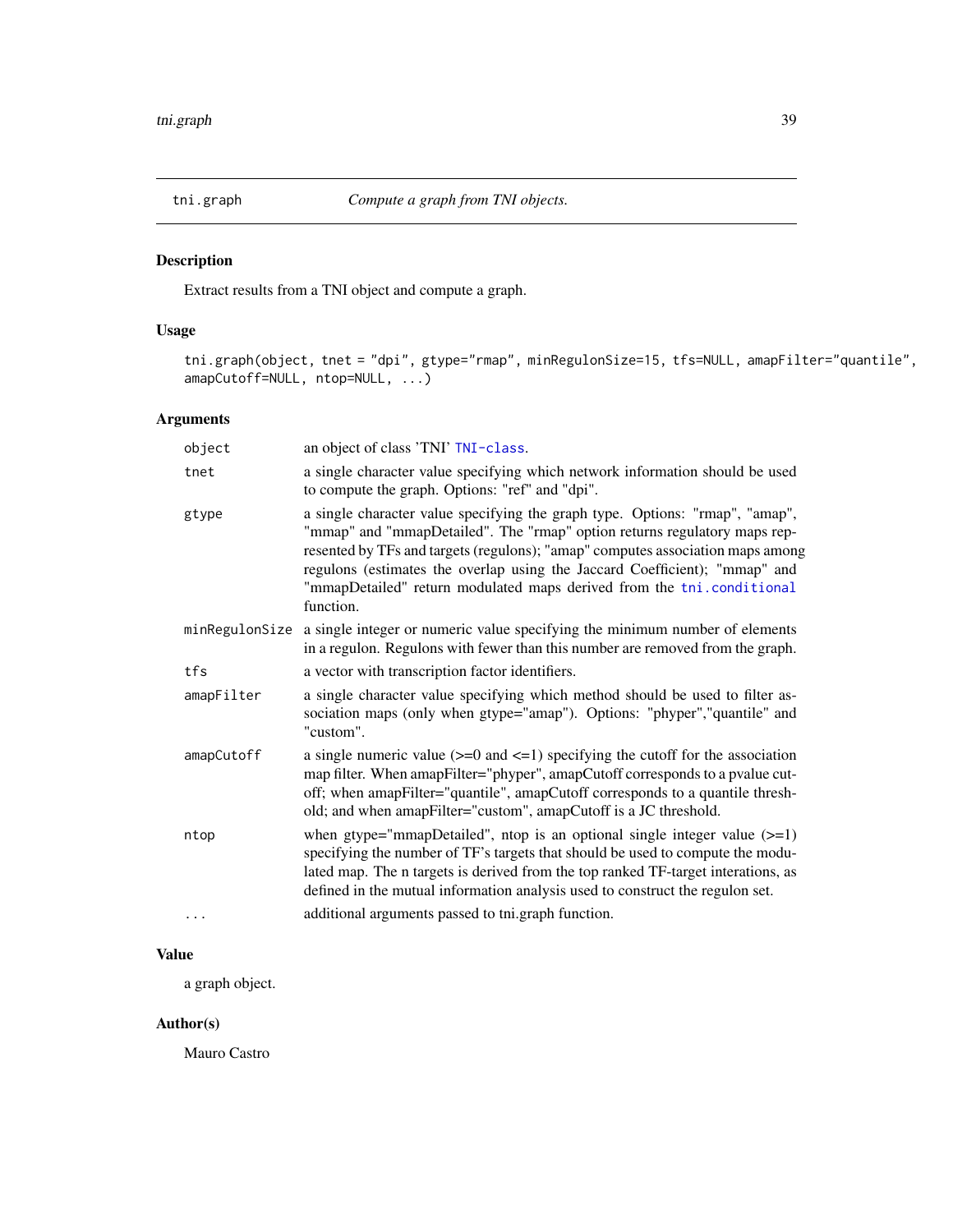#### Examples

```
data(dt4rtn)
tfs4test<-c("PTTG1","E2F2","FOXM1","E2F3","RUNX2")
rtni <- new("TNI", gexp=dt4rtn$gexp, transcriptionFactors=dt4rtn$tfs[tfs4test])
## Not run:
rtni<-tni.preprocess(rtni,gexpIDs=dt4rtn$gexpIDs)
rtni<-tni.permutation(rtni)
rtni<-tni.bootstrap(rtni)
rtni<-tni.dpi.filter(rtni, eps=0.05)
# compute regulatory maps
g<-tni.graph(rtni, tnet="dpi", gtype="rmap", tfs=tfs4test)
# option: plot the igraph object using RedeR
library(RedeR)
rdp<-RedPort()
calld(rdp)
addGraph(rdp,g)
addLegend.shape(rdp,g)
addLegend.color(rdp,g,type="edge")
relax(rdp,p1=50,p5=20)
# compute association maps
resetd(rdp)
g<-tni.graph(rtni, tnet="ref", gtype="amap", tfs=tfs4test)
addGraph(rdp,g)
addLegend.size(rdp,g)
addLegend.size(rdp,g,type="edge")
```
## End(Not run)

<span id="page-39-1"></span>tni.permutation *Inference of transcriptional networks.*

#### Description

This function takes a TNI object and returns a transcriptional network inferred by mutual information (with multiple hypothesis testing corrections).

#### Usage

```
tni.permutation(object, pValueCutoff=0.01, pAdjustMethod="BH", globalAdjustment=TRUE,
       estimator="pearson",nPermutations=1000, pooledNullDistribution=TRUE,
       parChunks=50, verbose=TRUE)
```
<span id="page-39-0"></span>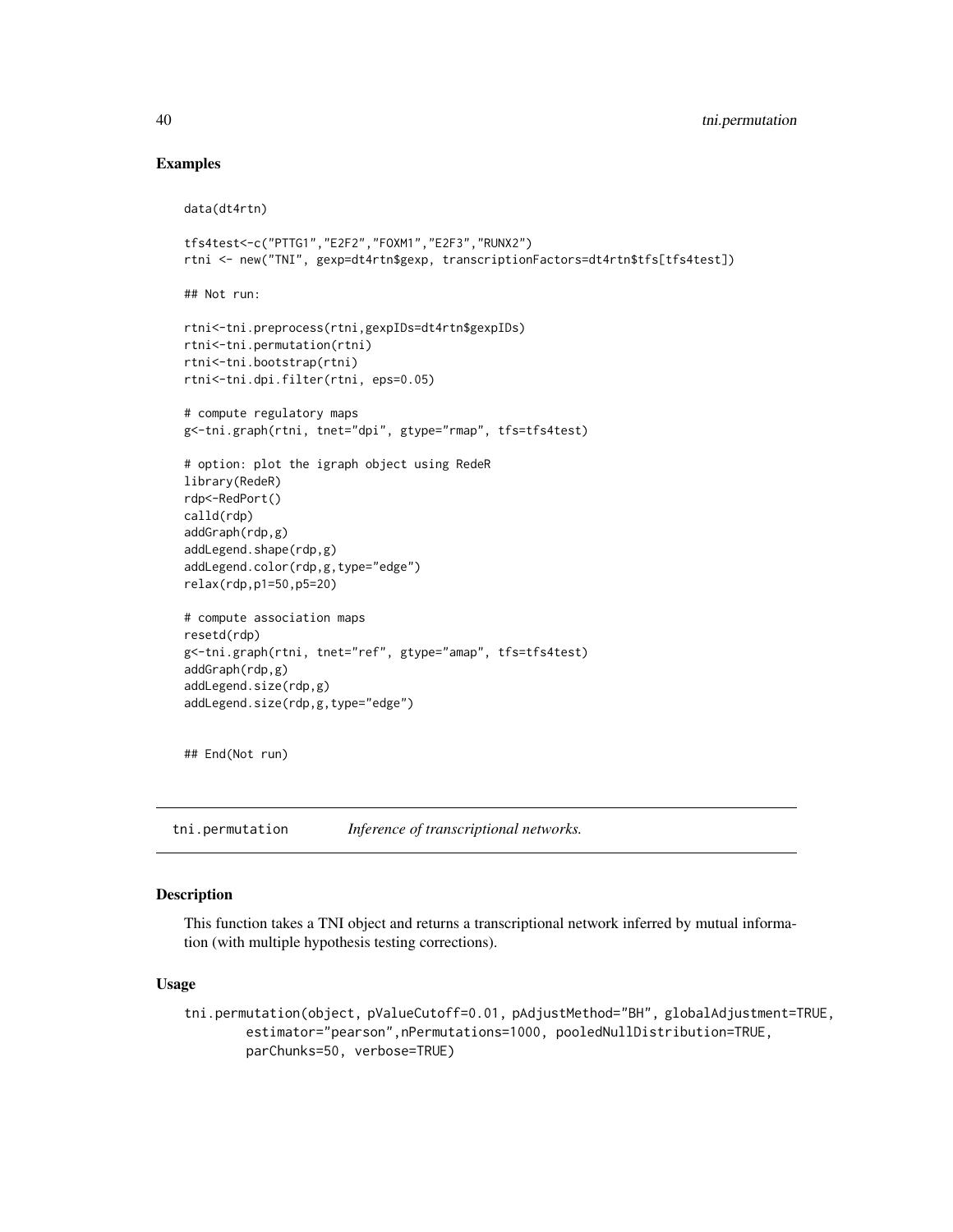## tni.permutation 41

## Arguments

| object                 | a preprocessed object of class 'TNI' TNI-class.                                                                                                                                                                              |
|------------------------|------------------------------------------------------------------------------------------------------------------------------------------------------------------------------------------------------------------------------|
| pValueCutoff           | a single numeric value specifying the cutoff for p-values considered significant.                                                                                                                                            |
| pAdjustMethod          | a single character value specifying the p-value adjustment method to be used<br>(see 'p.adjust' for details).                                                                                                                |
| globalAdjustment       |                                                                                                                                                                                                                              |
|                        | a single logical value specifying to run global p.value adjustments (when glob-<br>alAdjustment=TRUE) or not (when globalAdjustment=FALSE).                                                                                  |
| estimator              | a character string indicating which estimator to be used for mutual information<br>computation. One of "pearson" (default), "kendall", or "spearman", can be ab-<br>breviated.                                               |
| nPermutations          | a single integer value specifying the number of permutations for deriving TF-<br>target p-values in the mutual information analysis. If running in parallel, nPer-<br>mutations should be greater and multiple of parChunks. |
| pooledNullDistribution |                                                                                                                                                                                                                              |
|                        | a single logical value specifying to run the permutation analysis with pooled<br>regulons (when pooledNullDistribution=TRUE) or not (when pooledNullDistri-<br>bution=FALSE).                                                |
| parChunks              | an optional single integer value specifying the number of permutation chunks<br>to be used in the parallel analysis (effective only for "pooled Null Distribution $=$<br>TRUE").                                             |
| verbose                | a single logical value specifying to display detailed messages (when verbose=TRUE)<br>or not (when verbose=FALSE)                                                                                                            |
|                        |                                                                                                                                                                                                                              |

## Value

a mutual information matrix in the slot "results" containing a reference transcriptional network, see 'tn.ref' option in [tni.get](#page-36-1).

#### Author(s)

Mauro Castro

## See Also

[TNI-class](#page-30-1) [makeCluster](#page-0-0)

## Examples

```
data(dt4rtn)
# just a few TFs for quick demonstration!
tfs4test<-c("PTTG1","E2F2","FOXM1","E2F3","RUNX2")
# create a new TNI object
rtni <- new("TNI", gexp=dt4rtn$gexp, transcriptionFactors=dt4rtn$tfs[tfs4test])
```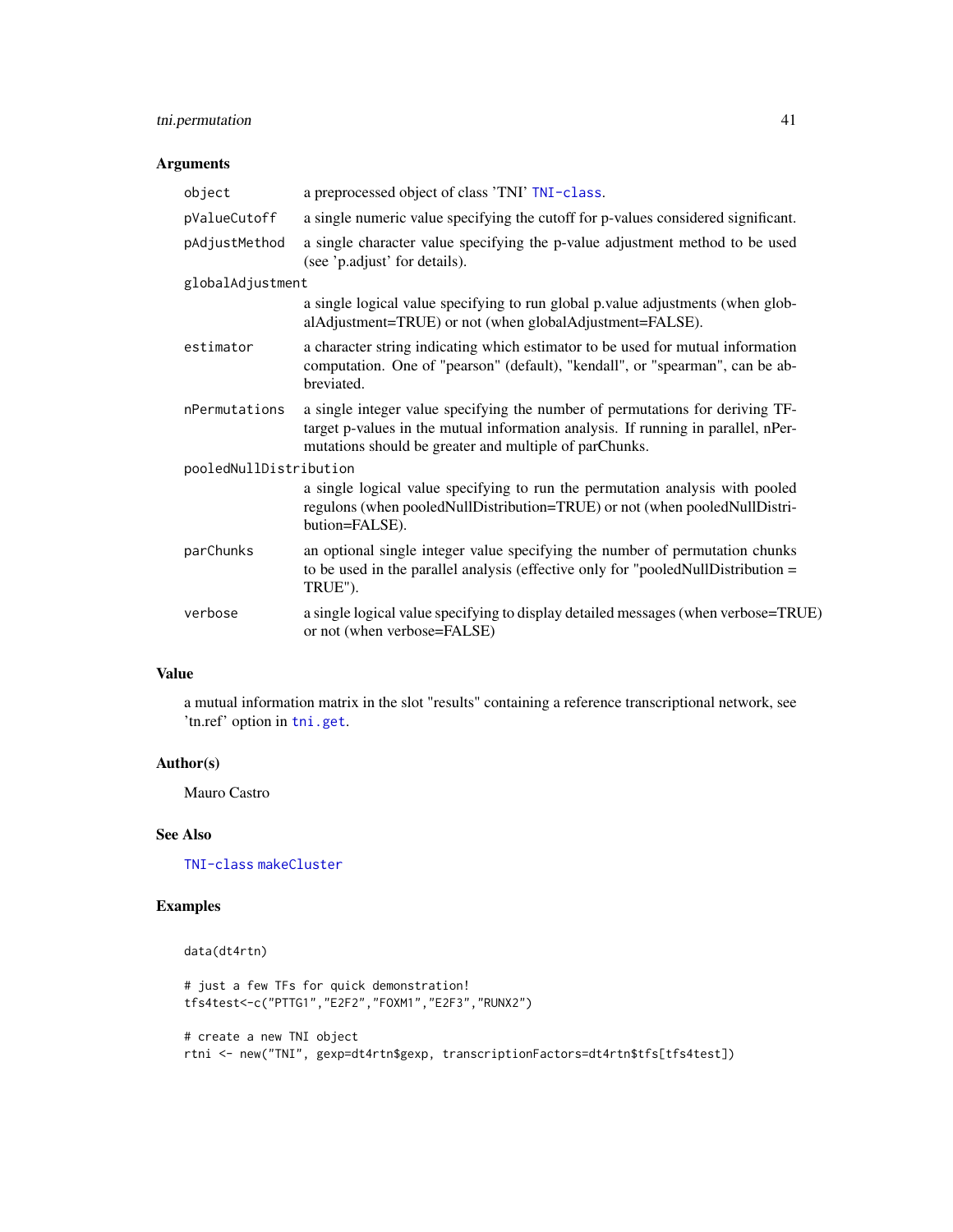```
## Not run:
# preprocessing
rtni<-tni.preprocess(rtni,gexpIDs=dt4rtn$gexpIDs)
# linear version!
rtni<-tni.permutation(rtni)
# parallel version with SNOW package!
library(snow)
options(cluster=makeCluster(4, "SOCK"))
rtni<-tni.permutation(rtni,parChunks=50)
stopCluster(getOption("cluster"))
```

```
## End(Not run)
```
<span id="page-41-1"></span>tni.preprocess *A preprocessing function for objects of class TNI.*

## Description

This is a generic function.

#### Usage

```
tni.preprocess(object, gexpIDs=NULL, cvfilter=TRUE, verbose=TRUE)
```
## Arguments

| object   | an object. When this function is implemented as the S4 method of class TNI-class,<br>this argument is an object of class 'TNI'.                                                                                                                                                                                                                                                                                                                                                                                                                                                                                                                                                                                                                  |
|----------|--------------------------------------------------------------------------------------------------------------------------------------------------------------------------------------------------------------------------------------------------------------------------------------------------------------------------------------------------------------------------------------------------------------------------------------------------------------------------------------------------------------------------------------------------------------------------------------------------------------------------------------------------------------------------------------------------------------------------------------------------|
| gexpIDs  | an optional data frame or matrix with probe-to-gene annotation. Column 1 must<br>provide all probe ids listed in the 'gexp' matrix. Ideally, $\text{col1} = \text{RROBEID}$ ,<br>$col2 = \langle GENEID \rangle$ , and $col3 = \langle SYMBOL \rangle$ . Additional annotation can be<br>included in the data frame and will be passed to the resulting TNI object. Fur-<br>thermore, in order to eventually use the TNI object in AVS-class methods, it<br>should also include chromosome coordinates: columns <chrom>, <start><br/>and <end>. Values in <chrom> should be listed in [chr1, chr2, chr3, ,<br/>chrXl, while <start> and <end> correspond to chromosome positions (see<br/>avs.evse).</end></start></chrom></end></start></chrom> |
| cvfilter | a single logical value specifying to remove duplicated genes in the gene expres-<br>sion matrix using the probe-to-gene annotation. In this case, 'gexpIDs' must<br>be provided, with $\text{coll} = \langle \text{PROBEID} \rangle$ and $\text{col2} = \langle \text{GENEID} \rangle$ . The decision is<br>made based on the maximum dinamic range (i.e. keeping the probes with max<br>coefficient of variation across all samples).                                                                                                                                                                                                                                                                                                           |
| verbose  | a single logical value specifying to display detailed messages (when verbose=TRUE)<br>or not (when verbose=FALSE).                                                                                                                                                                                                                                                                                                                                                                                                                                                                                                                                                                                                                               |

<span id="page-41-0"></span>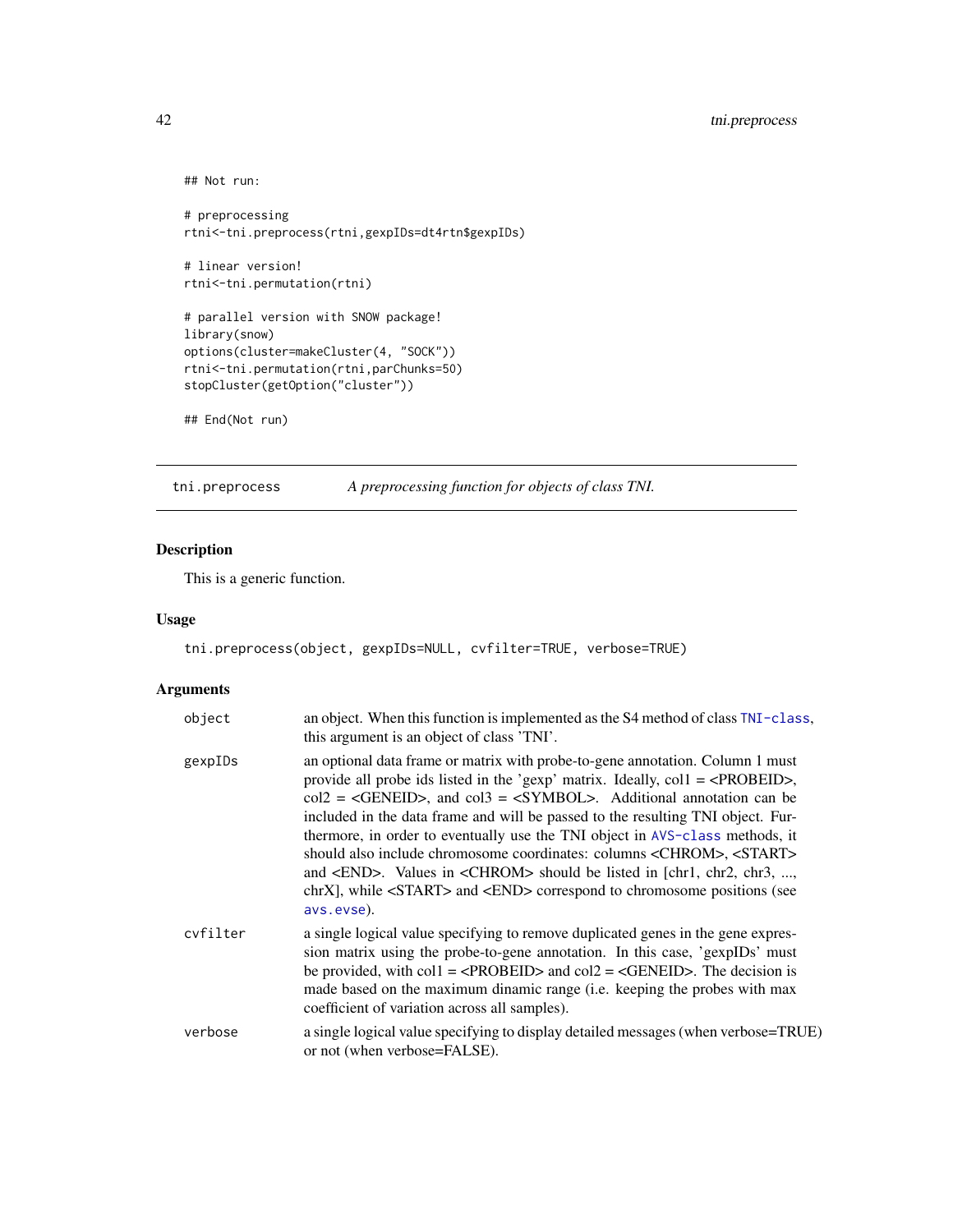<span id="page-42-0"></span>tni2tna.preprocess 43

## Author(s)

Mauro Castro

## See Also

[TNI-class](#page-30-1)

#### Examples

data(dt4rtn)

rtni <- new("TNI", gexp=dt4rtn\$gexp, transcriptionFactors=dt4rtn\$tfs) rtni <- tni.preprocess(rtni,gexpIDs=dt4rtn\$gexpIDs)

<span id="page-42-1"></span>tni2tna.preprocess *A preprocessing function for objects of class TNI.*

## Description

This is a generic function.

## Usage

```
tni2tna.preprocess(object, phenotype=NULL, hits=NULL, phenoIDs=NULL,
duplicateRemoverMethod="max", verbose=TRUE)
```
## Arguments

| object                 | a processed object of class 'TNI' TNI-class evaluated by the methods tni . permutation,<br>thi.bootstrap and thi.dpi.filter.                                                                                                           |
|------------------------|----------------------------------------------------------------------------------------------------------------------------------------------------------------------------------------------------------------------------------------|
| phenotype              | a numeric or integer vector of phenotypes named by gene identifiers. Required<br>for gsea, synergy and shadow methods (see tha.gsea1).                                                                                                 |
| hits                   | a character vector of gene identifiers for those considered as hits. Required for<br>tha.mra and tha.overlap methods.                                                                                                                  |
| phenoIDs               | an optional 2cols-matrix used to aggregate genes in the 'phenotype' (e.g. probe-<br>to-gene ids; in this case, col 1 should correspond to probe ids).                                                                                  |
| duplicateRemoverMethod |                                                                                                                                                                                                                                        |
|                        | a single character value specifying the method to remove the duplicates. The<br>current version provides "min" (minimum), "max" (maximum), "average". Fur-<br>ther details in 'duplicateRemover' function at the HTS analyzeR package. |
| verbose                | a single logical value specifying to display detailed messages (when verbose=TRUE)<br>or not (when verbose=FALSE).                                                                                                                     |

## Author(s)

Mauro Castro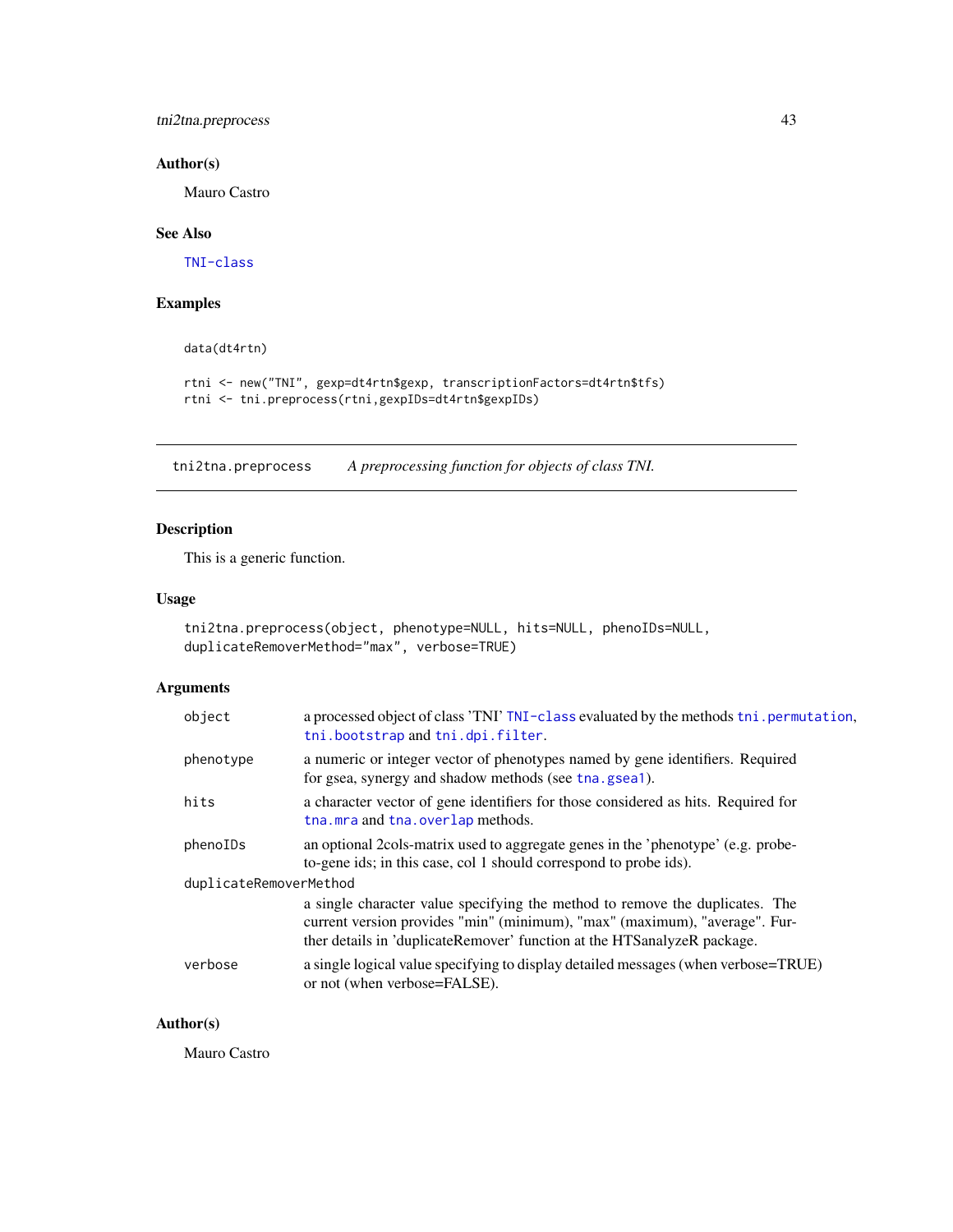## See Also

[TNI-class](#page-30-1) [TNA-class](#page-12-1)

## Examples

data(dt4rtn)

```
tfs4test<-c("PTTG1","E2F2","FOXM1","E2F3","RUNX2")
rtni <- new("TNI", gexp=dt4rtn$gexp, transcriptionFactors=dt4rtn$tfs[tfs4test])
```
## Not run:

```
rtni<-tni.preprocess(rtni,gexpIDs=dt4rtn$gexpIDs)
rtni<-tni.permutation(rtni)
rtni<-tni.bootstrap(rtni)
rtni<-tni.dpi.filter(rtni)
rtna<-tni2tna.preprocess(rtni, phenotype=dt4rtn$pheno, hits=dt4rtn$hits, phenoIDs=dt4rtn$phenoIDs)
```
## End(Not run)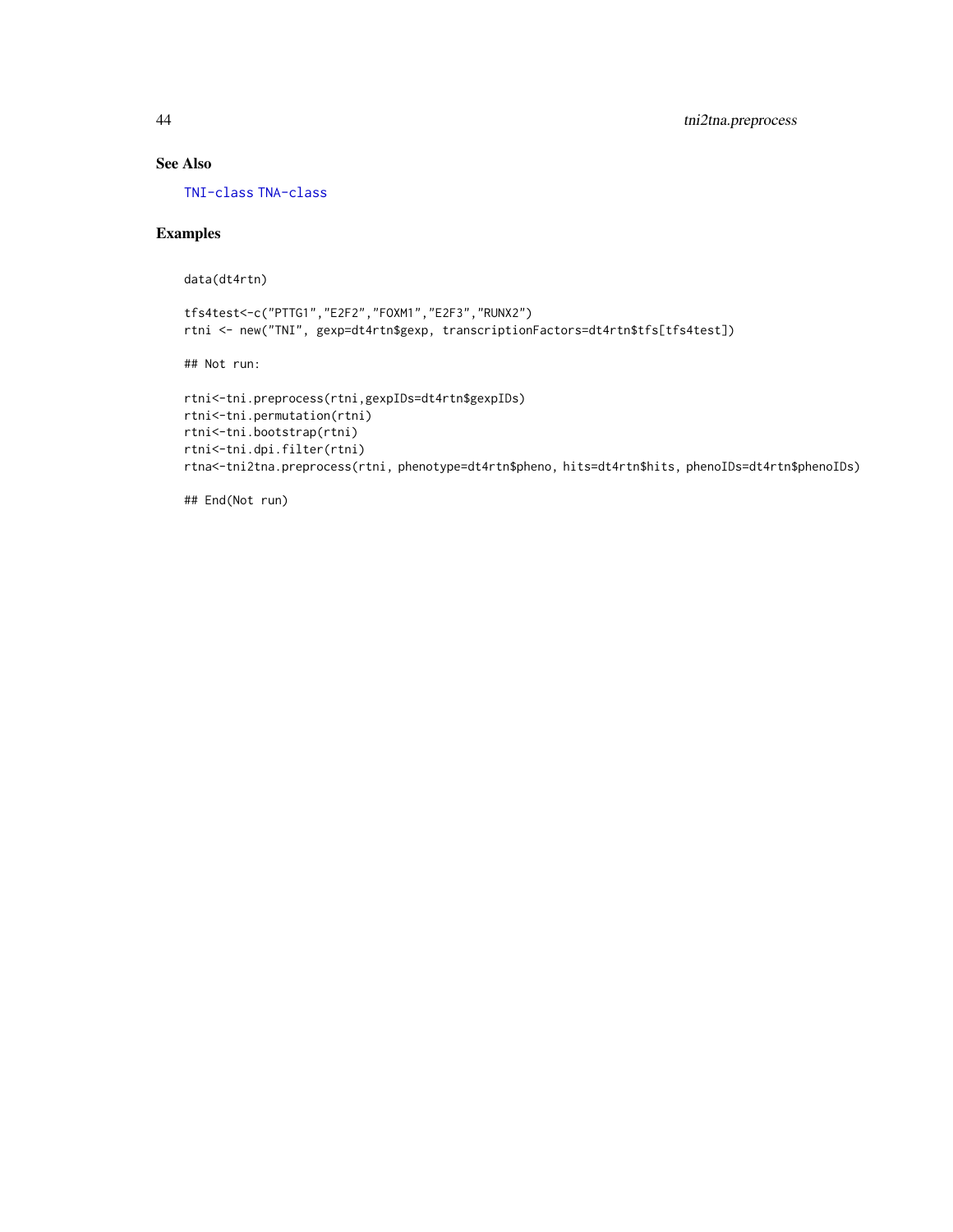# <span id="page-44-0"></span>Index

∗Topic GSEA2 tna.plot.gsea2 , [25](#page-24-0) ∗Topic GSEA tna.get , [15](#page-14-0) tna.gsea1 , [18](#page-17-0) tna.gsea2 , [19](#page-18-0) tna.plot.gsea1 , [24](#page-23-0) ∗Topic RMA tna.mra , [21](#page-20-0) ∗Topic VSE avs.plot1, [8](#page-7-0) avs.plot2 , [9](#page-8-0) ∗Topic classes AVS-class , [4](#page-3-0) TNA-class , [13](#page-12-0) TNI-class , [31](#page-30-0) ∗Topic dataset RTN.data , [12](#page-11-0) ∗Topic methods avs.evse , [5](#page-4-0) avs.get , [7](#page-6-0) avs.preprocess , [10](#page-9-0) avs.vse , [11](#page-10-0) tna.graph , [16](#page-15-0) tni.bootstrap , [32](#page-31-0) tni.conditional , [33](#page-32-0) tni.dpi.filter , [36](#page-35-0) tni.get , [37](#page-36-0) tni.graph , [39](#page-38-0) tni.permutation , [40](#page-39-0) tni.preprocess , [42](#page-41-0) tni2tna.preprocess , [43](#page-42-0) ∗Topic overlap tna.overlap , [22](#page-21-0) ∗Topic package RTN-package, [2](#page-1-0) ∗Topic shadow tna.shadow, [27](#page-26-0) ∗Topic synergy

tna.synergy, [29](#page-28-0)

aracne , *36* AVS-class , *3* , [4](#page-3-0) avs.evse, 3, 4, [5](#page-4-0), 42 avs.evse,AVS-method *(*AVS-class *)* , [4](#page-3-0) avs.get, 3, 4, [7](#page-6-0) avs.get,AVS-method *(*AVS-class *)* , [4](#page-3-0) avs.plot1 , *3* , [8](#page-7-0) avs.plot2 , *3* , [9](#page-8-0) avs.preprocess , *3–5* , [10](#page-9-0) , *11* avs.preprocess,AVS-method *(*AVS-class *)* , [4](#page-3-0) avs.vse , *3–5* , [11](#page-10-0) avs.vse,AVS-method *(*AVS-class *)* , [4](#page-3-0) bcPower , *6* , *11* dt4rtn *(*RTN.data *)* , [12](#page-11-0) makeCluster , *33* , *41* powerTransform , *6* , *11* RTN *(*RTN-package *)* , [2](#page-1-0) RTN-package, [2](#page-1-0) RTN.data , [12](#page-11-0) TNA-class, 3, [13](#page-12-0) tna.get , *3* , *14* , [15](#page-14-0) , *18* , *20, 21* , *23* , *28* , *30* tna.get,TNA-method *(*TNA-class *)* , [13](#page-12-0) tna.graph , *14* , [16](#page-15-0) tna.graph,TNA-method *(*TNA-class *)* , [13](#page-12-0) tna.gsea1 , *3* , *14* , [18](#page-17-0) , *25* , *28* , *30* , *43* tna.gsea1,TNA-method *(*TNA-class *)* , [13](#page-12-0) tna.gsea2 , *3* , *14* , [19](#page-18-0) , *26* tna.gsea2,TNA-method *(*TNA-class *)* , [13](#page-12-0) tna.mra , *3* , *14* , *18* , *20* , [21](#page-20-0) , *43* tna.mra,TNA-method *(*TNA-class *)* , [13](#page-12-0) tna.overlap , *3* , *14* , [22](#page-21-0) , *43* tna.overlap,TNA-method *(*TNA-class *)* , [13](#page-12-0) tna.plot.gsea1 , *3* , *19* , [24](#page-23-0)